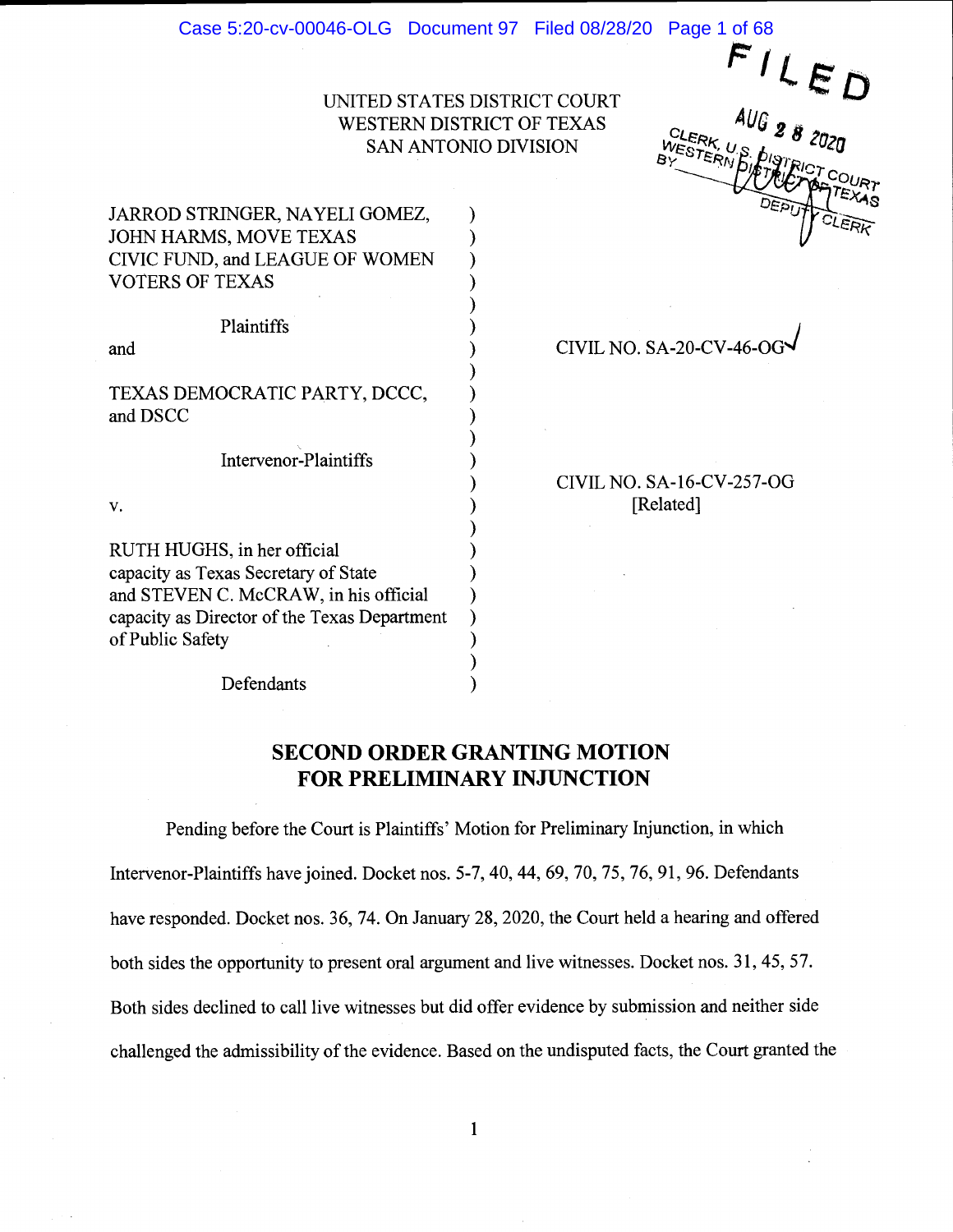#### Case 5:20-cv-00046-OLG Document 97 Filed 08/28/20 Page 2 of 68

motion in part, ordered partial injunctive relief, and took the rest under advisement pending discovery and a review of the record. Stringer v. Pablos, 2020 WL 532937 (W.D. Tex. Jan. 30, 2020); docket no. 46 (the "first order"). On February 2, 2020, Defendants advised the Court that they had complied with the injunctive relief set forth in the Court's first order. Docket no. 48. After giving the parties an opportunity to conduct discovery and supplement the record, and upon further review, the Court finds that the remainder of the request for preliminary injunctive relief should be granted for the reasons that follow.

#### I.

# Statement of the case

This is the second of two related cases concerning Texas's compliance with the National Voter Registration Act (NVRA) (also known as the "motor voter law"), 52 U.S.C. § 20501, et. seq., which was enacted in 1993 under the Elections Clause to make the voter registration process easier and more convenient, thus increasing voter registration and participation. See 52 U.S.C. § 20501(b)(1) ("to establish procedures that will increase the number of eligible citizens who register to vote").<sup>1</sup> This Court resolved the first case on the merits, based on largely uncontested facts, but the Fifth Circuit found that the individual plaintiffs lacked standing and never reached the merits. See Stringer v. Pablos, 320 F. Supp. 3d 862 (W.D. Tex. 2018), rev'd and remanded, Stringer v. Whitley, 942 F.3d 715 (5th Cir. 2019) (Stringer I). In this case, the same underlying facts are still uncontested and remain unchanged. Thus, while the Court has considered new evidence on standing, which the Fifth Circuit found to be lacking in the first case, it has relied on the facts in the Stringer I record to determine a likelihood of success on the

<sup>&</sup>lt;sup>1</sup>The only six states exempt from the NVRA's requirements are those that have no voter registration or allow election day voter registration at the polls. 52 U.S.C. § 20503(b). Texas is not one of them. See https://www.justice.gov/crt/national-voter-registration-act-1993-nvra.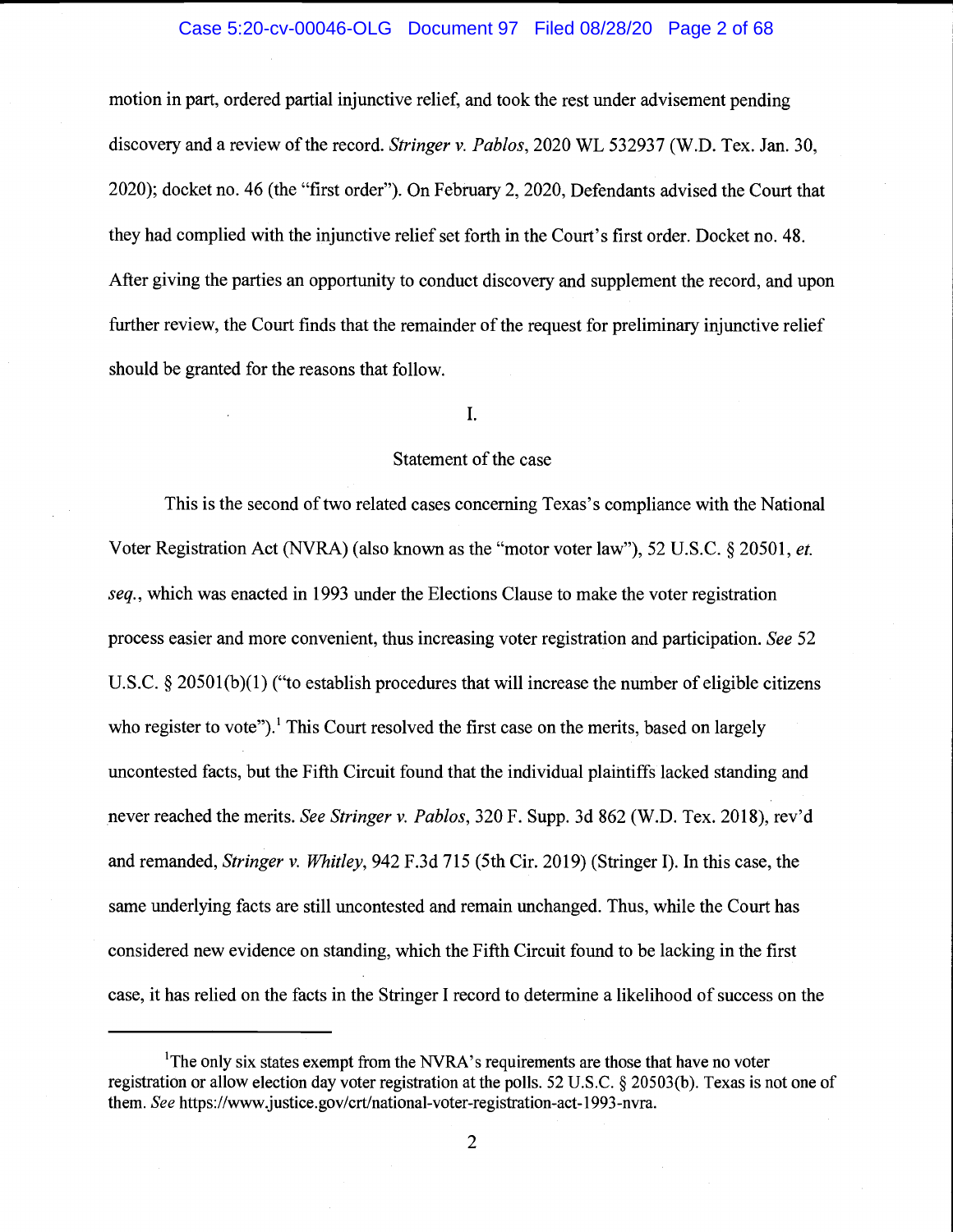merits.

Again, due to the timing of this case (which has been litigated under the constraints of a pandemic) and the deadlines faced in the current election cycle, this is the second order addressing Plaintiffs' motion for preliminary injunctive relief. See docket no. 46. The first order granted Plaintiffs' motion in part to ensure that the individual plaintiffs were registered to vote prior to the deadline for the primary election. This second order is entered prior to the voter registration deadline for the general election to avoid further injury as a result of continuing noncompliance with the NVRA.

#### II.

#### Background of litigation

A. Stringer I

Jarrod Stringer, Benjamin Hemandez, and John Woods ("Stringer I plaintiffs") were eligible Texas voters who engaged in NVRA-covered online driver's license transactions but were denied simultaneous voter registration applications and thereafter disenfranchised. They brought suit in 2016 asserting that the State of Texas, by and through the Department of Public Safety and the Secretary of State, engages in a practice that deprives Texans of their federal right to register to vote or update their voter registration simultaneously with their online driver's license renewal and change of address transactions. The plaintiffs alleged that this practice, dating back several years, violates the NYRA and Equal Protection clause. Although advised of the violation, and admittedly able to change its practice and procedure, the State of Texas refused to integrate voter registration into its online driver's license renewal and change of address process to ensure compliance with federal law.

 $\overline{3}$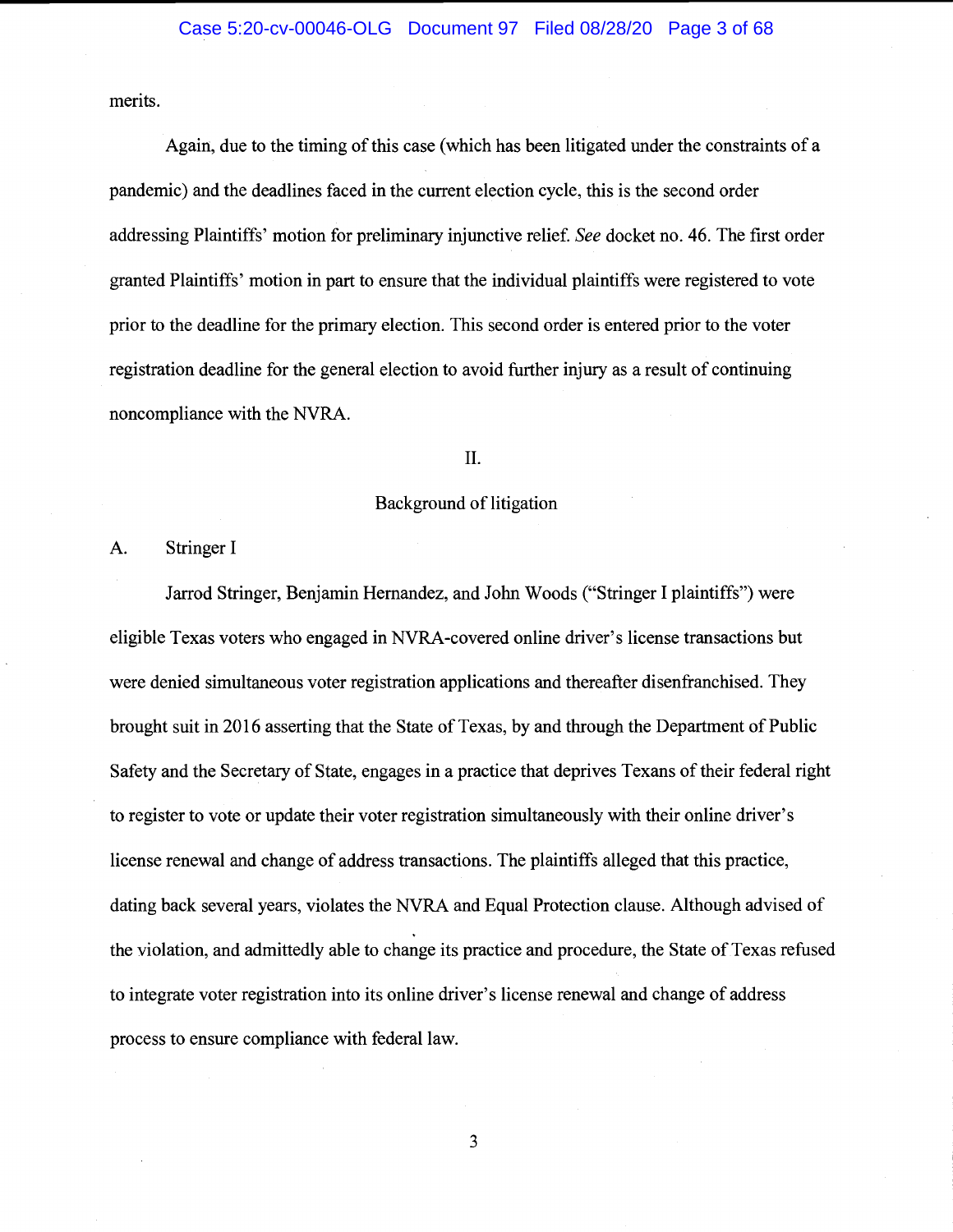#### Case 5:20-cv-00046-OLG Document 97 Filed 08/28/20 Page 4 of 68

The Stringer I plaintiffs sought summary judgment on their claims that Defendants' online process violates the NVRA and Equal Protection clause. They also sought summary judgment on Defendants' affirmative defenses, including immunity, standing, and mootness. Defendants admitted that the key facts of the case were undisputed and argued that state law prevented them from complying with federal law. Defendants sought summary judgment on standing, mootness, and on the merits – based on their interpretation of the NVRA, state election law, and the Equal Protection clause.

In May 2018, this Court granted declaratory and injunctive relief in favor of the Stringer I plaintiffs. The Court found, based on largely uncontested facts, that Defendants violated the National Voter Registration Act, 52 U.S.C. §§ 20503(a)(1), 20504(a), (c), (d), and (e), and  $20507(a)(1)(A)$ , and the Equal Protection Clause, U.S. Const. amend. XIV, § 1, by failing to permit simultaneous voter registration with online driver's license renewal and change-ofaddress transactions. The Court permanently enjoined Defendants from continuing to violate the NVRA and Equal Protection Clause and ordered them to establish procedures that treat each online driver's license renewal or change-of-address application as a simultaneous application for voter registration which must then be submitted to the Secretary of State. Defendants appealed to the Fifth Circuit, which held that the plaintiffs did not have standing to seek prospective injunctive relief because they had not shown a *continuing or threatened future injury* to their constitutional right to vote. Chief Judge Owen wrote:

Plaintiffs contend that they have demonstrated a substantial risk that they will suffer a future injury as a result of the DPS System's noncompliance with the NVRA and Equal Protection Clause. As Plaintiffs concede, to do so, they must demonstrate "a sufficient probability that each Plaintiff will use the noncompliant driver's license services again." All three Plaintiffs declared that they "plan to continue transacting online with [DPS] in the future whenever [they are] required to renew or change the address on [their] driver's license and [are] eligible to do so." However, each Plaintiff will have the occasion to use

 $\overline{\mathbf{4}}$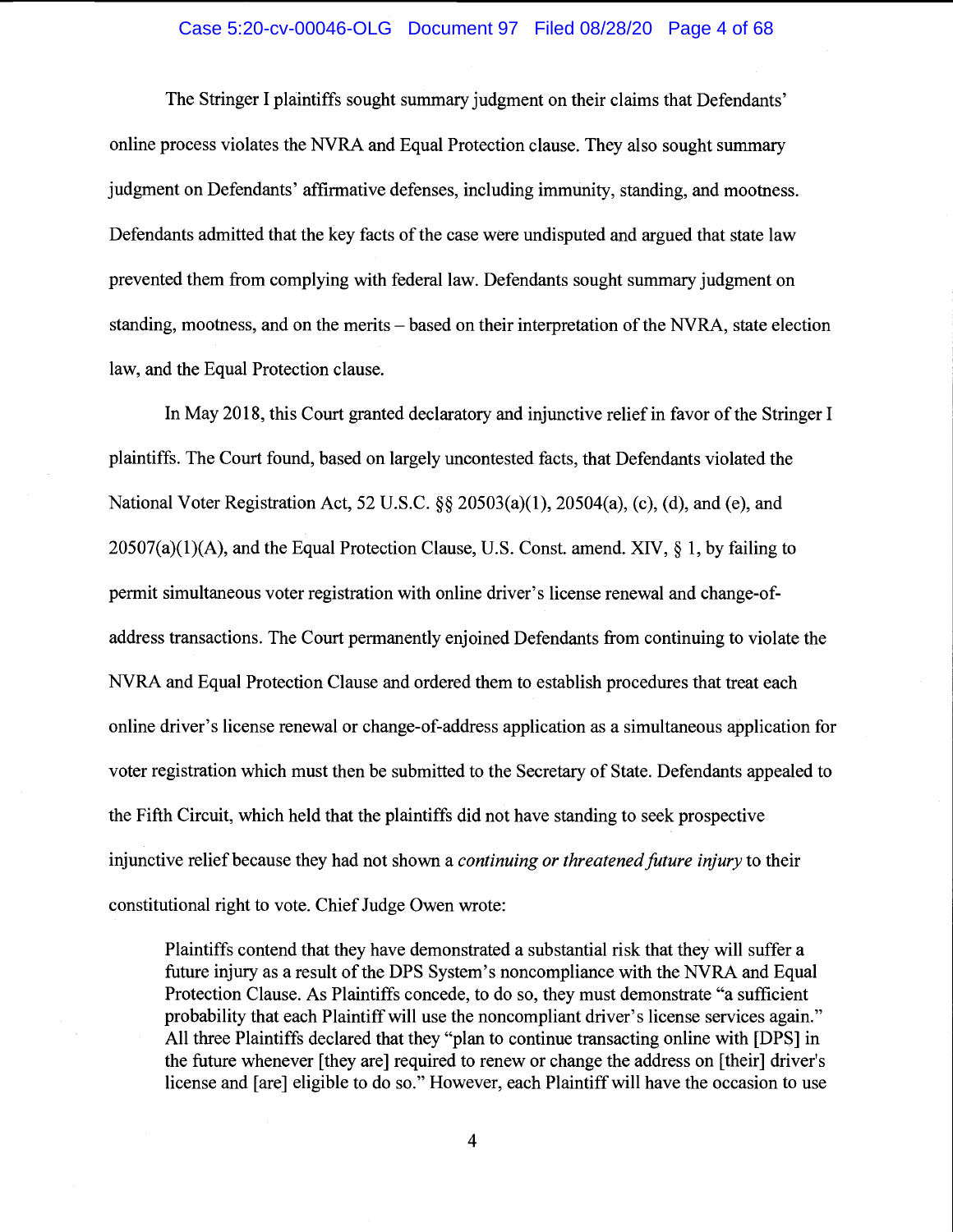the DPS System to update his voter registration only if(1) he moves within Texas, in which case he might wish use the DPS System to change his address on file with DPS and his county voter registrar, or (2) he becomes both unregistered to vote and eligible to renew his driver's license using the DPS System, in which case he might wish to use the DPS System to renew his driver's license and register to vote.

Plaintiffs rely on two types of evidence that they contend demonstrate a substantial risk that they will move again. The first is evidence of their prior moves—Hernandez and Woods have each moved once in the past five years, and Stringer has moved several times. However, evidence that a plaintiff has taken an action in the past does not, by itself, demonstrate a substantial risk that the plaintiff will take the action in the future; there must be some evidence that the plaintiff intends to take the action again. Accordingly, evidence that Plaintiffs moved in the past does not establish a substantial risk that they will do so in the future. Notably, no Plaintiff has expressed any intention to move in the future.

The second type of evidence cited by Plaintiffs is data from the United States Census Bureau showing that Americans can expect to move 11.7 times in their lifetimes. This general data also does not establish a substantial risk that Plaintiffs themselves will move again; Plaintiff-specific evidence is needed before Plaintiffs' claims can be properly characterized as an attempt to remedy an imminent injury to Plaintiffs instead of a generalized grievance available to all Texans.

Plaintiffs also have not demonstrated a substantial risk that they will attempt to use the DPS System to renew their driver's licenses and simultaneously update their voter registrations. Plaintiffs contend that Texas's requirement that driver's licenses must be renewed every six years and the existence of Texas laws providing multiple avenues for the cancellation of a voter's registration create a "sufficient probability" that, at some point in the future, Plaintiffs will be both unregistered to vote and eligible to renew their driver's licenses using the DPS System. However, Plaintiffs do not point to any Plaintiffspecific evidence suggesting that they will become unregistered and eligible to renew their driver's licenses using the DPS System.

In light of the absence of any Plaintiff-specific evidence, the evidence in the record does not demonstrate a substantial risk that Plaintiffs will become unregistered and eligible to renew their driver's licenses online. Plaintiffs cite Texas laws that provide for the cancellation of voter registration in four relatively uncommon situations: (1) when a voter's registration card is returned as undeliverable, the voter does not return a confirmation notice, and the voter does not vote in two consecutive general elections; (2) when a registrar finds a voter to be ineligible after an investigation; (3) when another voter from the same county successfully challenges a voter's registration; and (4) when a voter cancels his or her voter registration. There is no evidence in the record that suggests that any Plaintiff is likely to fall within the ambit of these provisions. Furthermore, Texans are only required to renew their driver's licenses every eight years, and every other renewal must be accomplished in person. Chances are slim that Plaintiffs will become unregistered around the time that they need to renew their driver's licenses and are eligible to do so using the DPS System.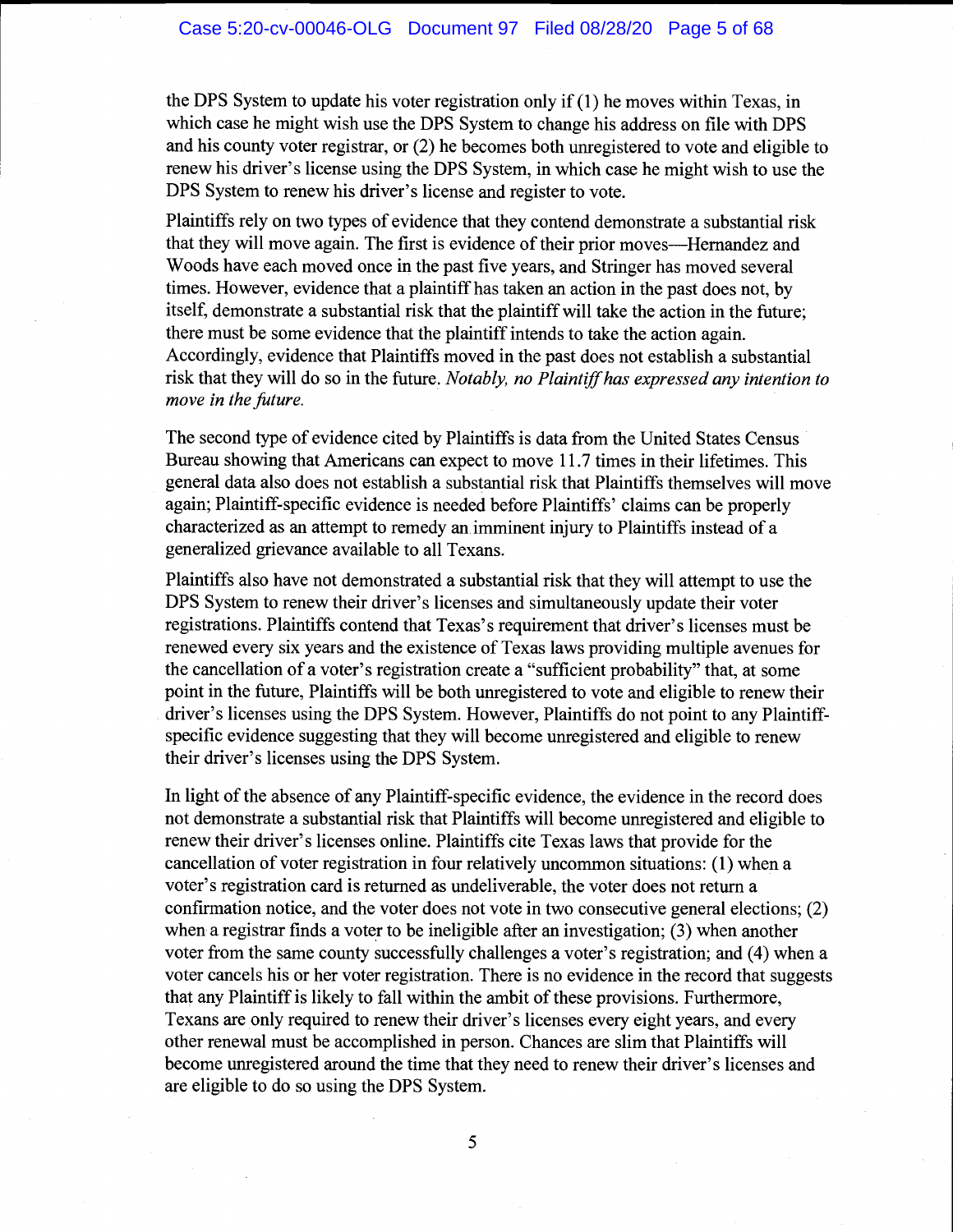In sum, Plaintiffs have not established a substantial risk that they will attempt to update their voter registrations using the DPS System and be injured by their inability to do so. As a result, Plaintiffs have not established an injury in fact sufficient to confer standing to pursue the declaratory and injunctive relief that they seek.

Stringer v. Whitley, 942 F.3d at 721–23 (emphasis added).

Judge Ho, concurring, stated:

I agree with my colleagues that we are not at liberty to decide the merits in this case, because none of these Plaintiffs have standing to seek injunctive relief here. They all secured their right to vote by the 2016 election cycle. And they claim no future injury that we can redress today. . . . But although we have no occasion to decide the merits of Plaintiffs' claim due to their lack of a future injury, that does not prevent us from acknowledging that Plaintiffs have indeed endured an injury in the past. They were unable to exercise their right to vote in past election cycles. And it is a right they will never be able to recover. As citizens, we can hope it is a deprivation they will not experience again  $-$  even if the law does not afford them a remedy from this court at this time.

Stringer v. Whitley, 942 F.3d at 726 (emphasis in original).

B. Stringer II

Although the Fifth Circuit found, based on the facts in the record at that time, that Mr. Stringer had not proven he would likely sustain another injury in the future, it did happen again. Before November 23, 2019, Mr. Stringer moved from a residence in Bexar County to a new residence in Harris County. On November 23, 2019, Mr. Stringer had his wife visit the DPS website to change the address on his driver's license. He would have also had his wife update his voter registration online when updating his driver's license, but was not given the option. Thus, he remained registered at his old address in Bexar County when this lawsuit was filed.

Co-plaintiff John Harms, who was not a plaintiff in Stringer I, was a resident of Bastrop County prior to July 2019. At that time, he was registered to vote and did vote in Bastrop County. In mid July 2019, Mr. Harms moved from Bastrop County to Travis County, where he signed a one-year lease on a house. On or about October 8, 2019, he visited the DPS online system and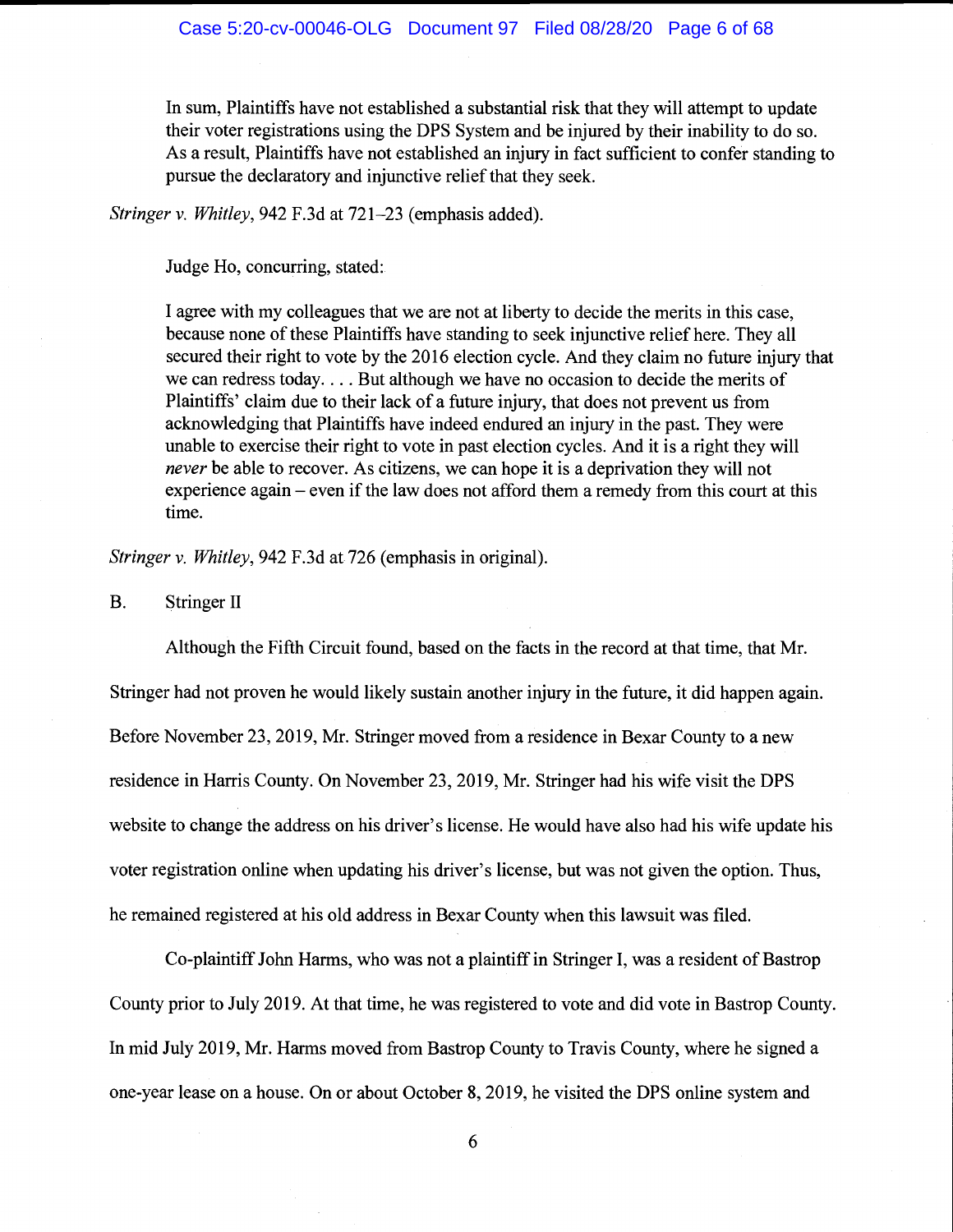#### Case 5:20-cv-00046-OLG Document 97 Filed 08/28/20 Page 7 of 68

completed the process to change the address on his driver's license to his new residence in Travis County. If he had been provided the option to simultaneously update his voter registration, he would have done so. He was not provided that option, and he remained unregistered to vote in Travis County when this lawsuit was filed.

Co-plaintiff Nayeli Gomez, who was not a plaintiff in Stringer I, moved from one residence in Bexar County to a new residence in Bexar County in the Summer of 2019. On December 9, 2019, she visited the DPS online system to change the address on her driver's license to her new address but she was unable to simultaneously update her voter registration. She would have simultaneously updated her voter registration if she had been given the option, but she was not given that option. She remained registered at her old address when this lawsuit was filed.

In Stringer II, current and former plaintiff Jarrod Stringer, along with current co-plaintiffs Nayeli Gomez, John Harms, MOVE Texas Civil Fund, and League of Women Voters of Texas and Intervenor-plaintiffs Texas Democratic Party, DCCC, and DSCC, assert the same causes of action litigated in Stringer I because the Defendants have not changed their practices and new violations are occurring and resulting in a continuing injury and/or threatened future injury. Docket no. 1.

At the time Plaintiffs filed this lawsuit, and at the time of the preliminary injunction hearing in January 2020, the following was clear: First, Mr. Stringer was suffering a second injury as the result of Defendants' noncompliance with the NVRA. If Mr. Stringer's voter registration was not updated before February 3, 2020, he would not be able to vote in the March 2020 primary election in the county and precinct where he resided. Mr. Stringer also showed, in his uncontested sworn declaration, that he had plans to move residences again in August 2020.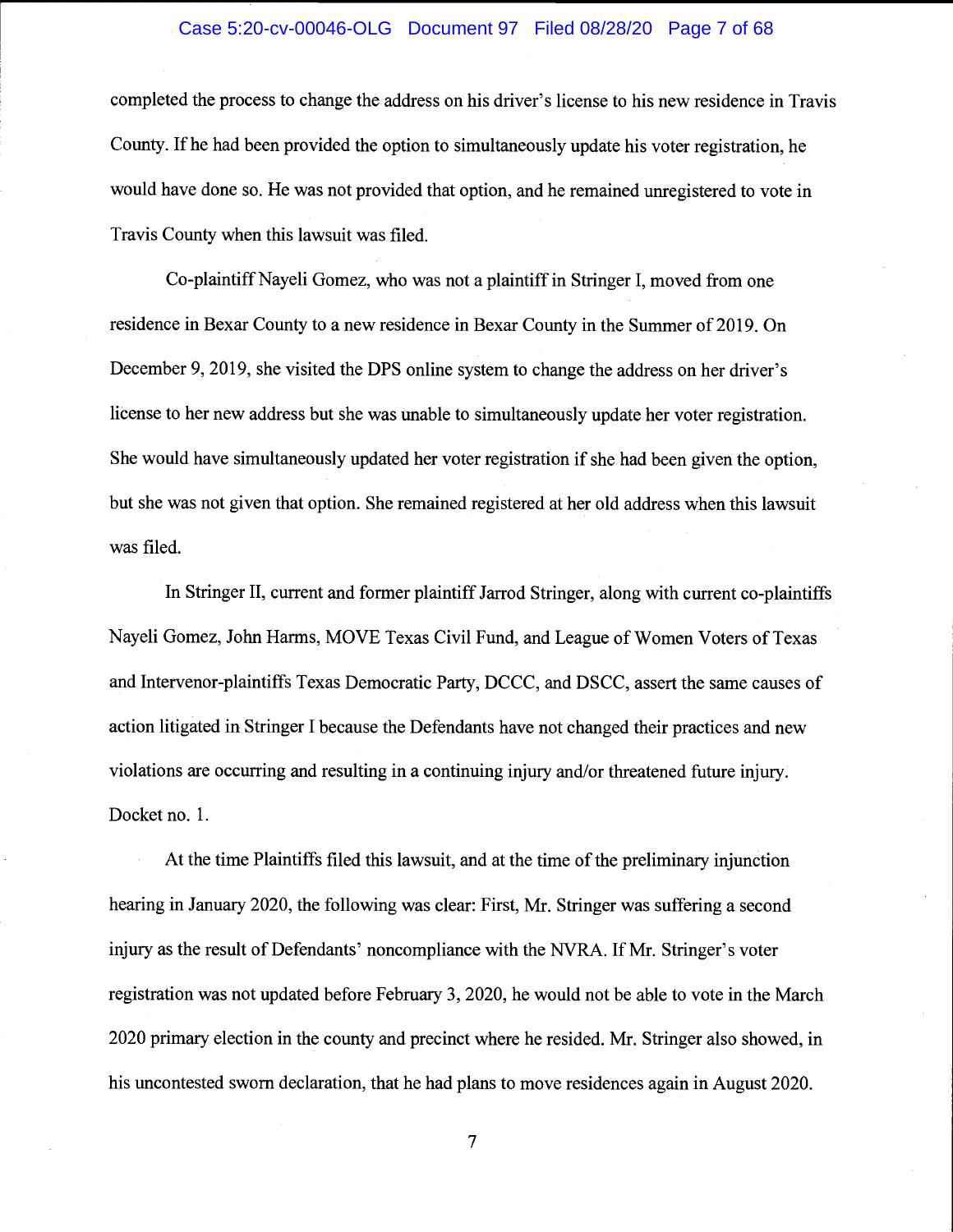#### Case 5:20-cv-00046-OLG Document 97 Filed 08/28/20 Page 8 of 68

Specifically, he and his wife planned to move out of their rental apartment and into a new residence by August 25, 2020 at the latest. Docket no. 5-1, Appx. 178-180. Thus, not only was Mr. Stringer's second injury occurring when suit was filed, but there remained a substantial risk of a third injury when Mr. Stringer moved again and would not be registered to vote pursuant to the NVRA before the voter registration deadline for the 2020 general election. Second, Mr. Harms was suffering an injury as a result of Defendants' conduct that would result in disenfranchisement if his voter registration was not updated before February 3, 2020 because he would not be able to vote in the March 2020 primary election. Mr. Harms' sworn declaration was also uncontested. Docket no. 5-1, Appx. 182-183. And third, Ms. Gomez was suffering an injury as a result of Defendants' noncompliance that would ultimately result in disenfranchisement because she would not be able to vote in her home precinct in the March 2020 primary election if her registration was not updated before February 3, 2020. Docket no. 5-1, Appx. 185-186.

At the same time, Defendants admitted that their practices had not changed. See docket no. 57 Tr. at 5:20-23 ("I don't think that the facts have changed materially or relevantly since Stringer one and I think a<sup>[s]</sup> they've laid them out overall we don't have an objection to their characterization of the process."); 58:19-21 ("There have been no material changes with our practices with respect to online driver's license renewal and DPS."); 59:5-6 ("The practices and law hasn't changed."). Moreover, despite any repeated or recurring injury to Plaintiffs, Defendants have insisted, at various stages of this litigation, that changes to come into compliance with the NVRA would take too long. Thus, according to Defendants, Plaintiffs would just need to figure out another way to get registered to vote. See docket no 46, pp. 9-10.

After reviewing the evidence, the Court entered its first order granting emergency relief to the individual plaintiffs, and abated the rest, to ensure that Stringer, Harms, and Gomez would be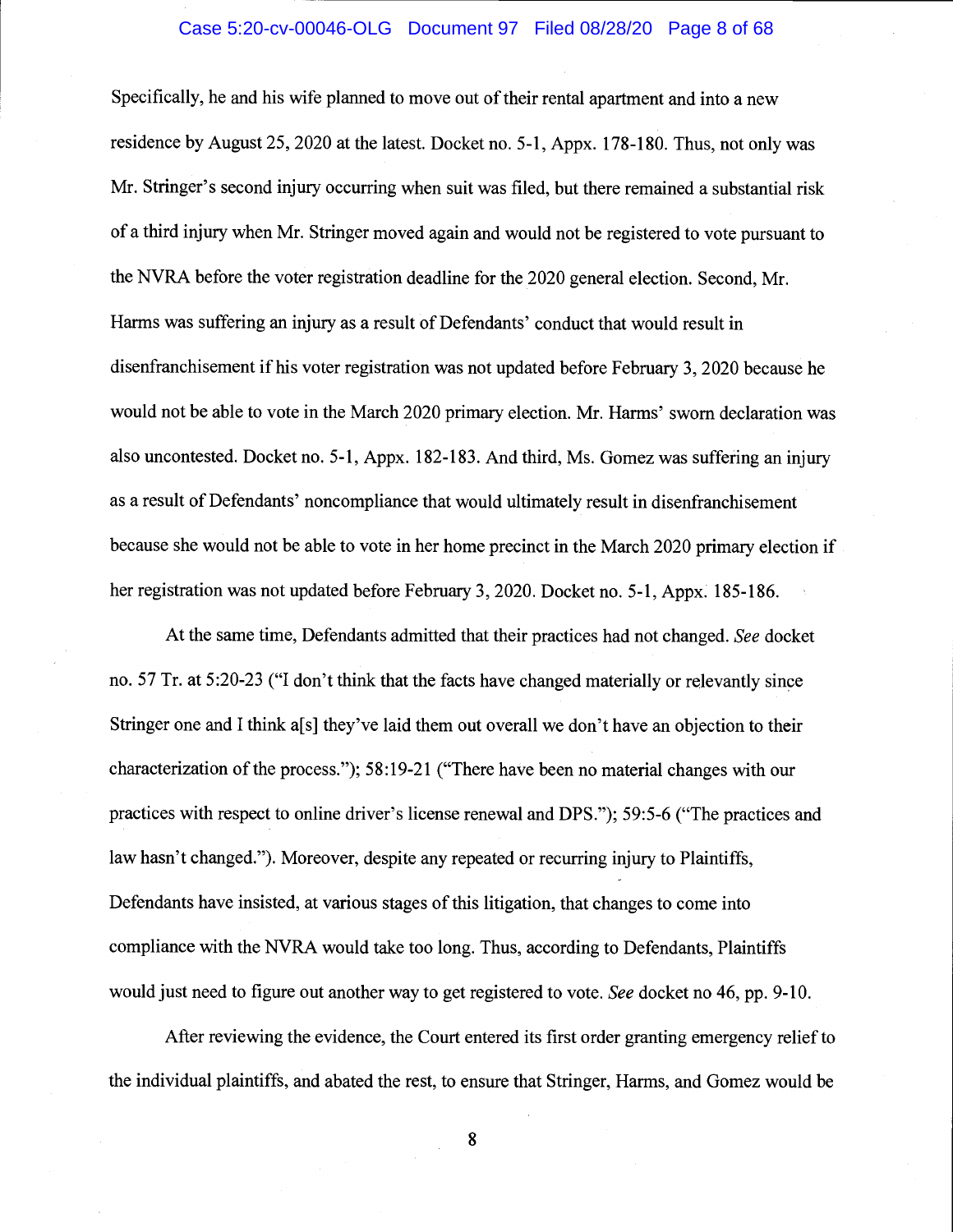registered to vote by the deadline and would not be disenfranchised in the upcoming primary election. However, relying on defense counsel's representations about the length of time it would take to implement corrective measures, the Court fashioned an interim remedy to address the most immediate harm. As the Court explained:

The temporary relief being ordered herein is narrowly tailored, and the Court orders no more than what the law clearly and unequivocally requires of Defendants. There is an expectation, under the notice provisions of the NVRA, that if a designated voter registration agency such as DPS violates the NYRA, the chief election official of the State – upon notification – will correct the violation. That is all the Court is ordering herein. Compliance with this order will ensure that the individual plaintiffs herein will not be forced to suffer a continuing or threatened future injury.

For the reasons stated herein, which are based on a preliminary review, the Court ORDERS that pursuant to 52 U.S.C. § 20504(d), the last change of address forms submitted by the individual plaintiffs for purposes of updating the address on their driver's license "shall serve as notification of change of address for voter registration with respect to elections for Federal office for the registrant involved." Defendant DPS must immediately submit the information contained in the previously completed forms, along with the individual plaintiffs' stored electronic signatures, as necessary, to the Texas Secretary of State. The Secretary of State will then immediately submit the same information to the correct county voter registrars, along with a copy of this injunction order and written instructions to immediately register these individual plaintiffs to vote. The Secretary of State must confirm that all three individual plaintiffs are registered to vote before the deadline to register to vote so they may participate in the upcoming primary elections. When that confirmation is received, Defendants must file a written advisory with the Court no later than 2:00 p.m. on February 3 confirming that all three individual plaintiffs are timely registered to vote in the county and precinct in which they reside. If Defendants must designate one or more employees, agents, or representatives to carry out this order, they are expected to do so.

Docket no. 46, pp. 16-17. Defendants complied with the court-ordered relief, reporting back to

the Court as follows:

Defendants received the Court's order on the afternoon of January 30, 2020. DPS immediately began taking steps to ensure compliance. DPS collected the information contained in the individual plaintiffs' driver record from their previously completed change-of-address transactions, and such information was delivered to SOS on the morning of January 31, 2020. Likewise, upon receipt of the Court's order, SOS immediately began taking steps to ensure compliance. The information received from DPS was submitted to the correct county voter registrars, along with a copy of the Court's injunction order and written instructions to immediately register the individual plaintiffs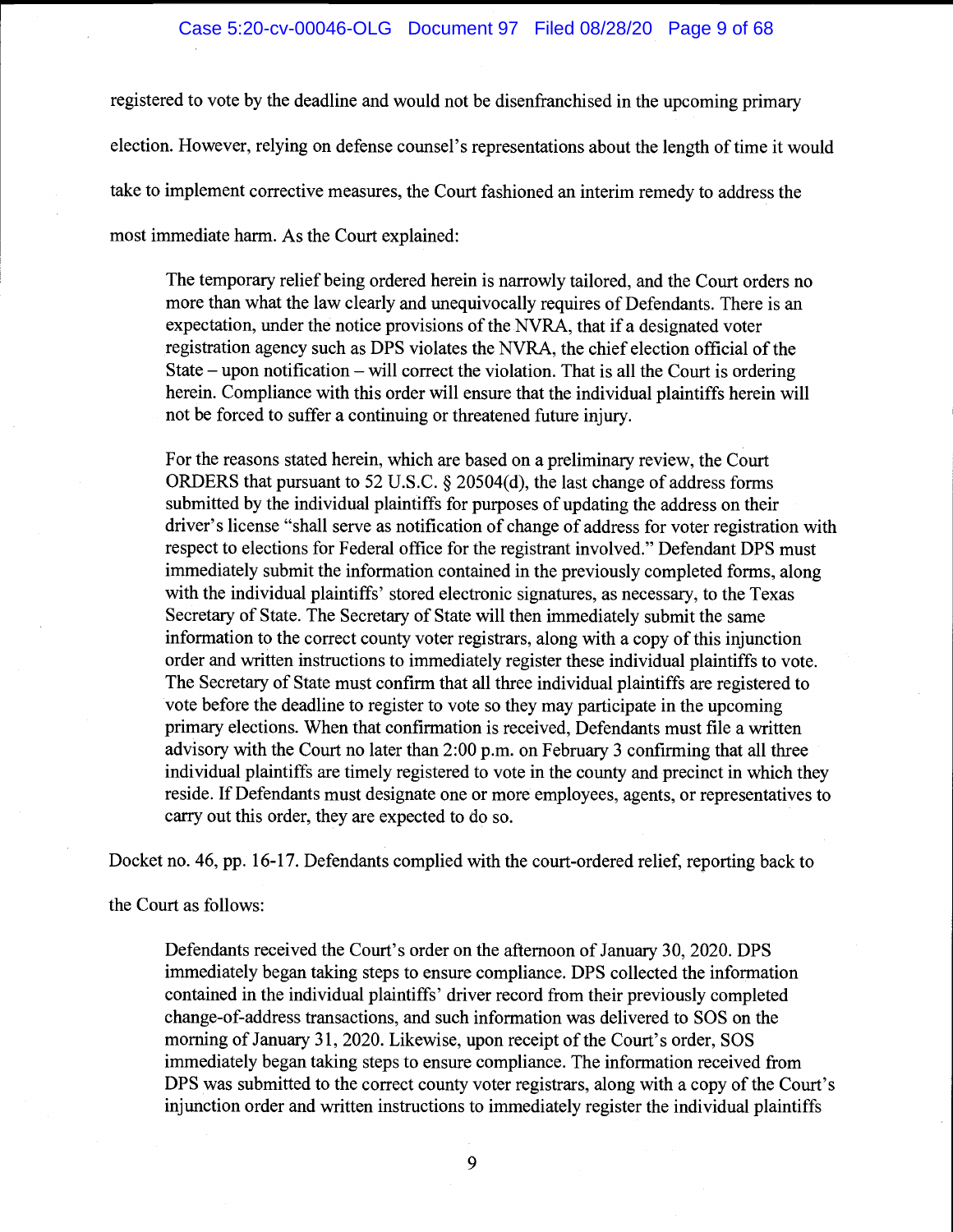to vote, as specified in the order. On January 31, 2020, the county voter registrars confirmed to SOS that the individual plaintiffs had been registered to vote before the deadline to register to vote so they may participate in the upcoming primary elections. Additionally, on February 2, 2020, SOS verified in the State's voter registration system that the individual voters were actively registered to vote at their new addresses. Accordingly, Defendants advise the Court that all three individual plaintiffs are timely registered to vote in the county and precinct in which they reside.

Docket no. 48. Defendants did not seek an interlocutory appeal of the first order, which fell short of ordering full compliance with the NVRA due to time restraints but ensured that the individual plaintiffs would not be disenfranchised. After giving the parties additional time to conduct discovery and submit supplemental briefing, the Court now addresses the remainder of the pending motion for preliminary injunction.2

#### III.

# Standard and process of review

factors: To obtain a preliminary injunction, movants must establish each of the following four

(1) a substantial likelihood of success on the merits;

(2) a substantial threat of irreparable injury if the injunction is not issued;

(3) the threatened injury if the injunction is denied outweighs any harm that will result if

the injunction is granted; and

(4) granting an injunction will not disserve the public interest.

Texas v. United States, 809 F.3d 134, 150 (5th Cir. 2015). In many cases, a preliminary injunction serves to preserve the relative positions of the parties until a trial on the merits can be held. Univ. of Texas v. Camenisch, 451 U.S. 390, 395 (1981). Preliminary injunctions that would

 $2B$ Because the DPS Sytem has not changed since Stringer I, the recent discovery focused on standing and the length of time it would take for Defendants to make the necessary changes to come into compliance with the NVRA.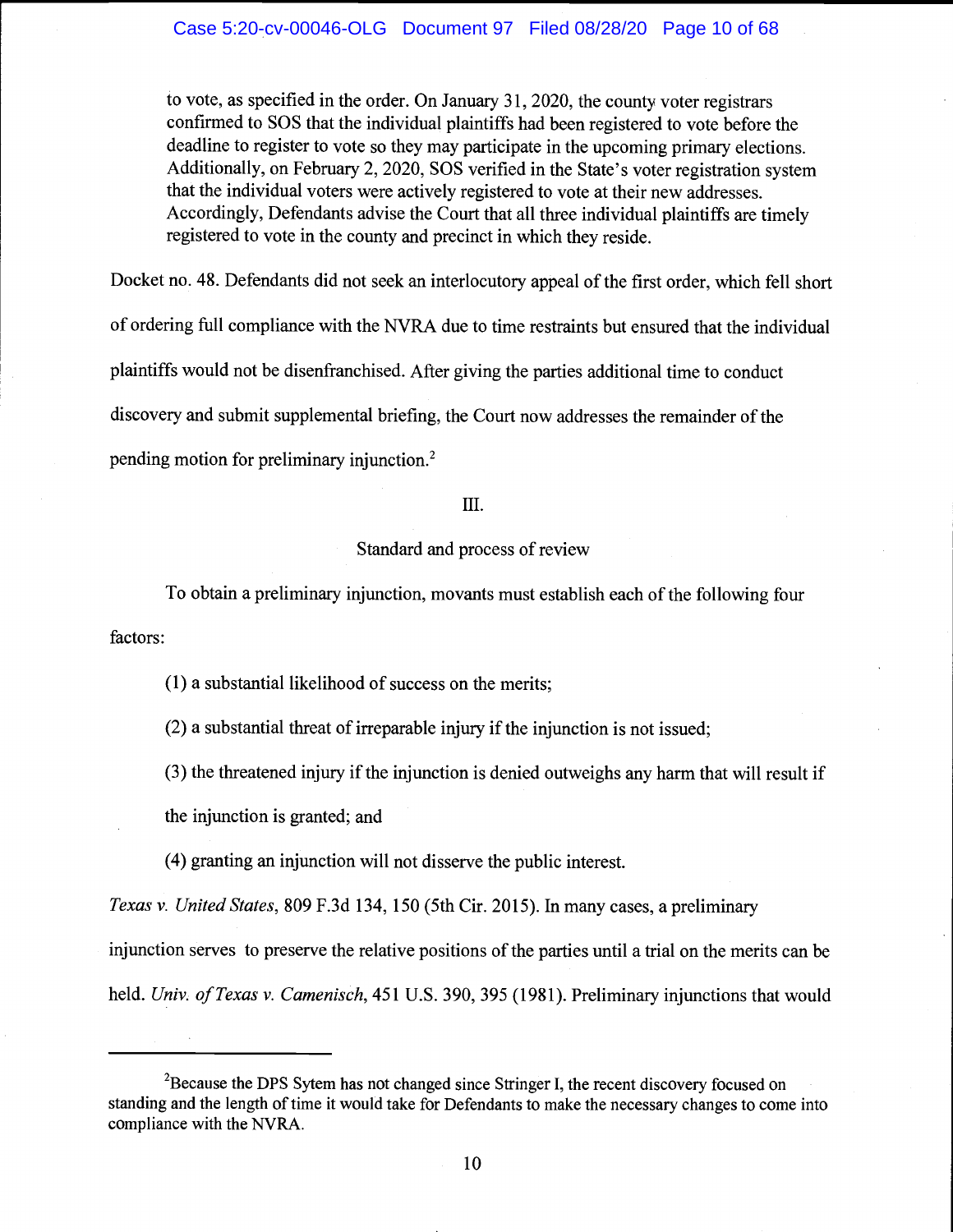#### Case 5:20-cv-00046-OLG Document 97 Filed 08/28/20 Page 11 of 68

change, rather than maintain, the status quo are generally disfavored and should not issue unless the facts and law clearly favor the moving party. Martinez v. Mathews, 544 F.2d 1233, 1243 (5th Cir. 1976). On the other hand, "[a] fundamental principle of preliminary injunctions [is that] [a]n injunction is of no help if one must wait to suffer injury before the court grants it." Texas v. U.S., 809 F.3d at 173 n. 137 (citing United States v. Emerson, 270 F.3d 203, 262 (5th Cir. 2001)). Denying injunctive relief and maintaining the status quo at this juncture of these proceedings would mean that Mr. Stringer would remain unregistered and ineligible to vote in the precinct where he resides while violations of the NVRA continue unabated.<sup>3</sup> The Court need not wait for Mr. Stringer to suffer further injury before considering preliminary injunctive relief. *Id.* Given the limited purpose of a preliminary injunction, and given the haste that is often necessary in considering the relief being sought, "a preliminary injunction is customarily granted on the basis of procedures that are less formal and evidence that is less complete than in a trial on the merits." Camenisch, 451 U.S. at 395. Ultimately, the decision to grant preliminary injunctive relief rests in the sound discretion of the district court, and is "often dependent as much on the equities of [the] case as the substance of the legal issues it presents." Trump v. Int'l Refugee Assistance Project, U.S. , 137 S.Ct. 2080, 2087 (2017).

# Iv.

# Article III standing

Again, as they have claimed at every stage of the proceedings in both Stringer I and Stringer II, Defendants claim none of the Plaintiffs or Intervenor-Plaintiffs have standing to seek

 $3$ As explained *infra*, the Court's focuses on Mr. Stringer's injuries because it has not yet determined the standing of all Plaintiffs and Intervenor-Plaintiffs and Mr. Stringer's standing to seek preliminary injunctive relief is indisputable.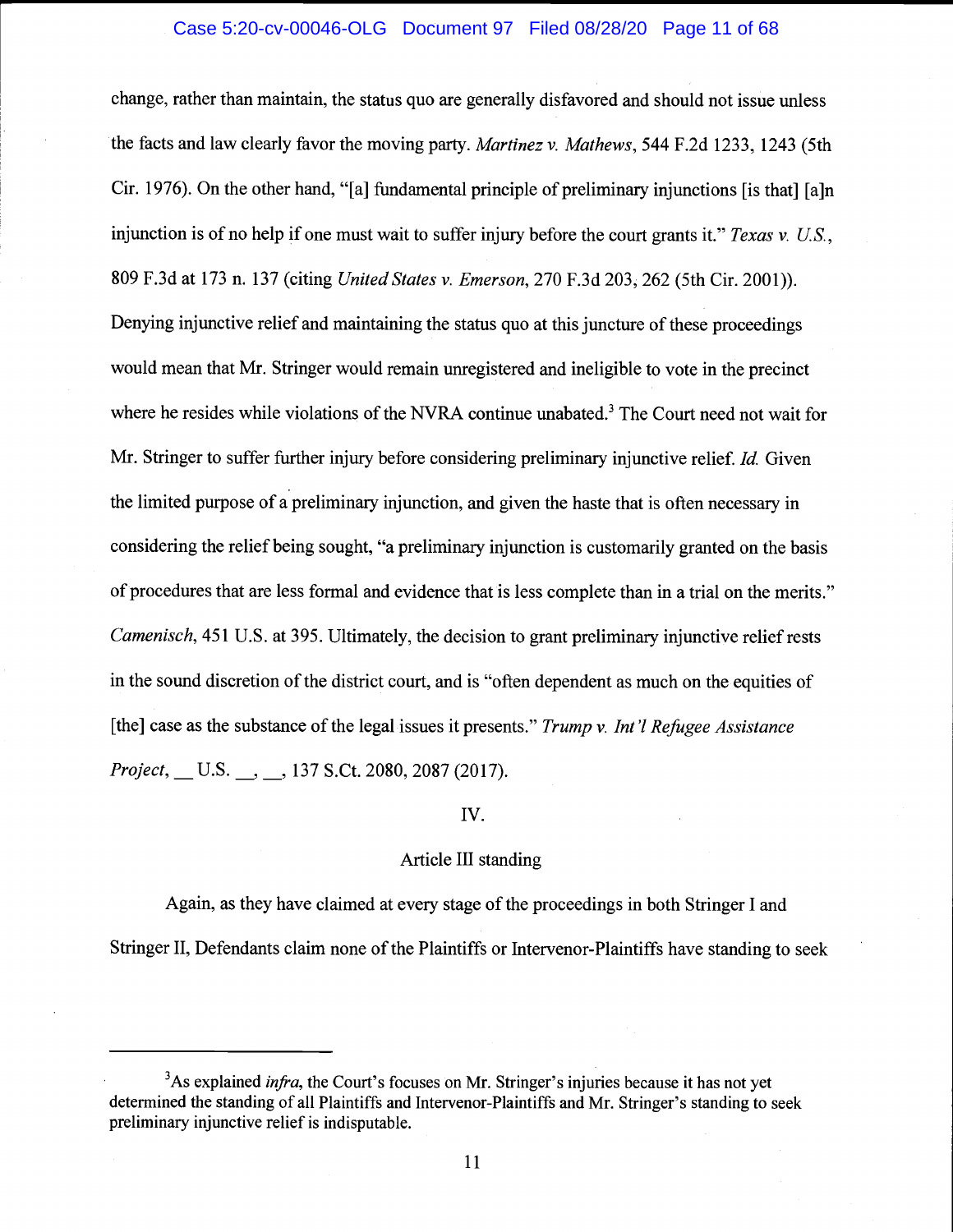injunctive relief.<sup>4</sup>

In a lawsuit for injunctive relief, the presence of one party with standing is sufficient to satisfy Article III's case or controversy requirement. Rumsfield v. Forum for Acad.  $\&$ Institutional Rights, Inc., 547 U.S. 47, 52 n. 2 (2006); Texas v. United States, 945 F.3d 355, 377- 378 (5th Cir. 2020). Moreover, "the injury alleged as an Article III injury-in-fact need not be substantial; it need not measure more than an 'identifiable trifle,' ... [t]his is because the [requirement] under Article III is qualitative, not quantitative, in nature." OCA-Greater Houston v. Texas, 867 F.3d 604, 612 (5th Cir. 2017) (citing Ass 'n of Cmty Orgs. For Reform Now v. Flowler, 178 F.3d 350, 358 (5th Cir. 1999)).

To establish standing under Article III, a plaintiff must demonstrate (1) that he or she suffered an injury in fact that is concrete, particularized, and actual or imminent, (2) that the injury was caused by the defendant, and (3) that the injury would likely be redressed by the requested judicial relief. Thole v. U.S. Bank N.A., U.S. , 140 S.Ct. 1615, 1618 (2020); Friends of the Earth, Inc. v. Laidlaw Environmental Services, 528 U.S. 167, 180-81 (2000); Lujan v. Defenders of Wildlife, 504 U.S. 555, 560-61, 112 S.Ct. 2130 (1992). Standing is to be determined as of the commencement of suit. *Lujan*, 504 U.S. at 570 n. 5. In this case, the Court has already determined that the individual plaintiffs have Article III standing, as reflected in its order entered January 30th granting partial preliminary injunctive relief (docket no. 46). As the Court explained:

It is undisputed that Plaintiffs Stringer, Gomez, and Harms were not simultaneously registered to vote (i.e., their voter registration was not updated) at the time of their online transactions with DPS, a designated voter registration agency. It is undisputed that they are still unregistered to vote and will be disenfranchised on March 3 if they are not registered to vote by the deadline  $-$  February 3. This continuing injury (lack of voter

<sup>&</sup>lt;sup>4</sup>Unlike Stringer I, Defendants have not raised immunity and mootness defenses. They only challenge Article III standing.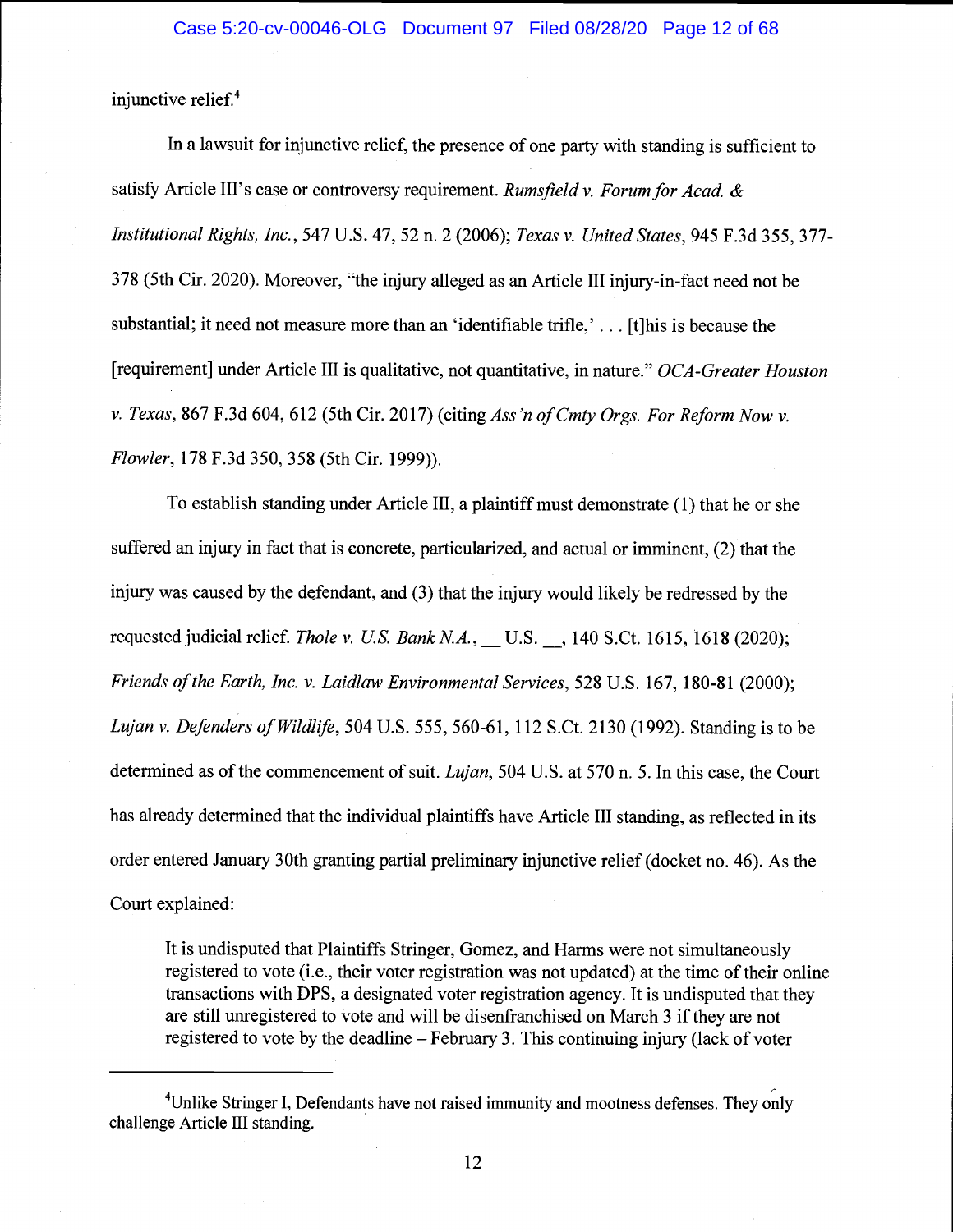registration as a result of Defendants' unlawful procedure) and threatened future injury (disenfranchisement) more than satisfies the standing necessary for injunctive relief. See Stringer v. Whitley, 942 F.3d at 720 ("plaintiffs seeking injunctive  $\lceil \cdot \rceil$  relief can satisfy the redressability requirement only by demonstrating a continuing injury or threatened future injury."). The Plaintiffs' continuing and threatened future injury will be (1) potentially suffered by these plaintiffs, not someone else; (2) "concrete and particularized," not abstract; and (3) "actual or imminent, not 'conjectural' or 'hypothetical." Id. at 720-21. With the deadline for voter registration in just a few days, and the primary election thirty days thereafter, there is a "substantial risk" that the individual plaintiffs will be disenfranchised if they are not registered to vote; thus, threatened future injury is indisputably "imminent." Moreover, Plaintiffs' continuing and future threatened injury is "fairly traceable" to the challenged action of Defendants. But for Defendants failure to comply with the NVRA, and the unjustified burden on Plaintiffs' constitutional rights, Plaintiffs would already be registered to vote in the county and precinct where they reside.

The future injury – disenfranchisement – is irreparable. The right to vote is a fundamental right, and the deprivation of such right is something Plaintiffs "will never be able to recover." Stringer v. Whitley, 942 F.3d at 726. (Ho, J., concurring). But the injury that will occur between now and March 3 is still redressable with immediate, temporary injunctive relief. These individual plaintiffs should not be forced to wait and suffer a constitutional deprivation when it can be avoided by granting temporary injunctive relief. Texas v. US., 809 F.3d at 173 n. 137 (citing United States v. Emerson, 270 F.3d 203, 262 (5th Cir. 2001)).

Docket no. 46, pp. 14-15.

Thus, the question becomes whether anything has changed. After determining that the individual plaintiffs had standing, the Court ordered the Secretary to register the individual plaintiffs to vote to avoid disenfranchisement in the primary election. Docket no. 46. The Secretary complied with the court-ordered temporary relief and as a result "all three individual plaintiffs [were] timely registered to vote in the county and precinct in which they reside." Docket no. 48. Ironically, the individual plaintiffs were registered to vote solely as a result of a court order, rather than any voluntary action by the Secretary, yet Defendant now claims the individual plaintiffs lack standing because they are registered to vote. Docket no. 74, p. 5 ("all three Individual Plaintiffs are now registered to vote. Accordingly, each Individual Plaintiff should be dismissed from this litigation for lack of standing."). Even more ironically, the court-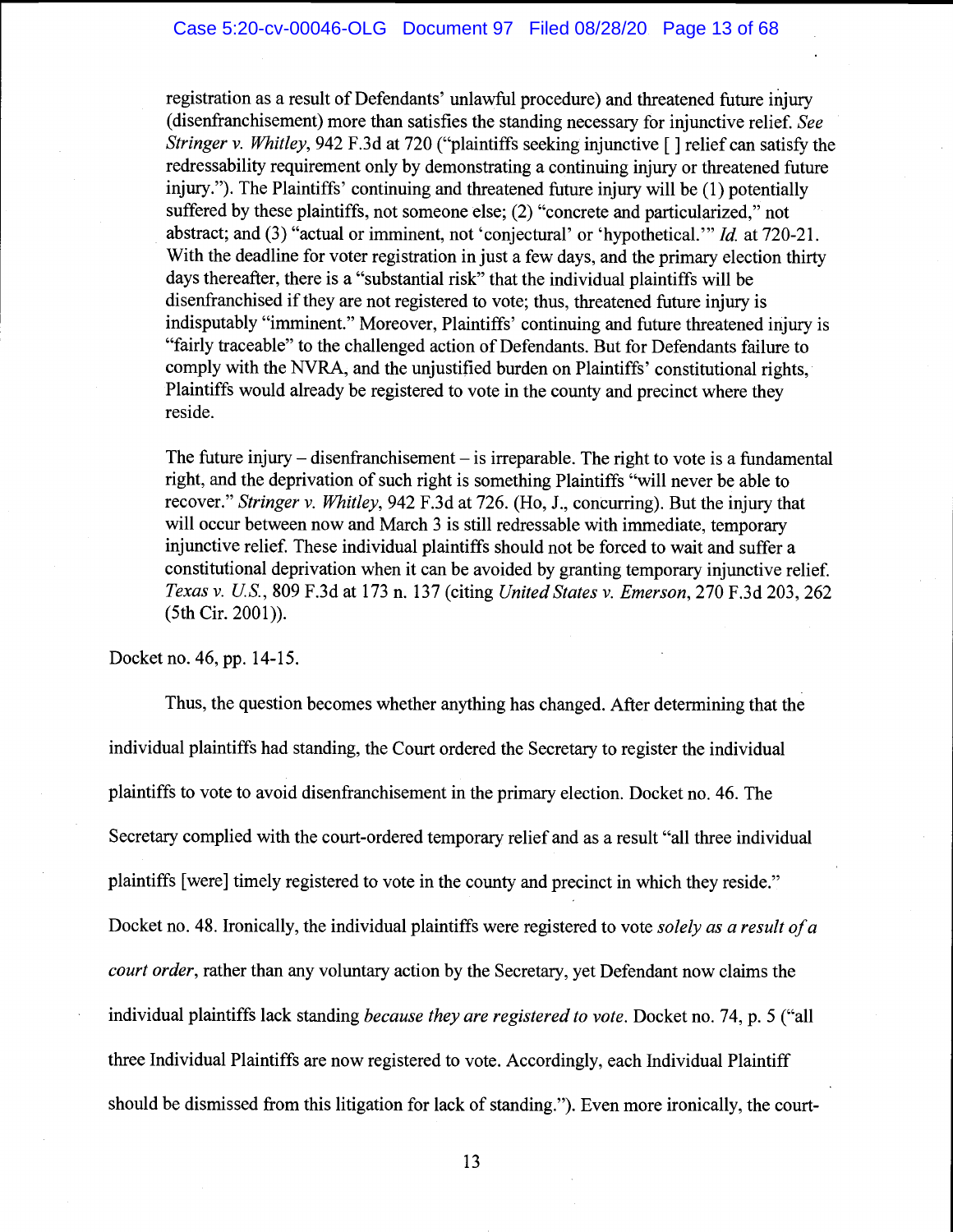# Case 5:20-cv-00046-OLG Document 97 Filed 08/28/20 Page 14 of 68

ordered voter registration was a temporary measure *out of deference to Defendants* who represented to the Court at the time of the injunction hearing that full compliance with the NVRA would be impossible to achieve before the voter registration deadline on February 3, 2020. See docket nos. 36, 46, 47.

There are notable deficiencies with Defendants' challenge to the individual plaintiffs' standing at this stage of the proceedings. First, Defendants cite no authority for the proposition that plaintiffs who have standing when a lawsuit is initiated *and* at the time of court-ordered interim relief are thereafter divested of standing as a result of court-ordered interim relief.<sup>5</sup> In voting rights cases, interim injunctive relief is often necessary because litigation may last longer than an election cycle. But interim relief is not final relief, and if interim relief divested plaintiffs of standing, many voting rights cases would abruptly end before the Court could ever reach the merits or consider the ultimate relief being sought. In this case, compliance with the NVRA and the Equal Protection clause is the ultimate relief being sought. The court-ordered interim relief in January merely accomplished the manual task of getting the individual plaintiffs registered to vote by alternative means. But getting the individual plaintiffs registered to vote to avoid imminent disenfranchisement by no means addressed the ultimate relief being sought in this lawsuit.

Second, Defendants seem to conflate standing with mootness, but they make no argument that the court-ordered interim relief rendered all of the individual plaintiffs' claims moot. Even voluntary cessation of a challenged conduct does not ordinarily render a case or controversy moot

 $<sup>5</sup>$ Almost the entire focus of Defendants' post-discovery brief (docket no. 74) is on standing.</sup> Defendants have never disputed the facts. Approximately one page in Defendants' brief is devoted to the standing of the individual plaintiffs, and the only authority cited is Stringer I. But the Stringer I plaintiffs' lack of standing, as determined by the Fifth Circuit, does not dictate the standing of the individual plaintiffs in this case, which must be based on current facts and circumstances.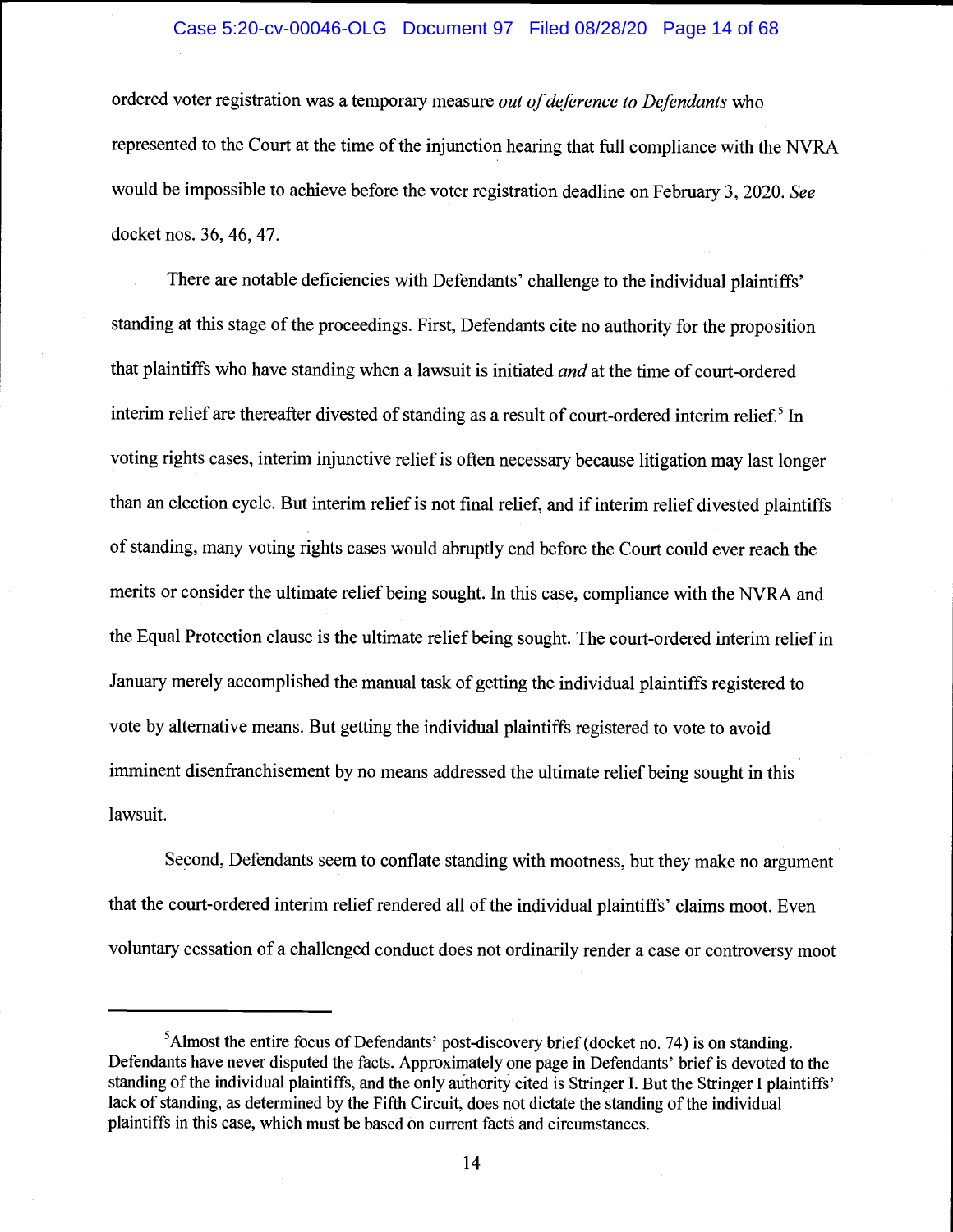#### Case 5:20-cv-00046-OLG Document 97 Filed 08/28/20 Page 15 of 68

and there has been no voluntary cessation in this case as Defendants have failed to come into compliance with the NYRA. As this Court noted in Stringer I, voting-related lawsuits do not become moot just because an election has passed. Ctr. for Indiv. Freedom v. Carmouche, 449 F.3d 655, 662 (5th Cir. 2006) ("Controversy surrounding elections laws. . . is one of the paradigmatic circumstances in which the Supreme Court has found that full litigation can never be completed before the precise controversy (a particular election) has run its course."). Although the Fifth Circuit touched on the issue of mootness in Stringer I, the issue was never reached because the Court determined that the Stringer I plaintiffs lacked standing at the time the lawsuit was initiated. Stringer v. Whitley, 942 F.3d at 724. The circumstances for all three individual Stringer II plaintiffs are different because they did have standing when this lawsuit was initiated and they had standing when the Court issued its first order granting injunctive relief. Even if mootness is now implicated for the claims of Mr. Harms and Ms. Gomez, Mr. Stringer's circumstances have shown that this is exactly the type of violation that is capable of repetition yet evading review. See Spencer v. Kemna, 523 U.S. 1, 17-18 (1998) (the doctrine applies when the challenged action is in its duration too short to be fully litigated prior to cessation or expiration and there is a reasonable expectation that the same complaining party will be subject to the same action again). Defendants have thus far refused to change their online process to allow simultaneous voter registration applications. And now, the same injury is likely to occur again. When a controversy is truly moot, there is nothing left to remedy. In this case, Defendants' noncompliance with the NVRA has continued unabated, and the challenged action continues.

Although they do not couch their argument in terms of mootness, Defendants claim that because they complied with the Court's January order and registered the individual plaintiffs to vote, none of the individual plaintiffs have a claim and their lawsuit should be dismissed. But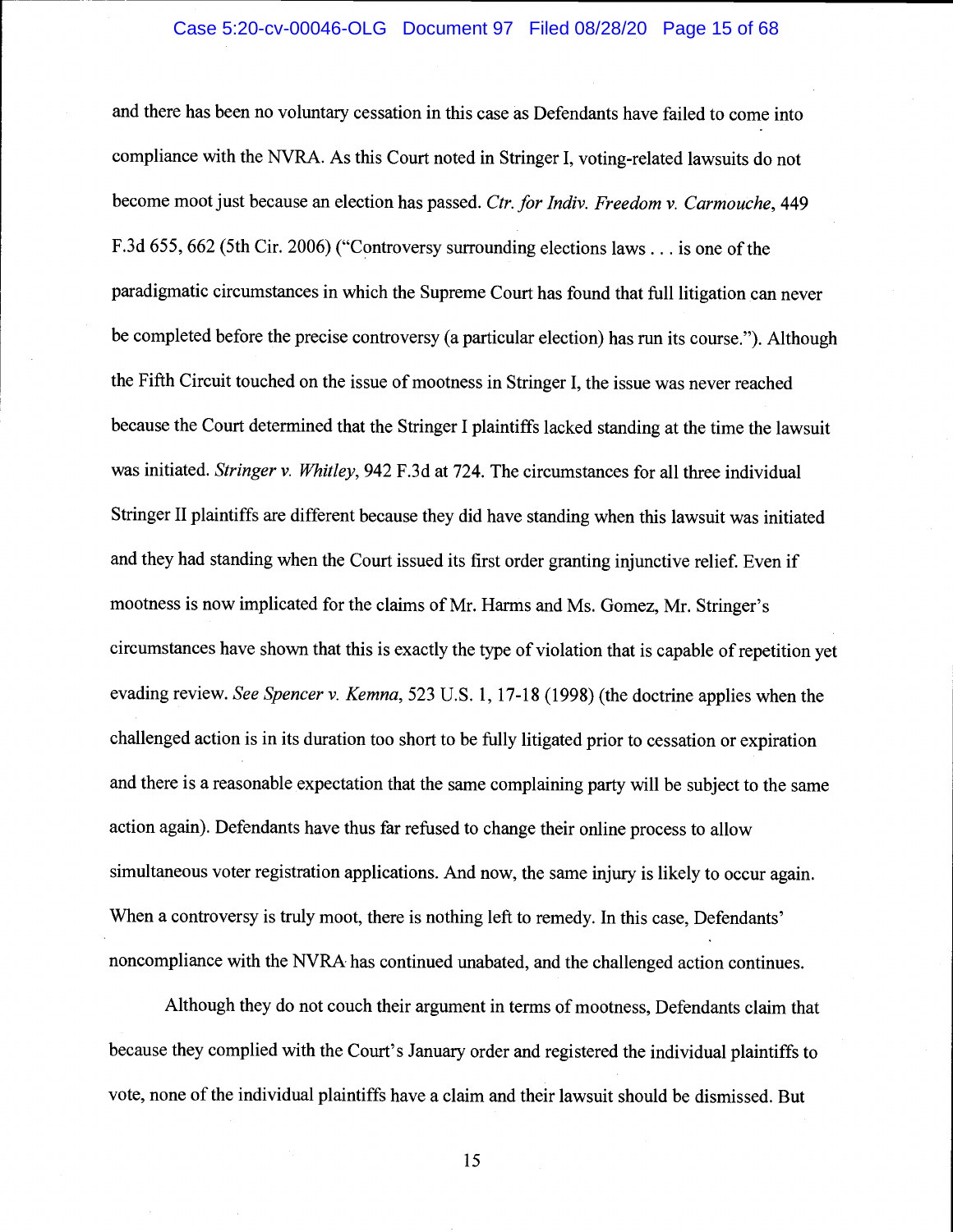Defendants were simply being ordered by the Court to carry out the duties that federal law requires of them. See 52 U.S.C. § 20506 (a)(4)(A),(6)(C) (A voter registration agency shall provide assistance to each applicant in completing voter registration forms unless the applicant refuses such assistance). Again, the underlying violations that form the basis of the complaint have not been corrected and continue unabated. The DPS online renewal and change of address transactions do not serve as "simultaneous" applications for voter registration, in violation of 52 U.S.C.  $\S$ § 20503(a)(1), 20504(a)(1); the separate SOS voter registration process is not "part of" the DPS online driver's license transaction, as required by 52 U. S.C. § 20504(c)( 1); information required by SOS for a separate voter registration transaction "duplicates" the information required by DPS for an online renewal or change of address transaction, in violation of 52 U.S.C. § 20504(c)(2)(A); and the online change of address transaction does not "serve as notification of change of address for voter registration," as required by 52 U.S.C. § 20504(d).<sup>6</sup>

Defendants' argument also overlooks the true nature of the Plaintiffs' cause of action. Plaintiffs are claiming that the State's process is itself unlawful and violates their federal right to "[s}imultaneous application for voter registration and .. . driver's license[.]" 52 U.S.C. § 20504. This cause of action remains cognizable regardless of whether the individual plaintiffs have been registered to vote by alternative means and pursuant to court order. See Spokeo, Inc. v. Robins, 136 S.Ct. 1540, 1549 (2016), as revised (May 24, 2016) ("Congress has the power to define injuries and articulate chains of causation that will give rise to a case or controversy where none

<sup>&</sup>lt;sup>6</sup>The mandates of the NVRA dictate exactly the opposite of what Defendants want Texans to do to personally ensure they are registered to vote: engage in a second transaction that requires a separate application with duplicate information and the burden of downloading, printing, and mailing or personal delivery. Congress lifted these burdens to make voter registration easier, yet Defendants have ignored the NVRA mandate and impose requirements which result in disenfranchisement if voters do not jump through all the hoops.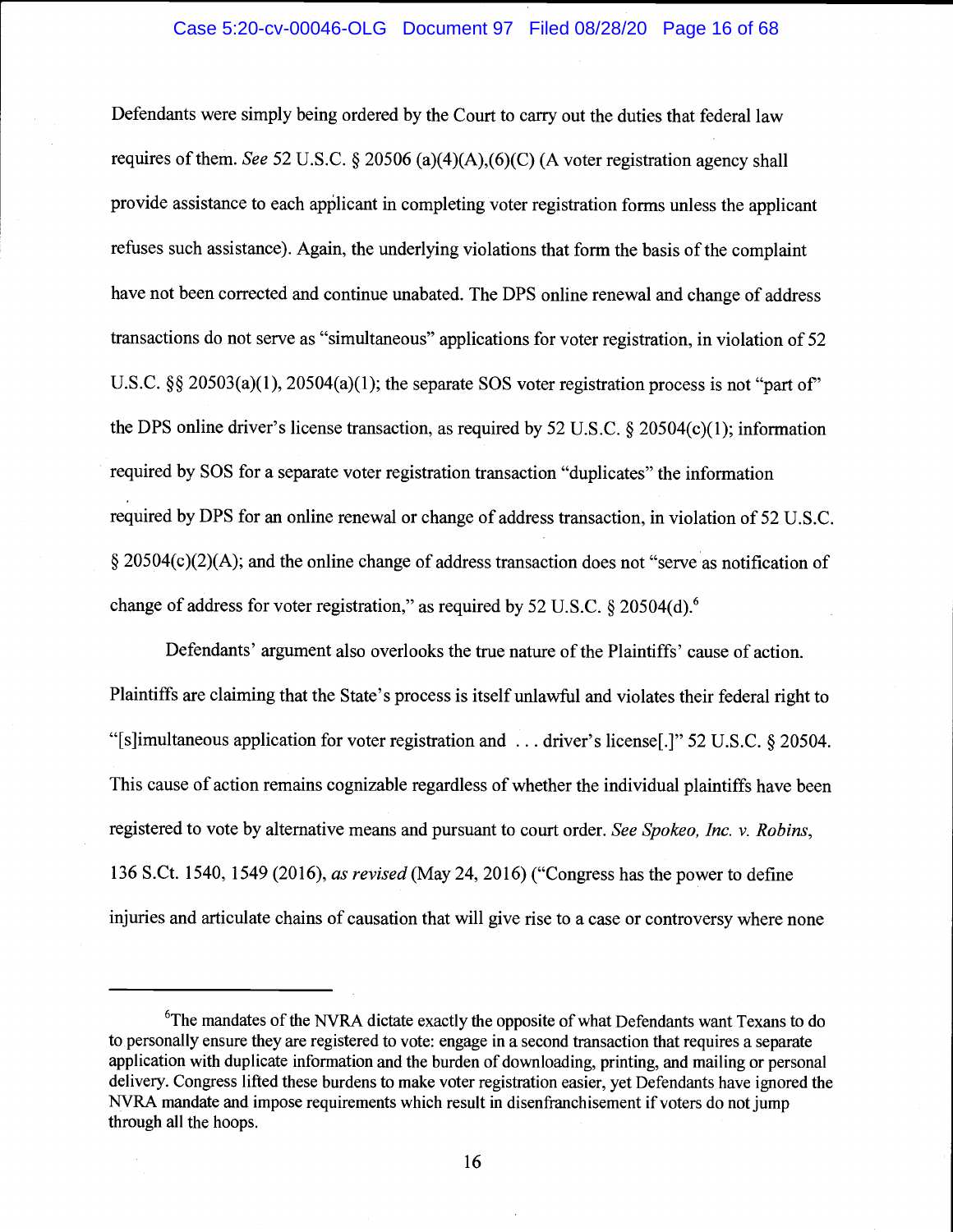existed before."); Wendt v. 24 Hour Fitness USA, Inc., 821 F.3d 547, 552 (5th Cir. 2016) ("[t]he actual or threatened injury required by Art. III may exist solely by virtue of statutes creating legal rights, the invasion of which creates standing."); ACORN v. Fowler, 178 F.3d 350, 363 (5th Cir. 1999) (the NVRA's private right of action "extend[s] standing under the Act to the maximum allowable under the Constitution"); Arcia v. Florida Sec 'y of State, 772 F.3d 1335, 1341 (11th Cir. 2014) ("Even though they were ultimately not prevented from voting, an injury like theirs [being erroneously identified as a non-citizen and removed from the voter rolls] is sufficient to confer standing."); Common Cause/Georgia v. Billups, 554 F.3d 1340, 1351 (11th Cir. 2009) ("A plaintiff need not have the franchise wholly denied to suffer injury.").

Finally, and perhaps most importantly, even if Mr. Harms and Ms. Gomez received all the relief to which they were entitled in this Court's interim order (because they were registered to vote) and, as Defendants suggest, they were subsequently "divested of standing" to pursue any further relief (compliance with the NVRA and the Equal Protection clause), only one plaintiff must have Article III standing for the Court to consider injunctive relief. The record clearly indicates that Mr. Stringer had standing when this lawsuit was initiated; he had standing at the time the Court entered interim relief in January; and Mr. Stringer continues to have standing today.

In Stringer I, the Fifth Circuit determined that Mr. Stringer lacked standing because although he was not registered to vote when he used the noncompliant driver's license services, he "became registered *prior to* bringing [the] lawsuit" and he failed to show that his injury was continuing or that he faced a threat of future injury. Stringer v. Whitley, 942 F.3d at 724. To show a threat of future injury, the Court explained, Stringer must demonstrate "a sufficient probability that [he] will use the noncompliant driver's license services again." Id. at 722. For example,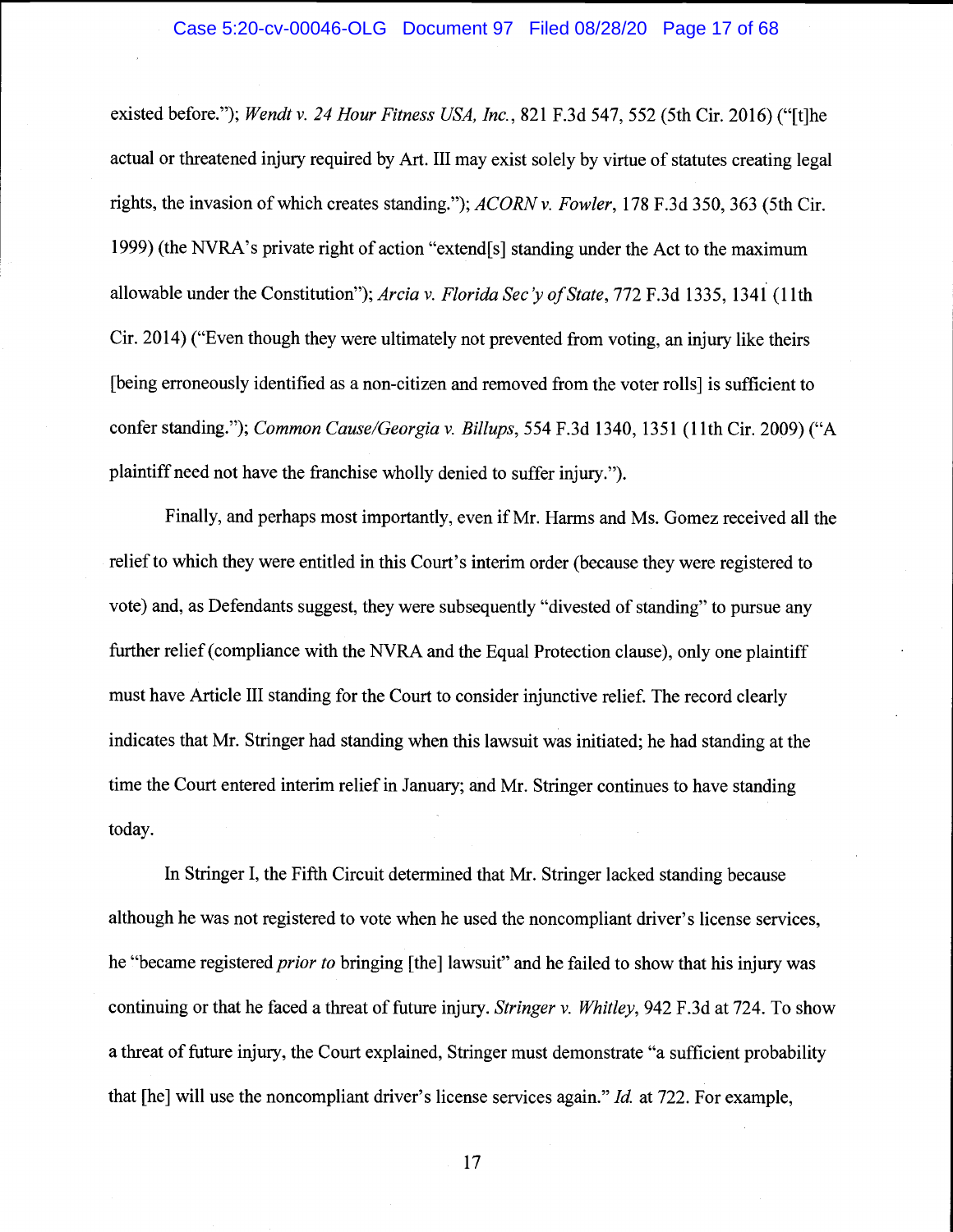#### Case 5:20-cv-00046-OLG Document 97 Filed 08/28/20 Page 18 of 68

Stringer "will have the occasion to use the DPS System to update his voter registration. . . if he moves within Texas, in which case he might wish [to] use the DPS System to change his address on file with DPS and his county voter registrar...". Id.

Although the Fifth Circuit found that Mr. Stringer had not shown he would move again and use the DPS System to change his address and update his voter registration again, the evidence now shows that *it did happen again*. In late 2019, Mr. Stringer moved from his residence in Bexar County to a new residence in Harris County. On November 23, 2019, he used the DPS System to change the address on his driver's license. He would have simultaneously updated his voter registration, but was not given the option. Thus, unlike the circumstances in Stringer I, Mr. Stringer was *unregistered* to vote in Harris County when this lawsuit was filed. He clearly had standing when suit was initiated. Docket no. 1; Docket no. 5-1, appx. 178-180.

Soon after suit was filed, Plaintiffs again sought preliminary injunctive relief. Docket no. 5. Because Mr. Stringer was suffering a second injury as the result of Defendants' noncompliance with the NVRA, and he would not be able to vote in the March 2020 primary election in the county and precinct where he resided, the Court ordered that Mr. Stringer's voter registration be updated before February 3, 2020. Docket no. 46. Defendants complied with the Court's order and manually updated Mr. Stringer's voter registration so he could vote in the primary election. Docket no. 48. However, the court-ordered voter registration did not "divest" Mr. Stringer of standing to pursue future injunctive relief, or render his claims moot, because he had concrete plans to move again in August 2020 and would once again use the DPS System to change his address and update his voter registration. Docket no. 5-1, appx. 178-180; docket no. 69-1, pp. 72, 74 (Deposition of J. Stringer at 35:6-15, 37:1-4); docket no. 91, exh. A.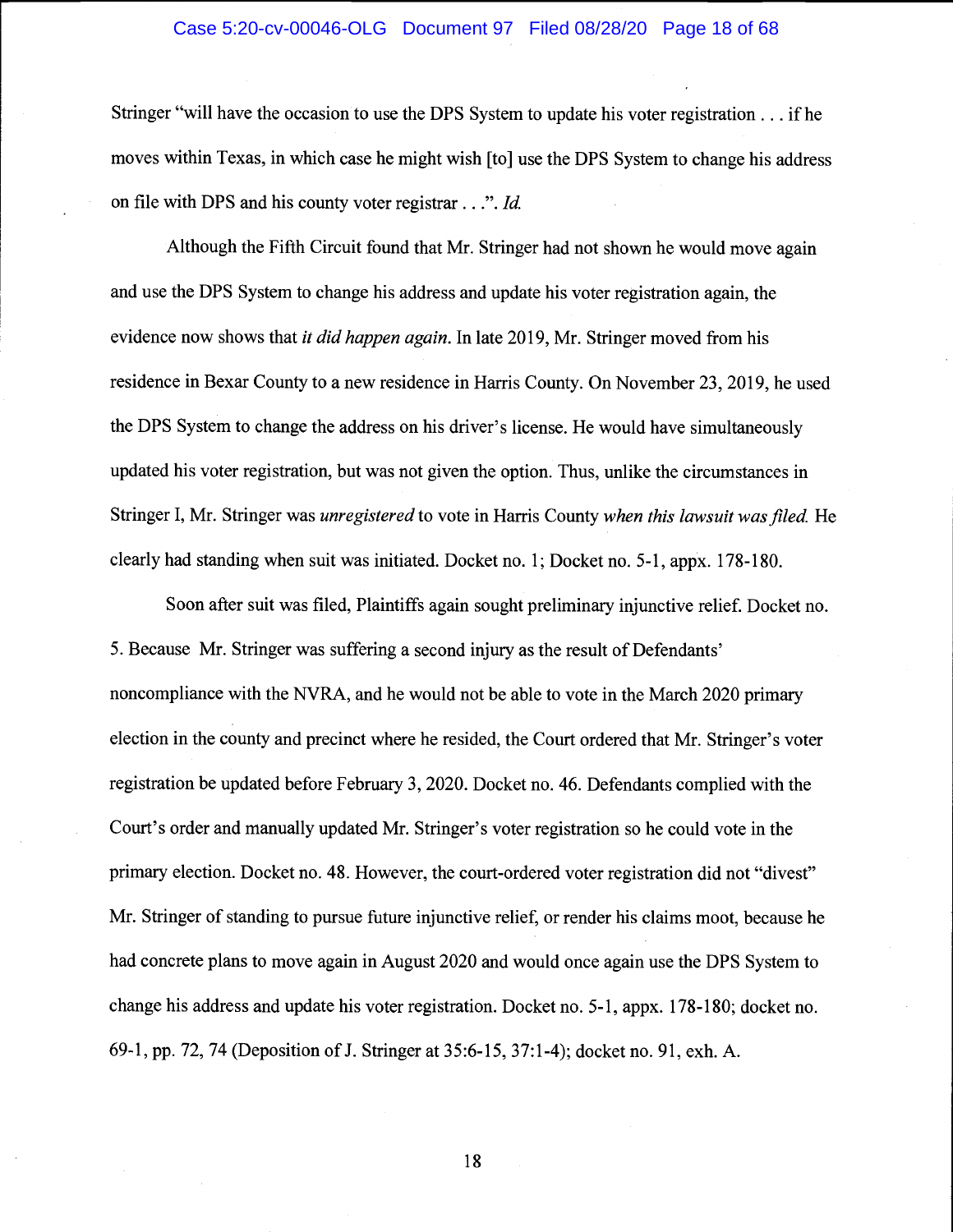### Case 5:20-cv-00046-OLG Document 97 Filed 08/28/20 Page 19 of 68

Those plans have now come to fruition. Mr. Stringer moved to a new residence on August 15, 2020, and he fully intends to use the DPS System to again change his address and simultaneously update his voter registration. Docket no. 96. Thus, absent injunctive relief, Mr. Stringer will have his rights violated a third time. Applying the standard set forth in Stringer I, the uncontested facts in the record clearly demonstrate "a sufficient probability that [Mr. Stringer] will use the noncompliant driver's license services again" and there is a "substantial risk" that he will be injured by his inability to simultaneously register to vote as required by the NVRA. There is also a "substantial risk" that Mr. Stringer will be disenfranchised in the general election if injunctive relief is not ordered.7

Again, the NVRA's private right of action "extend[s] standing under the Act to the maximum allowable under the Constitution." ACORN v. Fowler, 178 F.3d at 363. The presence of one party with standing is sufficient to satisfy Article III. Rumsfeld v. Forum for Academic  $\&$ Institutional Rights, 547 U.S. at 52 n. 2; Texas v. U.S., 787 F.3d at 747. And a threat of impending injury is sufficient to satisfy Article III standing. See Wendt, 821 F.3d at 552 ("[t]he actual or threatened injury required by Art. III may exist solely by virtue of statutes creating legal rights, the invasion of which creates standing"). Here, Mr. Stringer has presented undisputed evidence of not only past violations but an imminent threat of future injury. Despite the NVRA being in existence for almost thirty years, and Defendants' knowledge that they are not in compliance with the NYRA, Defendants have failed to take the necessary steps to cure ongoing statutory violations and come into compliance. The immediate threat of additional injury to Mr. Stringer continues because Defendants have not altered their practices.

 $<sup>7</sup>$ As Mr. Stringer has noted in his recent sworn declaration, he currently resides in a different</sup> congressional district than the district in which he resided when this lawsuit was initiated. Docket no. 96.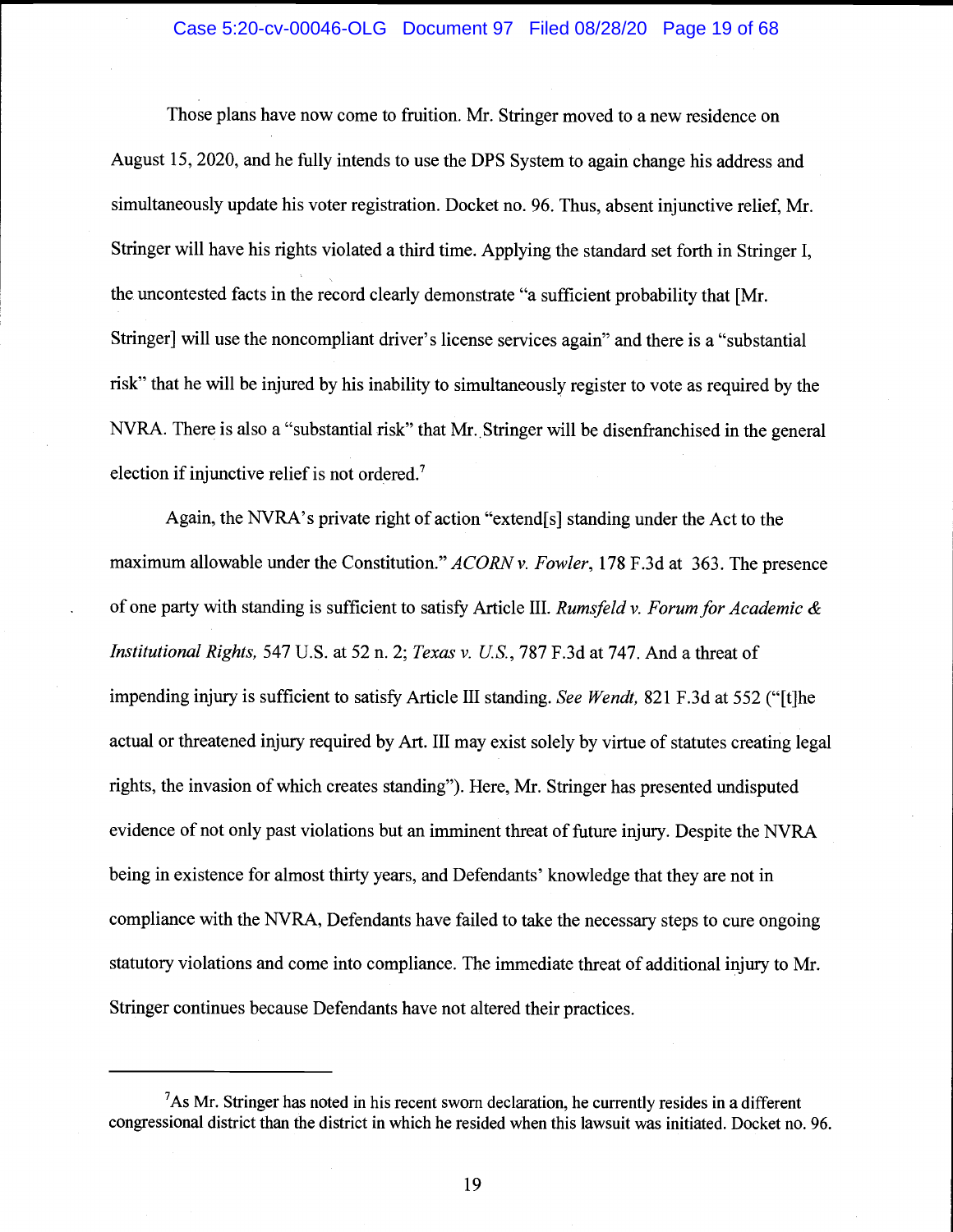# Case 5:20-cv-00046-OLG Document 97 Filed 08/28/20 Page 20 of 68

Because the Court finds that Mr. Stringer has standing to seek injunctive relief, and the injunctive relief he seeks is the same relief sought by the organizational plaintiffs and intervenorplaintiffs, the Court finds it unnecessary at this juncture to determine the standing of each organization to seek injunctive relief.<sup>8</sup>

V.

# Substantial likelihood of success on the merits

The Court has twice addressed the merits of the claims, and incorporates those findings herein. At the risk of repetition, the Court restates the facts, which are based on the Stringer I record as well as the record submitted by the parties herein.

A. How the DPS System works

As previously explained, each of Mr. Stringer's personal, experiences with DPS 's online process are consistent with the testimony of State officials and employees with knowledge of how the process worked in the past and how it currently works. DPS operates offices around the State and issues driver's licenses and other state identification cards. DPS is also a designated voter registration agency, pursuant to 52 U.S.C. § 20506. DPS's in-person driver's license applications (DL-14A),<sup>9</sup> in-person renewal/replacement/change of address forms (DL-43),<sup>10</sup> and mail-in change of address forms (DL-64)<sup>11</sup> currently serve as simultaneous voter registration

 ${}^{8}$ If the Court did not face time restraints, it would address the standing of each organization. However, given the calendar days remaining before the voter registration deadline, it is in the best interest of the parties to simply address the standing of Mr. Stringer at this juncture.

<sup>&</sup>lt;sup>9</sup>Stringer I docket no. 93, exh. A-7.

 $^{10}$ Stringer I docket no. 93, exh. A-8.

 $<sup>11</sup>$ Stringer I docket no. 93, exh. A-9.</sup>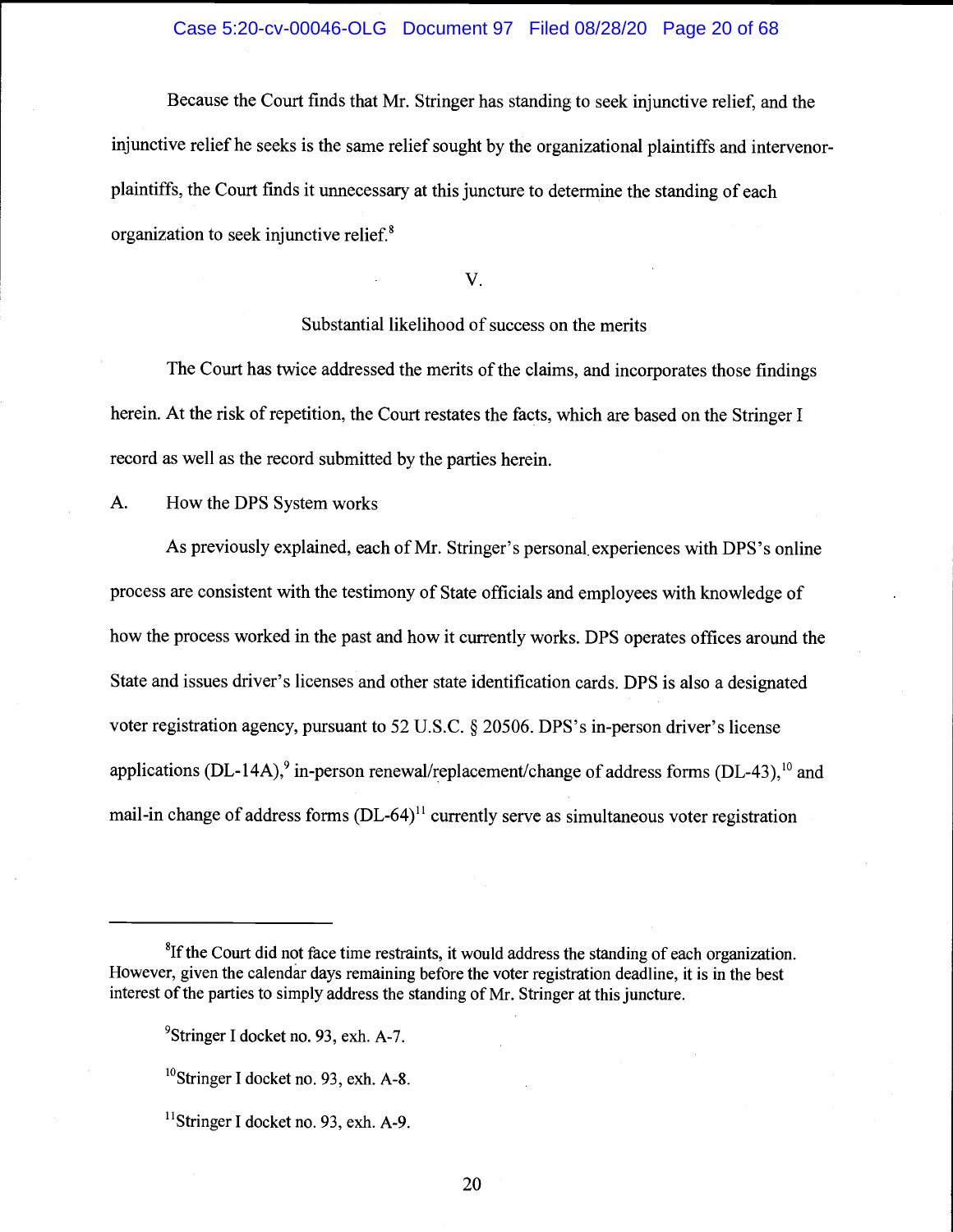# Case 5:20-cv-00046-OLG Document 97 Filed 08/28/20 Page 21 of 68

applications as required under the NVRA.<sup>12</sup> However, DPS has not integrated voter registration into its online process for driver's license renewal and change of address; thus, the driver's license application and voter registration application remain separate processes rather than one simultaneous transaction.<sup>13</sup>

Texas has an NVRA implementation plan which explains: "The Department will [provide to each person who applies in person] a form and procedure that combines the department's application form for a license, identification card or EIC with an officially prescribed voter registration application form. . . The form will also inform the applicant that the applicant's electronic signature provided to the department will be used for submitting the applicant's voter registration application." Stringer I docket no. 77, appx. 30 (emphasis added).<sup>14</sup> The implementation plan further states that the "department will use a change of address form and procedure that combines department and voter registration functions. The change of address form submitted in person will allow a licensee or cardholder to indicate whether the change of address is also to be used for registration purposes."  $Id$ . (emphasis added). On "[e]ach weekday the Department is regularly open for business, the Department will *electronically* transfer to the Secretary of State (SOS) the name and relevant data regarding each applicant who is of voting

<sup>&</sup>lt;sup>12</sup>Until May 2015, DL-64 did not include any question about whether the applicant wanted to register to vote. Stringer I docket no. 77, appx. 116 (admission no. 21).

 $^{13}$ The process for driver's license change of address and renewal is "combined online – it's one system interface." Stringer I docket no. 94-12, deposition of S. Gipson, at 37:10-16; docket no. 77, appx. 117, admission no. 5 ("the [Texas.gov] website provides a single online process for qualified applicants to renew their driver's license, update the address listed on their driver's license, or complete both processes in a single online transaction"). But voter registration is a completely separate transaction that must be done through SOS. Stringer I docket no. 94-12, deposition of S. Gipson, at 78:1-9; 94:1-4; see also Stringer I docket no. 77, appx. 118 (admission nos. 10, 11).

<sup>&</sup>lt;sup>14</sup>The form states: "By providing my electronic signature, I understand the personal information on my application form and my electronic signature will be used for submitting my voter's registration application to the Texas Secretary of State's office. Wanting to register to vote, I authorize the Department of Public Safety to transfer this information to the Texas Secretary of State." Stringer I docket no. 77, appx. 40, deposition of K. Ingram (SOS) at 62:18-63:1.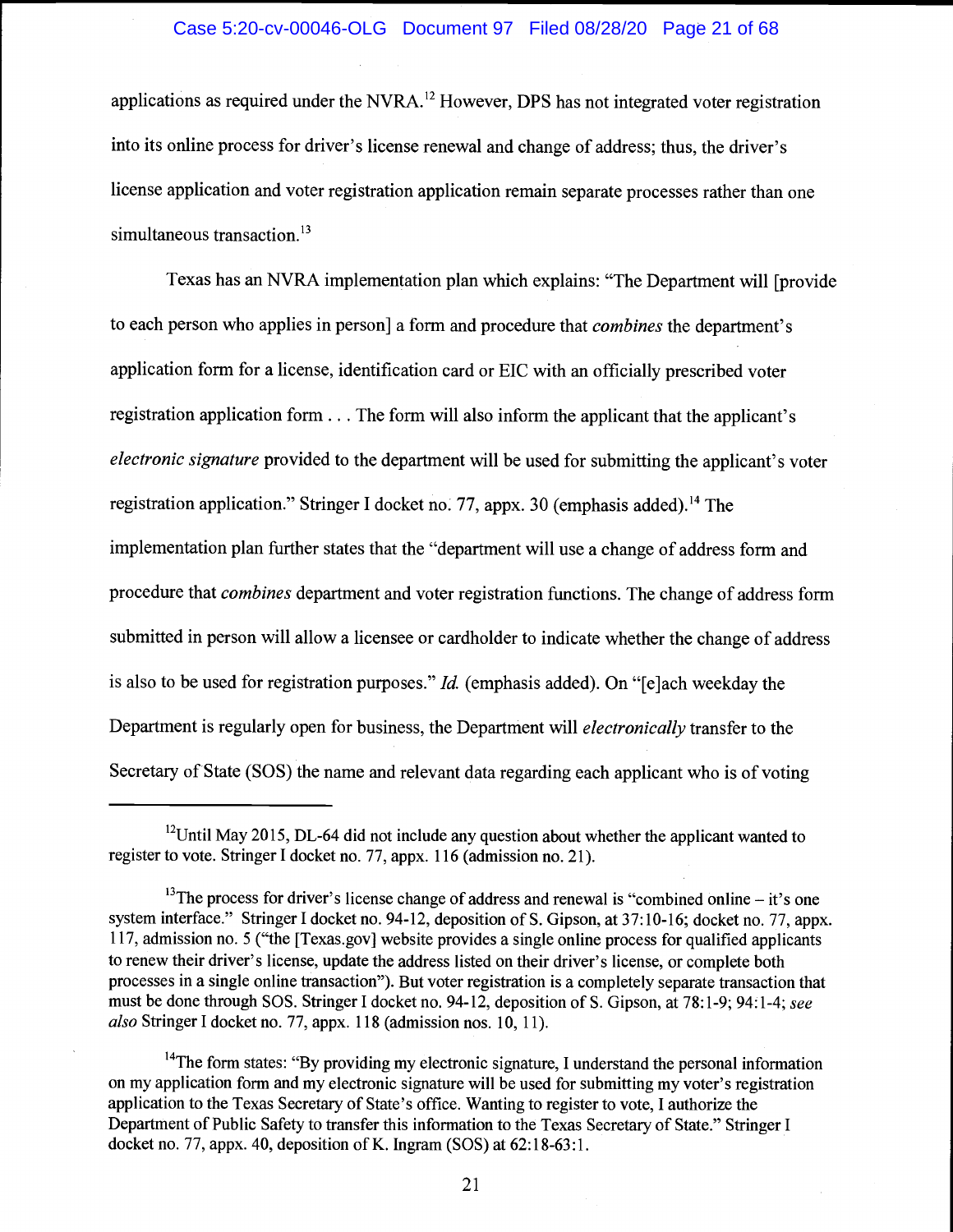## Case 5:20-cv-00046-OLG Document 97 Filed 08/28/20 Page 22 of 68

age and a United States citizen who affirmatively answered the voter registration question." Stringer I docket no. 77, appx. 31 (emphasis added). This plan was implemented after the enactment of the NVRA and confirms Texas's understanding that the driver's license/voter registration process must be "combined" in one simultaneous transaction and that electronic signatures would be used for voter registration purposes.

When an individual applies for a Texas driver's license the first time, he must appear in person. During the transaction he signs a key pad which captures his electronic signature.15 After a driver's license is issued, subsequent transactions (for renewal, replacement, or change of address) may be handled by mail, online, or even by phone. For voter registration purposes, the change of address forms submitted by mail have been handled in the same manner as renewal/change of address forms submitted in person. In both form DL-43 (the in-person application for renewal/replacement/change of address) and form DL-64 (the mail-in application for change of address) the driver's license and voter registration applications have been integrated or combined into one simultaneous transaction so that a customer need only check a single box indicating that he/she would like to register or update his/her voter information. After checking the box during the transaction, no further steps are necessary.16 DPS receives the information and the individual's previously stored electronic signature, along with all other identifying data, is electronically submitted to SOS to be used for voter registration purposes.<sup>17</sup>

<sup>&</sup>lt;sup>15</sup>See Stringer I docket no. 94-8, deposition of S. Gipson (DPS), at 234:11-24.

 $16$  in other words, there is no need to go to SOS to obtain, print, complete, sign, and mail a separate voter registration application.

<sup>&</sup>lt;sup>17</sup>Stringer I docket no. 94-7, deposition of Betsy Schonhoff, SOS voter registration manager, at 28:3-4 ("We get application files from them on a daily basis for voter registration"); Stringer I docket no. 77, appx. 117, RFA 26 ("Admits that the information DPS transmits to SOS about each applicant for voter registration includes a digital image of the applicant's signature").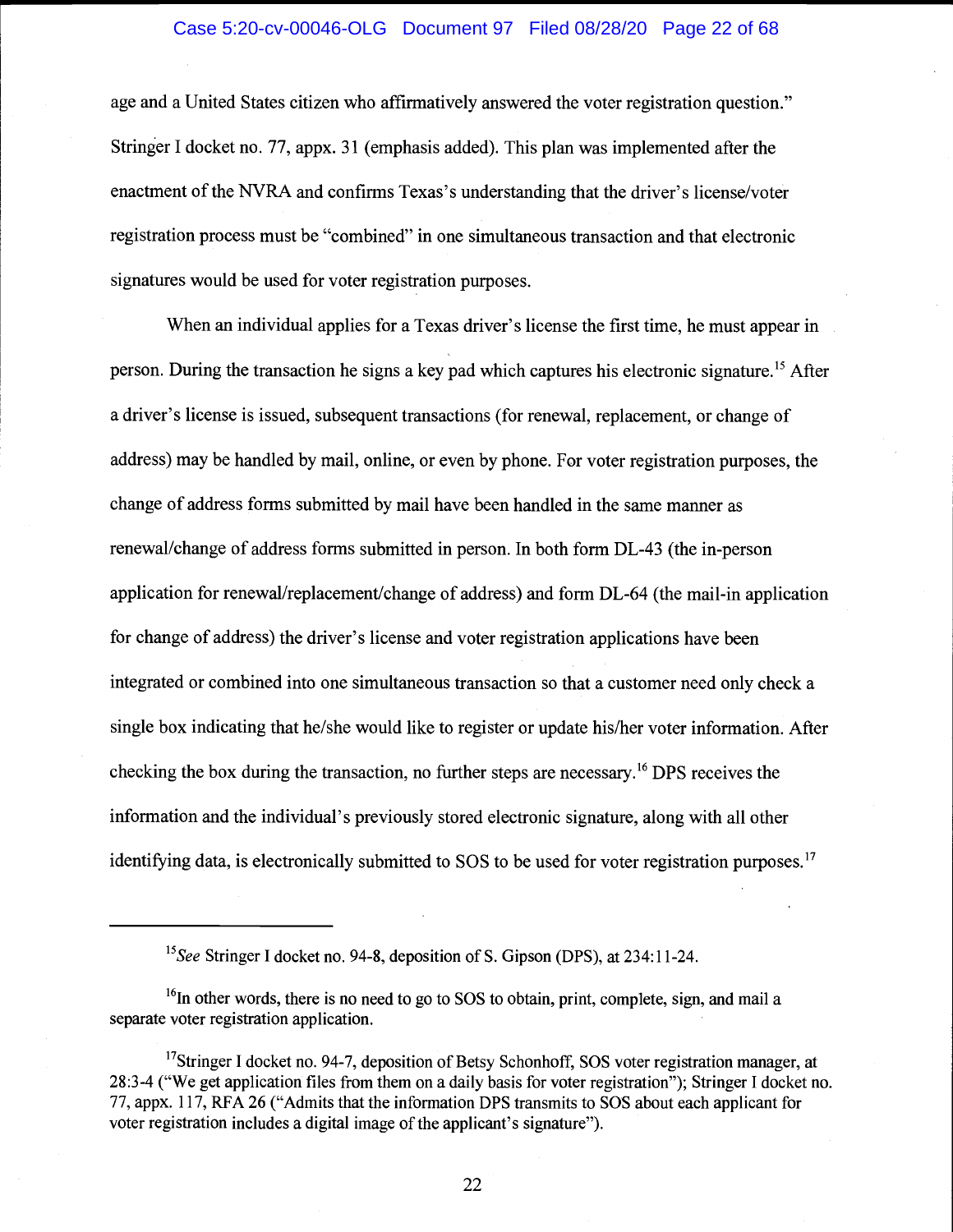## Case 5:20-cv-00046-OLG Document 97 Filed 08/28/20 Page 23 of 68

Upon receipt, the SOS then transmits the data to local registrars for completion of the voter registration process.'8 Although the in-person and mail-in renewal/change of address forms contain a blank for a signature, neither DPS nor SOS use the signature on paper.<sup>19</sup> Instead, DPS and SOS use the previously stored electronic signature.<sup>20</sup> In fact, SOS admits that it never uses paper signatures obtained through DPS transactions – it uses only previously imaged electronic signatures for voter registration purposes.<sup>21</sup> As Keith Ingram, the SOS  $30(b)(6)$  representative,

 $^{18}$ As B. Schonhoff further explained:

Q: So DLS is the diver's license system, correct?

A: That's what I understand, right.

Q: And how does that system function within that process, the transfer process?

A: It's my understanding that when the operator enters an application into the DLS system and indicates that a person wants to be a registered voter, that information is then warehoused, if you will, at the State, and every night the State groups up those applications and send them  $-$  well, we get them as a single file. So depending on  $-$  for the DPS applications, I think we actually go pull - they produce the file, and then we go pull it and process it through our system on a daily basis. Q: What do you mean by "our system"?

A: I'm sorry, the voter registration system, the team database system where we actually part the addresses and give that information out to the voter registrars of the county.

(Stringer I docket no. 94-7, deposition of B. Schonhoff, at 68:1-20).

<sup>19</sup>See Stringer I docket no. 94-8, deposition of S. Gipson (DPS), at 254:4-7 (Q: So DPS was never actually scanning physical ink signatures from paper and then transmitting them to SOS . . . A: No, we were not). See also Stringer I docket no. 94-10, deposition of J. Crawford (DPS), at 73:17-25 (Q: Does the DLS only store electronic signatures? A: Yes. . . . Q: Sure. Does the DLS only store signatures which are input using the keypad? A: The DLS database itself, yes, it only stores signatures that are collected on those electronic pads); 76:20-21 (Q: Are signature files ever removed from DLS? A: No.); 77:6-16 (Q: If a person's record has more than one signature associated with that record, which signature would be batched and sent to the Secretary of State with the voter extract. . . file? A: The most recently captured one).

<sup>20</sup>See Stringer I docket no. 94-10, deposition of J. Crawford, at 139:10-21 (Q: [T]he mail-in change of address, the current one. . . [w]ith regard to the batch that's sent to the Secretary of State at night for the voter registration, if the person answers "yes" on their change of address that's mailed in and that's input into DLS, it's the electronic signature that was previously provided the last time that person went in person. That's the signature that goes to the Secretary of State. Is that right? A: Yes, that's correct).

<sup>21</sup>See Stringer I docket no. 77, appx. 117, admission no. 26 (Defendants admit "that the information DPS transmits to SOS about each applicant for voter registration includes a digital image of the applicant's signature"); appx. 118, admission nos. 10, 11 (Defendants admit "that individuals are not registered to vote in connection with their interactions with DPS unless they submit an *image of their* signature, either by submitting a signed application by mail, or providing an electronic image of their physical signature in person at a DPS location") (emphasis added).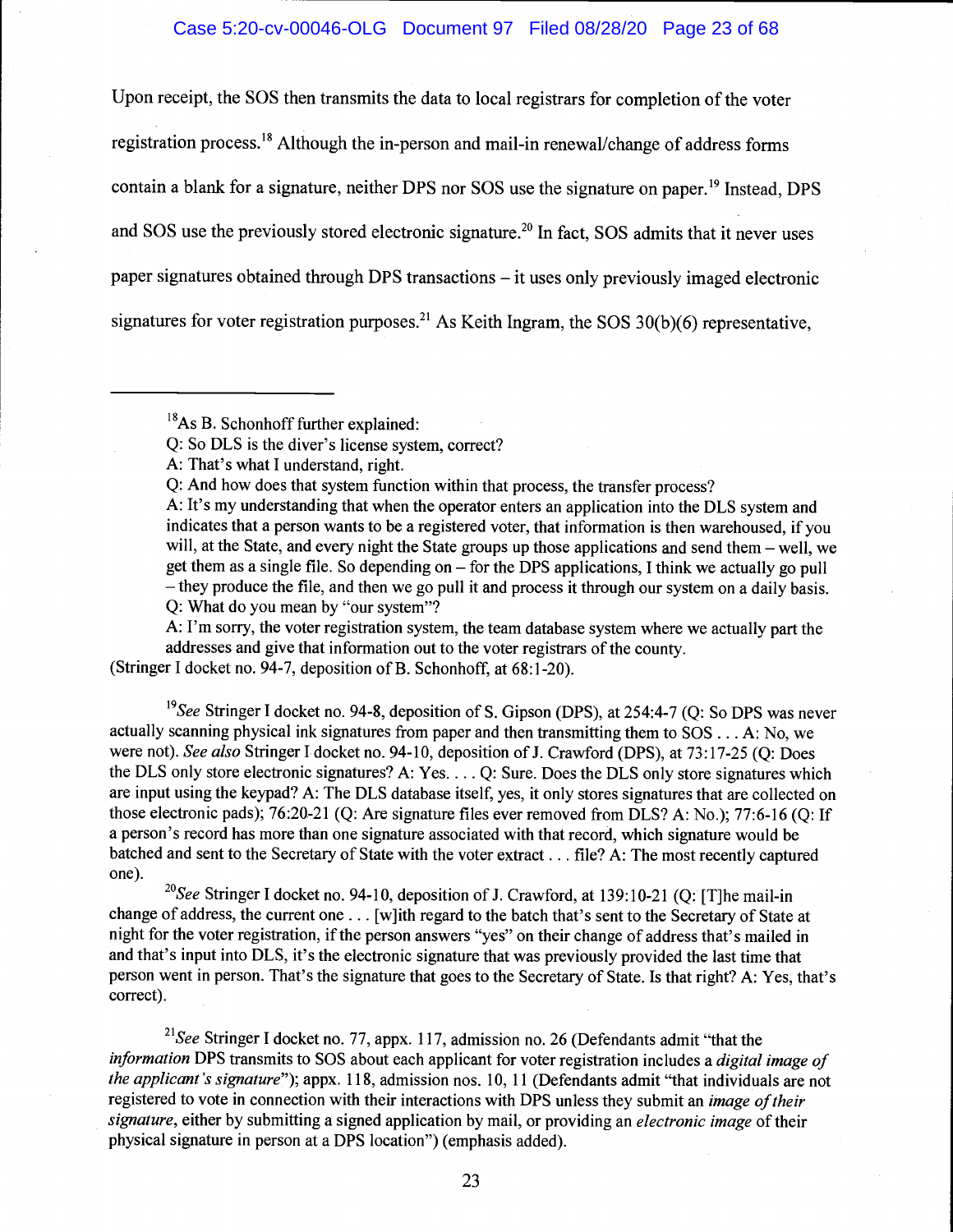testified:

Q: So you identified for me or explained to me why  $-$  what the electronic signature or the keypad signature at DPS is used for. It's used for the signature that's required in the Texas Election Code. You read me the section. Is that right?

A: That's right.

Q: What's the ink signature on the DPS's physical forms used for as far as voter registration?

A: I don't know. I don't know if it's used for anything. Once they've applied in person at the office, they've signed it electronically.

\* \* \*

Q: On the. . . driver's license forms. . . it says, "By providing my electronic signature, I understand the personal information on my application form and my electronic signature will be used for submitting my voter registration application to the Secretary of State's Office." Correct?

A: That's what it says.

Q. Okay. And so that's indicating to the prospective voter that the electronic signature is what's used as the signature that's compliant with the Texas Election Code?

A: The physical signature that's electronically captured, yes.

Q: Okay. Back to your point about the online transactions not containing a signature, the DPS does use the prior provided electronic signature that  $-$  for the driver's license that they  $-$  the customer used  $-$  provided the last time they were in person. Correct?

A: Presumably, yes.

Q: The same goes for the mail-in change of address transaction  $-\alpha$  vou looking at your driver's license there?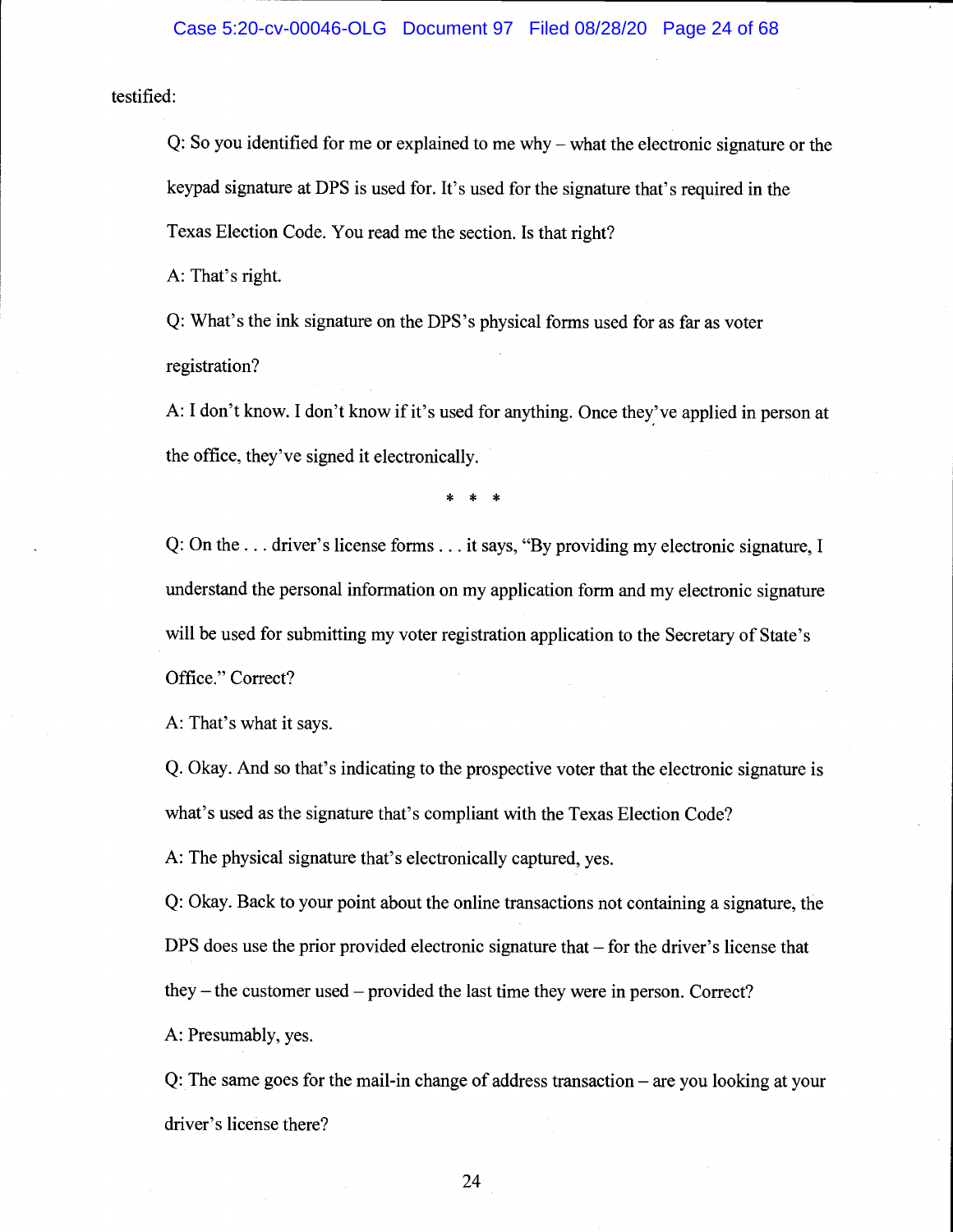A: Yeah. Because this one was renewed online, and so I guess that I wrote that signature at their signature capture device quite a while ago...

Q: For the mail-in change of address form that. . . DPS receives that has the voter registration question, there is not an electronic signature or  $a$  – use your phrase – the physical signature provided on a keypad provided for that change of address interaction. Correct?

A: No. There's a physical signature on the  $-$  on the address change application.

Q: Right. But the information that gets sent on to the voter registrars through the Secretary of State's Office is the data that's pulled from that form and then the electronic signature that was previously provided by the customer in person at a DPS office? A: That's my understanding, yes.

Q: Well, is that the Secretary of State's understanding?

A: That is the Secretary of State's understanding. You bet.

Stringer I docket no. 94-11, appx. 39, 42, deposition of K. Ingram, at 50:1-11; 95:14-97:14.

Sheri Gipson with DPS also testified:

Q: So the signature that is sent for an in-person transaction where someone answers "yes" to the voter registration question and  $-$  and similarly when someone changes their address  $-$  excuse me  $-$  address via the mail, the signature that's sent for both of those voter registration applications, that's the electronic signature; is that right?

A: That is correct.

Q: And that's sent to the Secretary of State?

A: That is correct.

Q: Okay. The ink signature is never sent to the Secretary of State, correct?

A: That is correct.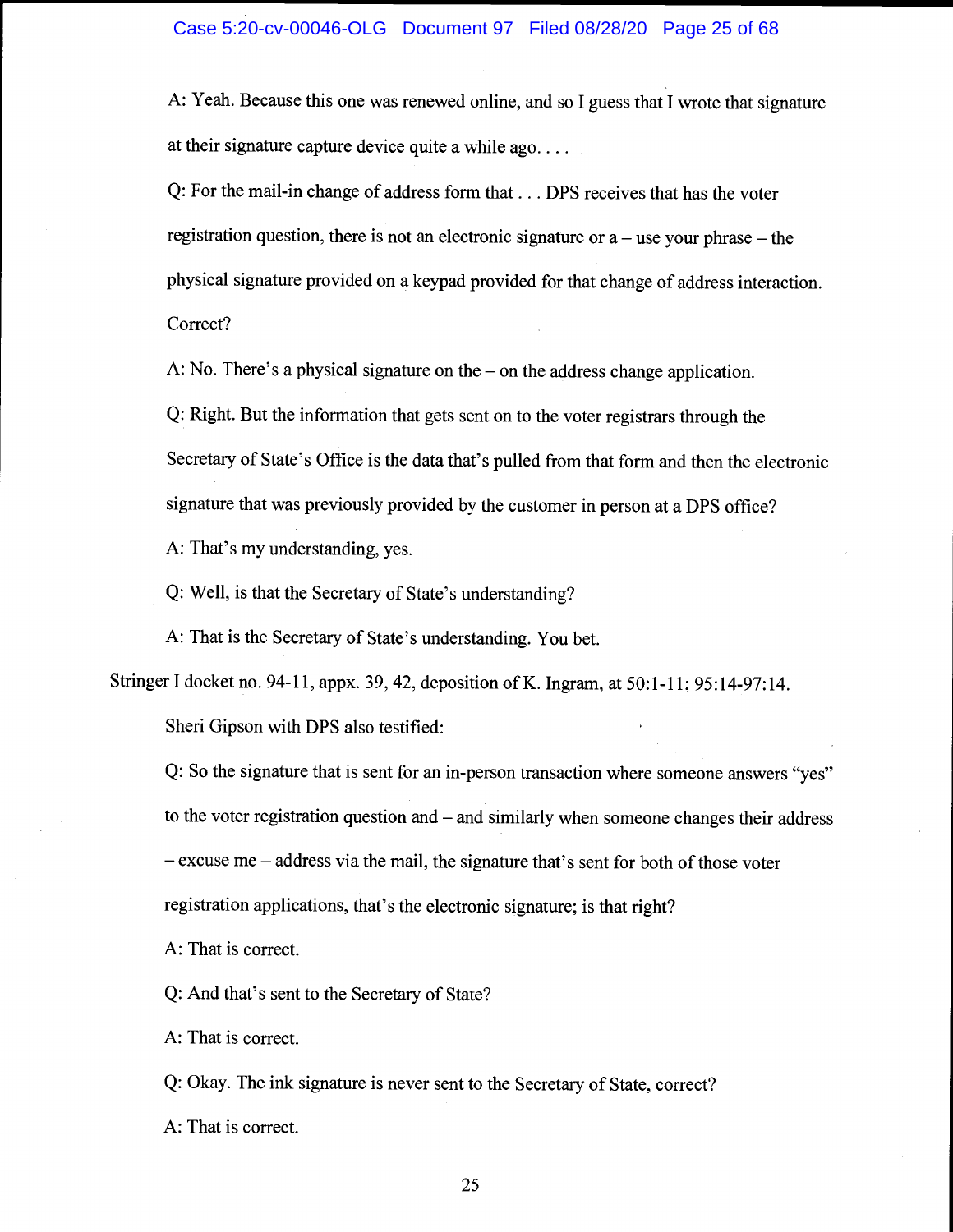\* \* \*

Q: Does anyone go through and compare these two?

A: Not typically, no....

\* \* \*

Q: Okay. So then the mail-in signatures are never compared [with the stored electronic signatures]....

A: During the routine process, it would never be compared. . . . When I say "routine process," what I'm talking about is the individual that's processing that mail renewal application, they would never compare that signature.

Stringer I docket no. 77, appx. 69, deposition of S. Gipson, at 203:19-204:7; appx. 79 at 234:25- 235:1; 236:19-237:9.

Because preexisting electronic signatures, rather than signatures on paper, are used for paper (in-person and mail-in) renewal and change of address transactions, it would seem logical that preexisting electronic signatures would be used for paperless (online) transactions. Yet Defendants claim that, under Texas law, renewal and change of address transactions performed online require a signature on paper for voter registration purposes. As Mr. Ingram testified:

Q: So in that same way, the online transaction could utilize the previously provided electronic signature that was provided in person by the customer for the voter registration application form that gets to the voter registrar in the same way that the change of address mail-in occurs?

A: It could if the law allowed it, but the law doesn't allow it, so it can't.

Q: What portion of the [Texas] law doesn't allow it?

A: 13.002(b).

Stringer I docket no. 94-11, deposition of K. Ingram, at 97:15-24; Stringer I docket no. 77, appx.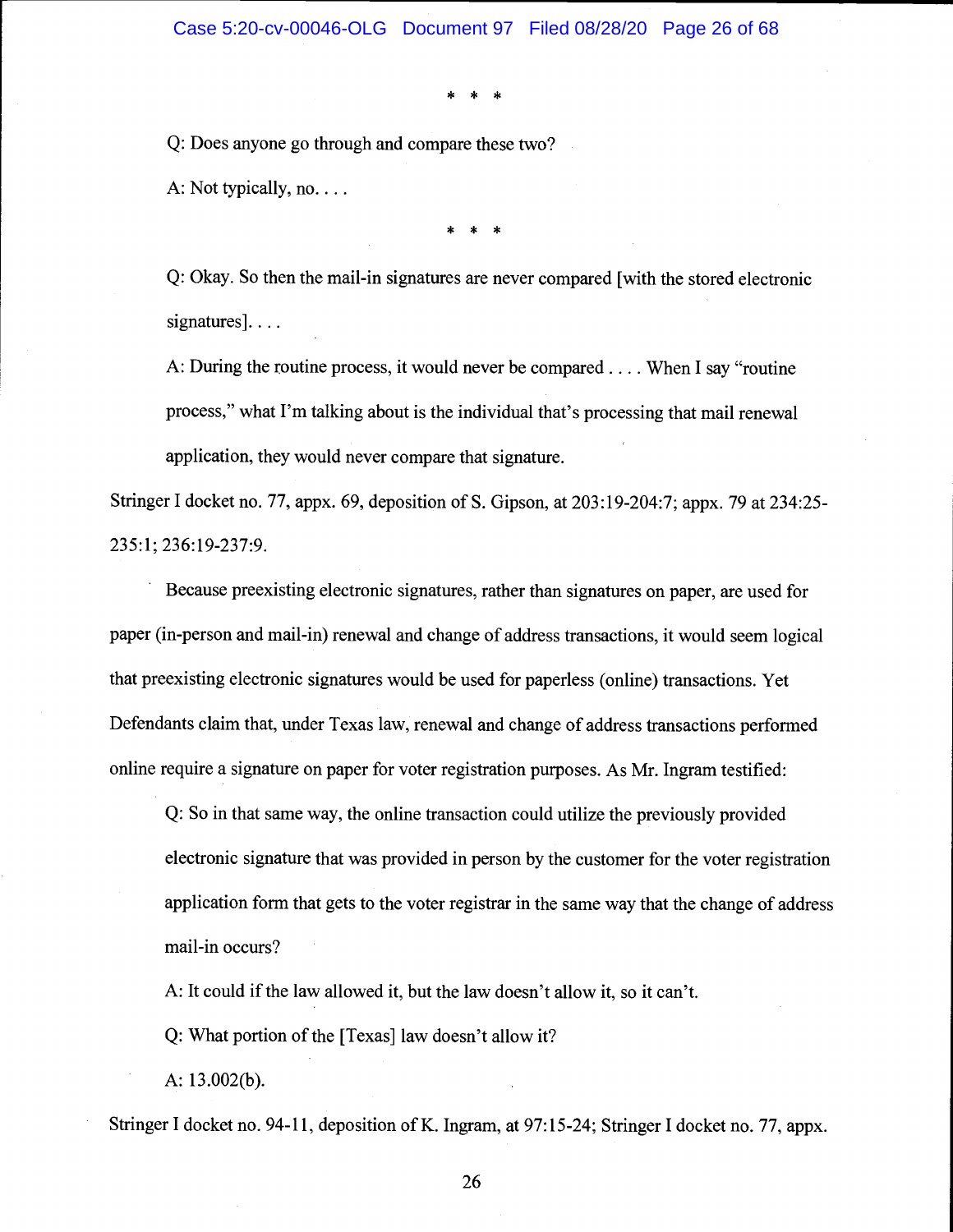#### Case 5:20-cv-00046-OLG Document 97 Filed 08/28/20 Page 27 of 68

42. Because Defendants assert that Texas law requires a signature on paper, and a signature on paper during a paperless transaction is not possible, Defendants essentially claim they should be excused from compliance with the NVRA when it comes to online renewal and change of address transactions.<sup>22</sup>

Prior to 2013, a person who engaged in an online/paperless transaction for a driver's license renewal or change of address would provide the same in-depth identifying information required for an in-person or mail-in transaction, but when reaching the question of whether he would like to register to vote or update his voter information, checking the "yes" box would automatically default to "no." Thus, while the user may have been led to believe that his "yes" answer would result in updating his voter information, and there was the appearance of compliance with the NVRA, there was never an intent on the part of DPS or SOS to actually update the voter registration information. Thus, the answer to the question regarding voter registration was completely meaningless. SOS was aware of the NVRA requirements. SOS was also aware that the online voter registration question, programmed to automatically default to "no," was completely meaningless. $^{23}$  As Mr. Ingram testified:

Q: Why is there a voter registration question on the online DPS transaction – application? Excuse me.

A: Well, I imagine it's because of Section 5 of the National Voter Registration Act of 1993.

 $22$ As Ms. Gipson explained, for online transactions, Texas has decided that a previously captured electronic signature is sufficient for driver's license purposes, but they've refused to accept the same electronic signature for voter registration purposes. Stringer I docket no. 77, appx. 70, deposition of S. Gipson, at 215:21-216:7.

<sup>&</sup>lt;sup>23</sup>Or worse, it could have led to voter registration data being purged. Legislative history suggests that a key concern when enacting the NVRA was abuse of the purging efforts, so Congress specifically prevented states from removing voters from the rolls for failure to vote or failure to respond to a changeof-address notification. See H.R. Rep. No. 103-9, at 16 (1993), reprinted in 1993 U.S.C.C.A.N. 105, 120.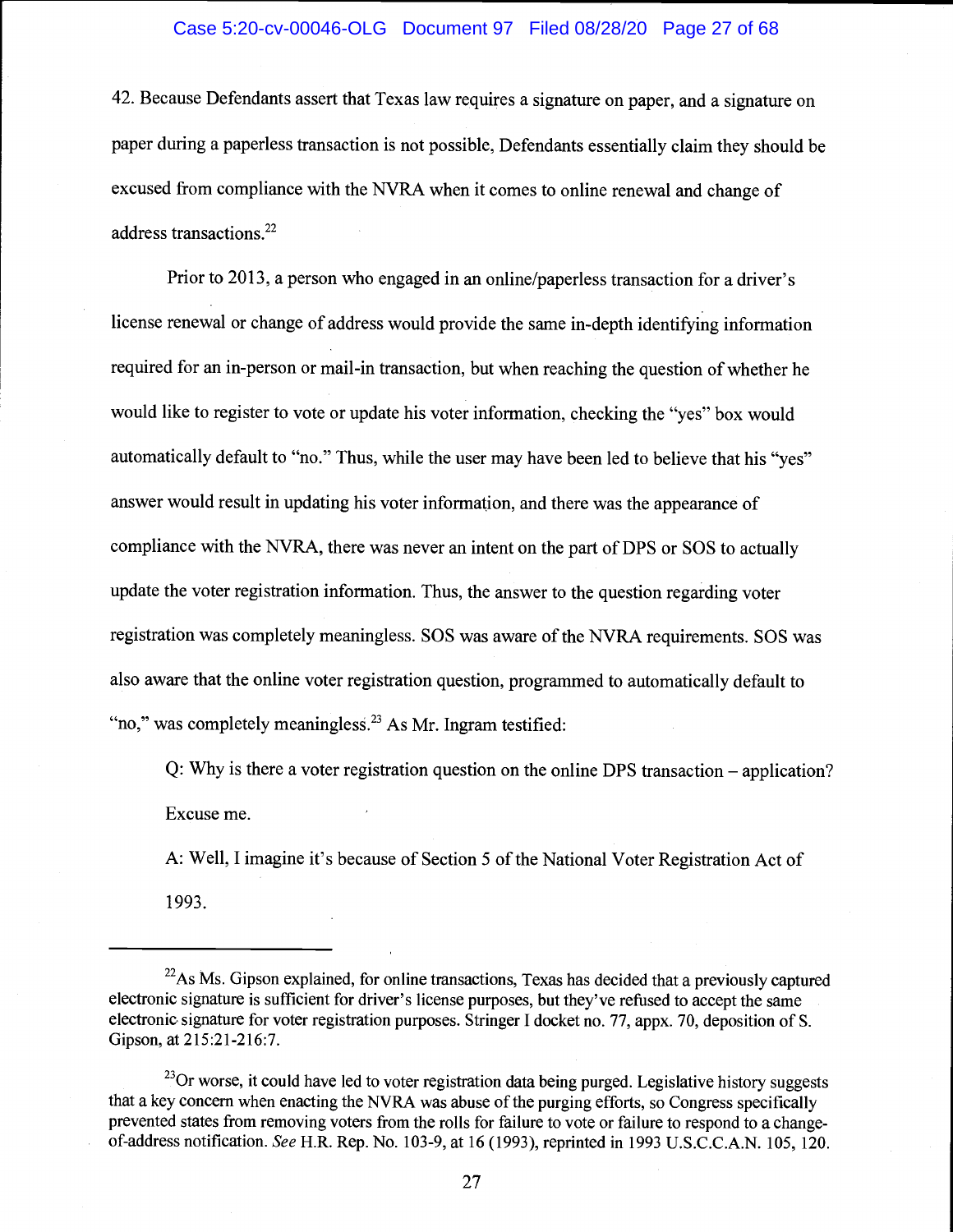Q: Could you elaborate on that a little bit?

A: Sure. The National Voter Registration Act of 1993 required that motor vehicle agencies, in our case the DPS, whenever a person has a driver's license transaction driver's license transaction, that they should simultaneously offer the right  $-$  the ability to update their voter registration or register to vote for the first time. That's why the NVRA is called the Motor Voter law.

\* \* \*

Q: Okay. So in – back in 2012, the Secretary of State's office was aware that the answer to the "do you want to register to vote" question online was defaulting to no. Is that correct?

A: Right.

Q: Was there any  $-$  any discussion at that point with the Department of Public Safety to  $$ to make that change?

A: Not that I recall.

Stringer I docket no. 77, appx. 40-4 1, deposition of K. Ingram at 62:4-17; 84:24-85:8.

As explained in Mr. Ingram's deposition, the automatic default to "no" for voter registration was the subject of a 2012 complaint by an unidentified motor voter. Stringer I docket no. 77, appx. 41, deposition of K. Ingram at 83:15-85:3. SOS responded: "That is something we can discuss with DPS in the future." Stringer I docket no. 77, appx. 41, deposition of K. Ingram at 84:16-18. Mr. Ingram did not recall any subsequent discussions. After some passage of time, DPS did remove the automatic default to "no." Stringer I docket no. 77, appx. 41, deposition of K. Ingram at 82:7-13.

Thereafter, until February 27, 2016, Step 5 of the online renewal and change of address interface was changed to prompt the applicant to select "yes" or "no" beneath the statement "I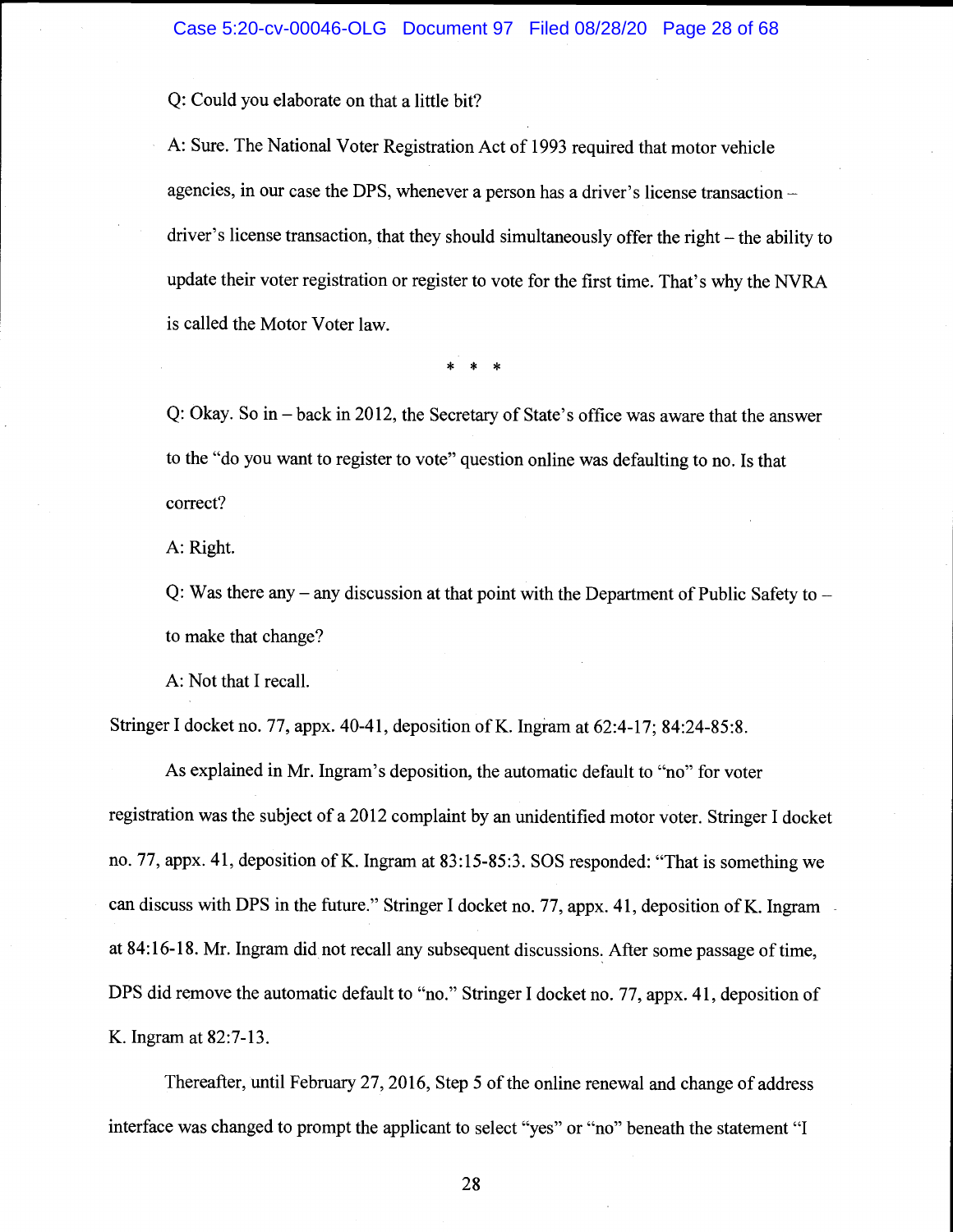### Case 5:20-cv-00046-OLG Document 97 Filed 08/28/20 Page 29 of 68

want to register to vote." It no longer defaulted to "no," but selecting "yes" did not provide a simultaneous voter application. Instead, it gave the user a link to the SOS voter registration website for a completely separate application process. Stringer I docket no. 77, appx. 118, admission no. 7.

After February 27, 2016, Step 5 of the online renewal and change of address interface was changed to prompt the applicant to select "yes" or "no" to answer the question "Do you want to request a voter application?" Stringer I docket no. 77, appx. 118, admission 8, 9. While the online process currently accepts a "yes" answer to the voter application question, the transaction still ends there. The user is still not provided a simultaneous application for voter registration purposes. Instead, when a user responds with a "yes" answer to the voter application question, the user is simply given a website link to the SOS office.<sup>24</sup> See Stringer I Stipulation no. 10. If the user goes to the SOS website, he must request and fill out a completely separate voter registration application as if there had been no DPS transaction at all.<sup>25</sup> For an in-county change of address, SOS will handle the transaction but it is still a completely separate process from the DPS transaction. For an out-of-county change of address, the application must be retrieved, printed, filled out, and mailed or delivered in person to the county registrar in order to update the voter registration. The application seeks the same information required by DPS for an online driver's license change of address but the applicant must go through a completely different governmental entity (SOS) with a completely separate application process.<sup>26</sup> Thus, it is indisputable that the

<sup>&</sup>lt;sup>24</sup>See Stringer I docket no. 77, appx. 45, deposition of K. Ingram at 182:5-10 ("When they select yes to voter reg online, they are merely presented with a link and has no indication of whether or not they actually registered to vote").

<sup>&</sup>lt;sup>25</sup>See Stringer I docket no. 77, appx. 78, deposition of S. Gipson at  $136:20-137:21$  (the voter registration process "is separate").

<sup>&</sup>lt;sup>26</sup>See Stringer I docket no. 94-7, deposition of B. Schonhoff (SOS), at 157:19-158:18 (they would have to fill the same information out twice).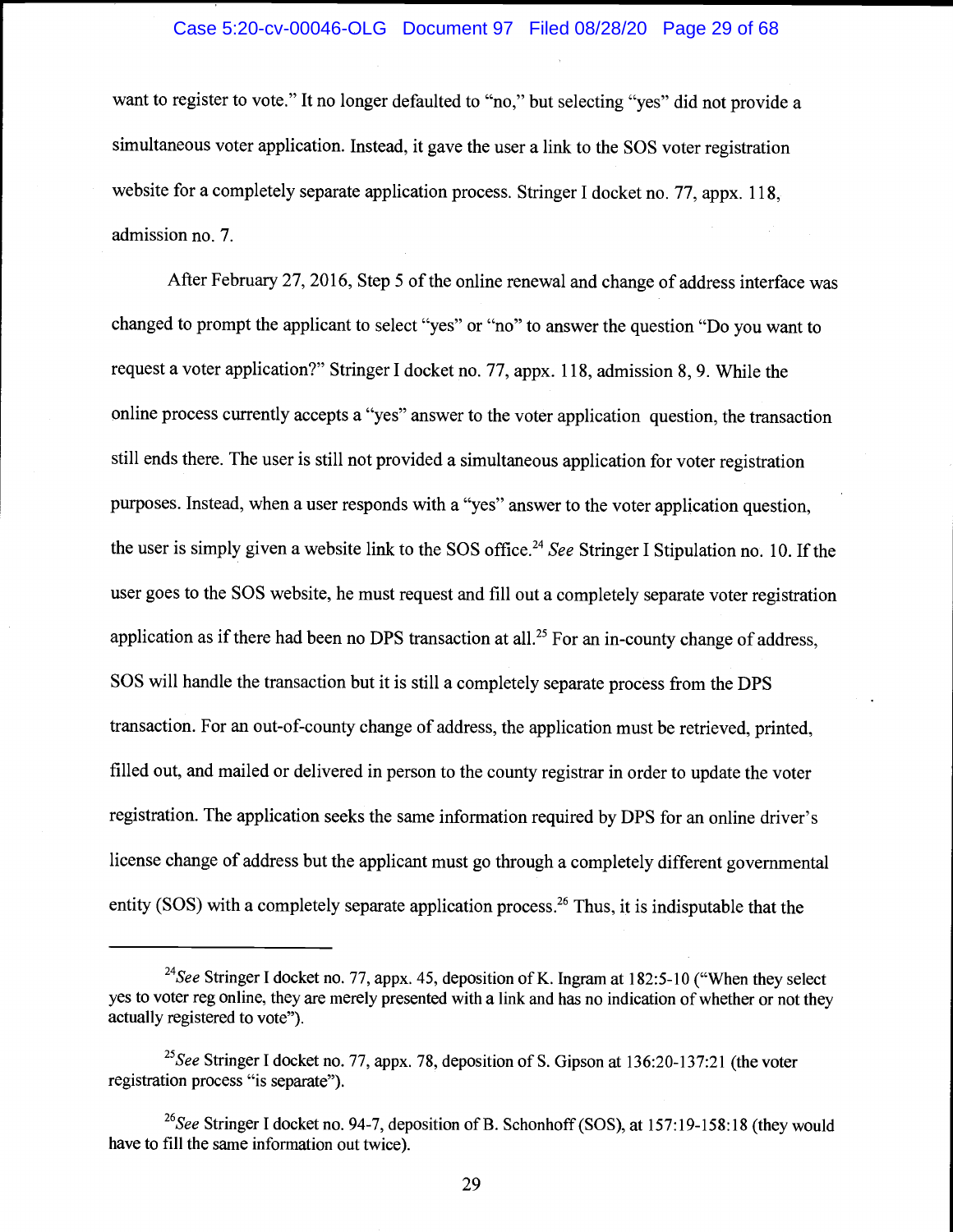### Case 5:20-cv-00046-OLG Document 97 Filed 08/28/20 Page 30 of 68

online DPS renewal/change of address transaction and SOS voter registration transaction are not simultaneous, but rather entirely separate application procedures conducted through separate agencies.<sup>27</sup> If an individual does not take these extra steps  $-$  go to the SOS website, request an application, print out the application, fill out and sign the application, and then mail or hand deliver it to the country registrar  $-$  he will not be registered to vote.

Both DPS and SOS claim they cannot comply with the NVRA and integrate DPS online renewal/change of address with SOS voter registration to provide a simultaneous application because the Texas Election Code requires a signature. Stringer I docket no. 94-7, deposition of B. Schonhoff, at 195:11-17; see also Stringer I docket no. 94-11 and Stringer I docket no. 77, appx. 42, deposition of K. Ingram, at 97:15-24. Yet SOS admits that it uses previously stored electronic signatures for all voter registration applications that originate with DPS regardless of whether those applications are paper transactions. As Betsy Schonhoff testified:

Q: The signature that Secretary of State is currently using for voter registration applications is an electronic signature that is provided when a person goes in person to a DPS office; is that right?

A: When they are  $-$  when they are in the application file, you mean?

- 
- Q: Yes.

<sup>&</sup>lt;sup>27</sup>See Stringer I docket no. 94-7, deposition of B. Schonhoff (SOS), at 159:23-160:11: Q: Does SOS track information about whether a DPS customer clicks "yes" to the voter registration question on the online application? A: For the DPS application?

A: No, not to my knowledge.

Q: Okay. Does SOS track information about whether a DPS customer using an online diver's license – or filling out an online diver's license application, whether that person clicks through to the SOS website?

A: No to my knowledge.

Q: And why not?

A: It's not our application. It's not our software. It's not our website.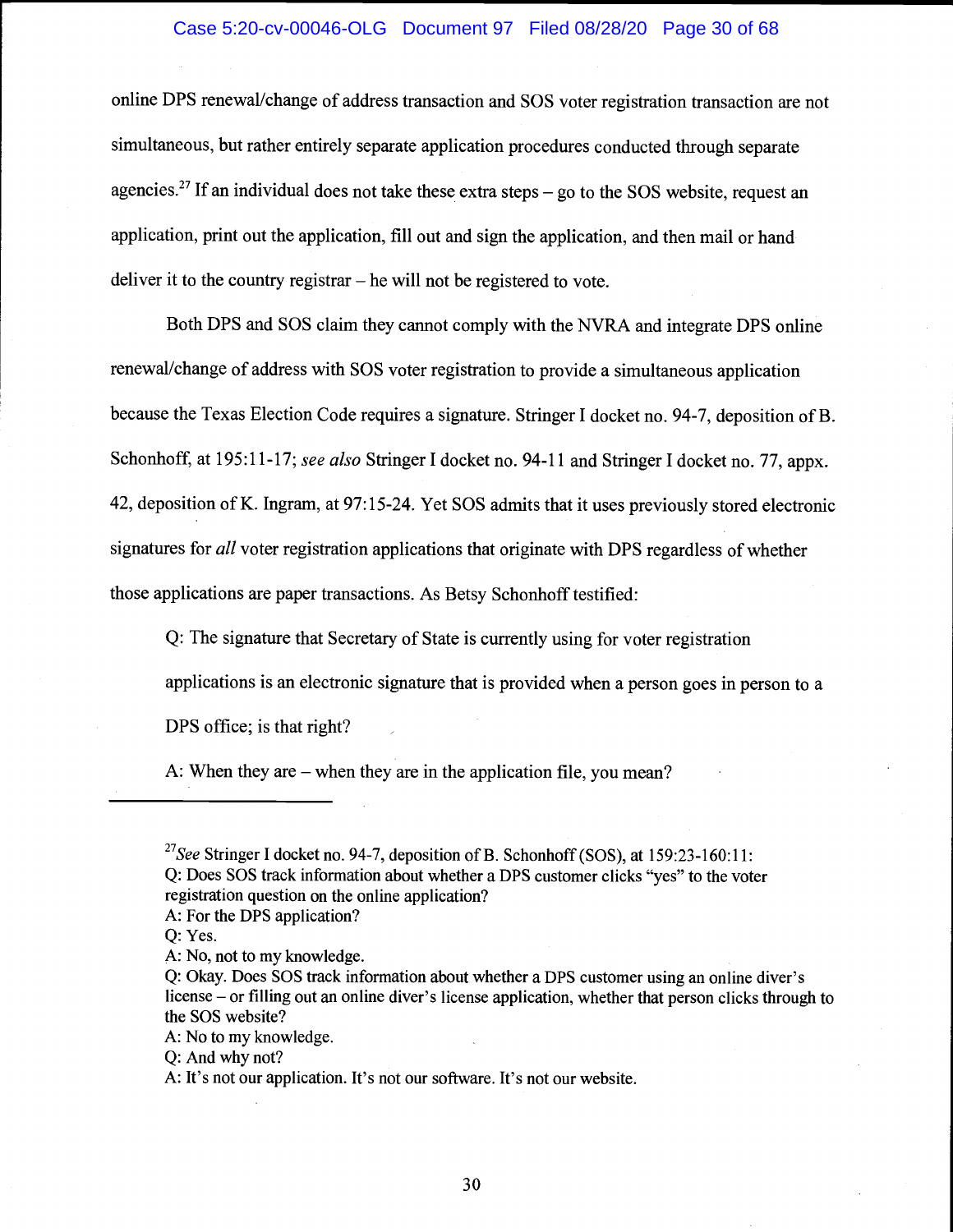Q: Yes, the voter registration application.

A: Yes, It's what they have signed on that signature pad. That's my understanding. Q: Turning your attention to the mail-in change of address. You acknowledge that the Secretary of State does receive voter registration applications from change of address mail-ins that DPS processes; is that correct?

A: That's correct.

Q: Yes.

A: It is my understanding they treat in-person just like  $-$  mail just the same as in person. Q: But the mail-in – correct me if I am wrong – the mail-in address to the application for update with DPS, the signature that's on that form is not extracted and somehow the Secretary of State gets access to it; is that correct?

A: That's my understanding.

Q: . . . It is your understanding that the current law requires a signature for the voter registration application. Do I have that right?

A: Yes.

Q: The mail-in forms that you all are getting information from, from DPS, uses the prior provided electronic signature from that customer; is that right?

A: That's my understanding.

Stringer I docket no. 94-7, deposition of B. Schonhoff, at 195:18-196:25.

Defendants also stipulate that DPS uses electronic signatures for all online driver's license renewal or change of address transactions. Stringer I docket no. 94, Stipulation 11 ("The signature that appears on the license generated as a result of a customer's online driver's license renewal or change of address transaction is an image of the applicant's physical signature, electronically captured during the applicant's most recent in-person transaction in a DPS field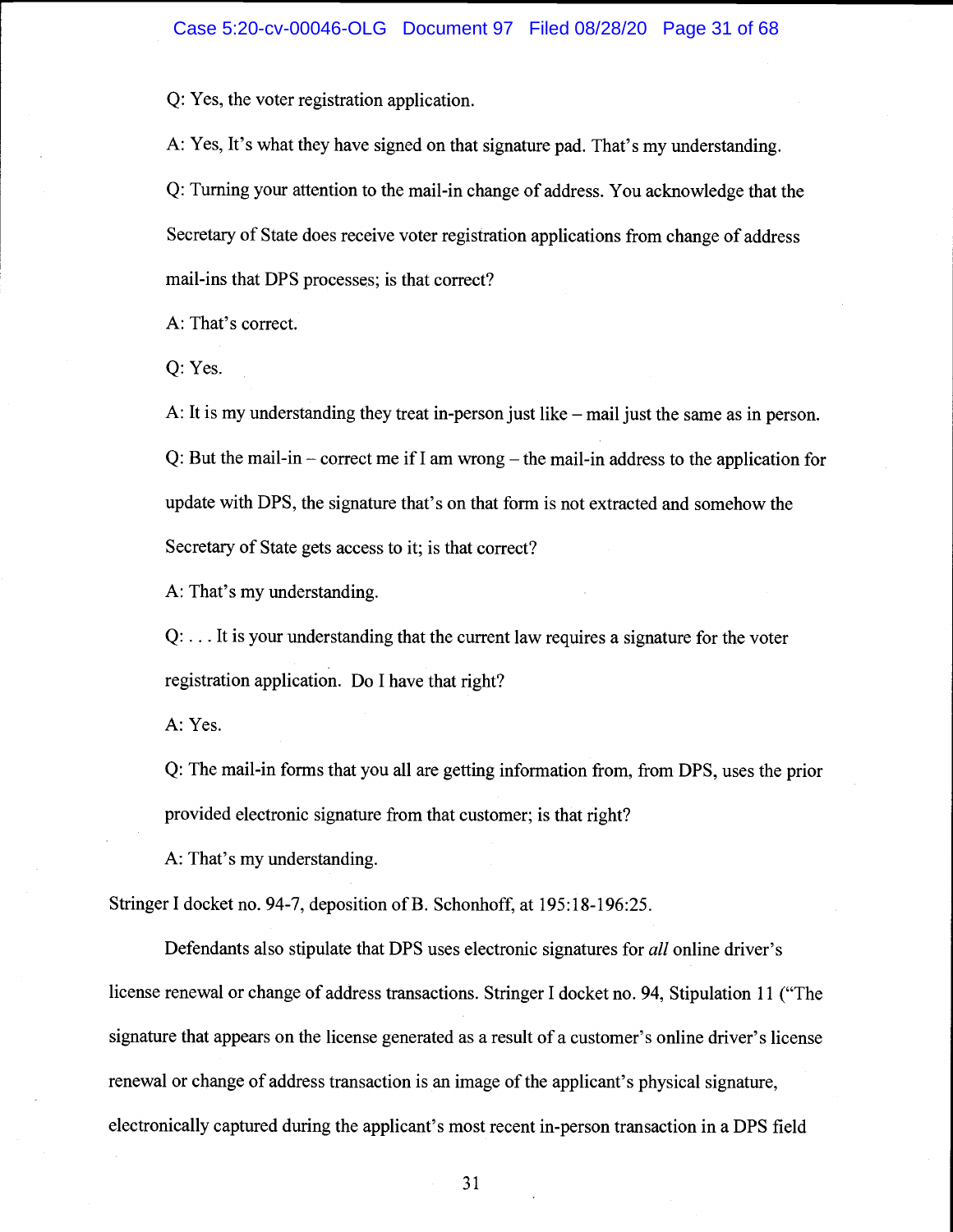## Case 5:20-cv-00046-OLG Document 97 Filed 08/28/20 Page 32 of 68

office (On the DL-14A and DL-43 forms this is referred to as the applicant's 'electronic signature')"). Defendants admit that they even use electronic signatures for driver's license transactions conducted over the telephone. See Stringer I docket no. 94-12, deposition of S. Gipson, at 175:2-23 ("Telephone transactions are handled in the same manner as an online transaction... Q: So when a customer renews a driver's license on – over the telephone, does DPS use the signature that was previously on file to  $-$  to put on the customer's renewed driver's license? A: Yes.").

Defendants admit that the personal information required for authenticating online transactions is equal to or even more rigorous than the identifying information used for in-person and mail-in transactions.<sup>28</sup> They also admit there are no technological barriers to simultaneous online transactions. Again, Ms. Schonhoff testified:

 $Q: \ldots$  If they send – DPS collects and sends to you, the Secretary of State's office, all of the information they currently send to you for in-person transactions where the individual checks "yes," I want to register to vote, they send you all of that same information, the same data points, the same electronic signature, the TEAM system on your end could process it in the same way that it currently processes the information that comes for inperson transactions at DPS?

<sup>&</sup>lt;sup>28</sup>See Stringer I docket nos. 94-8 and 94-12, deposition of S. Gipson (DPS), at 237:16-20 (Q: How does DPS go about verifying the information submitted online for the online change of address or renewal form? A: Again, the only verification that's done there is their log-in credentials); 234:2-9 ("They're ... well, the only thing that they're changing is their address. But they're – they're verifying who they are through the authentication process that occurs up front by providing key pieces of data, which is their.. . name, the driver-license number, date of birth, the audit number that's on the card they currently hold, and the last four of their Social.") (emphasis added); 224:12-14 (Q: What about an audit number, is that requested on paper forms? A: No, it's not.). See also Stringer I docket no. 94-9, deposition of E. Hutchins, at 28:4-25; 30:4- 31:16; 33:8-34:1 (authentication of users on DPS's online process for driver's license renewal and change of address is done in real-time). Compare Stringer I docket nos. 93-8 (in-person); 93- 9 (mail-in); and 93-10 (online).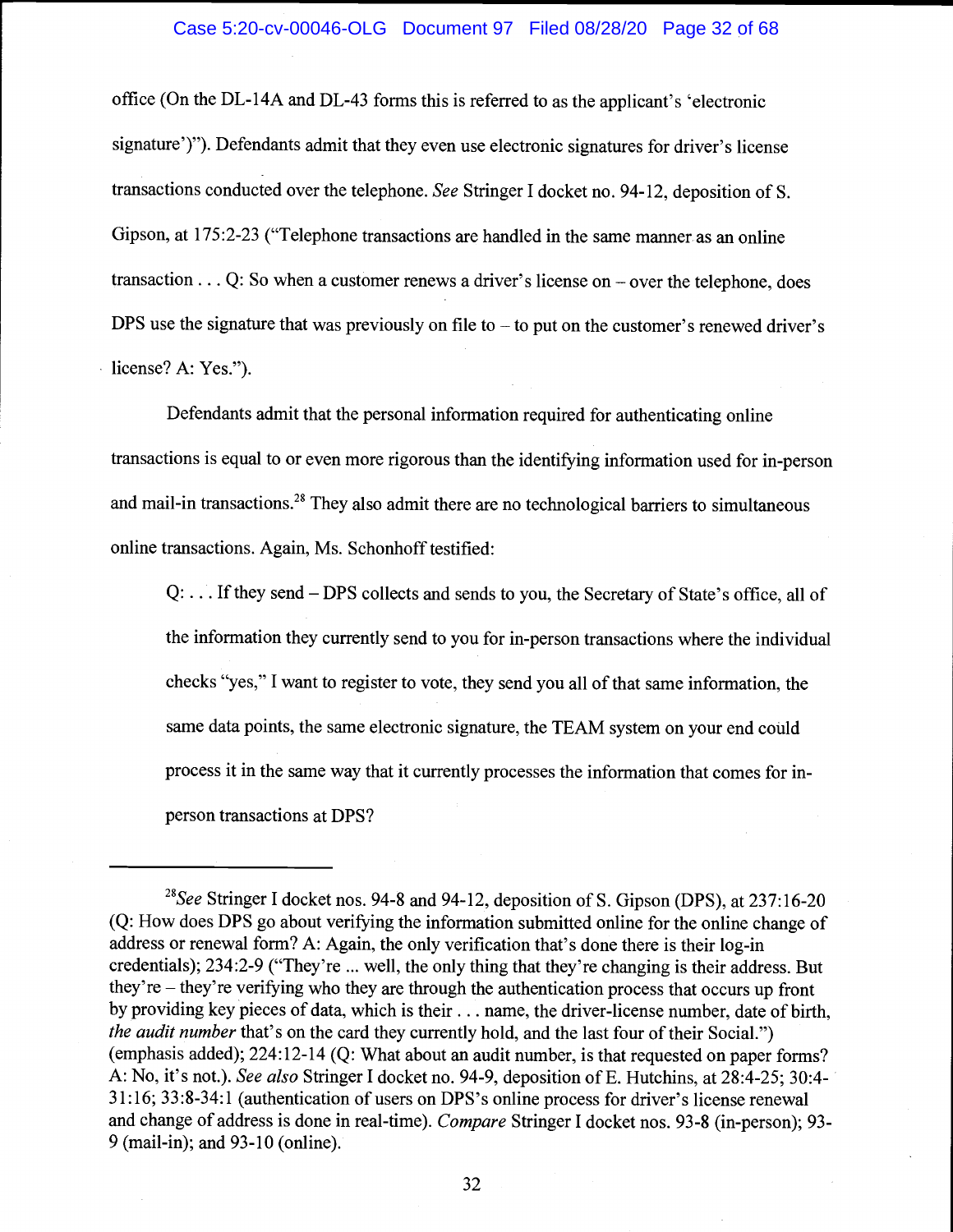A: From a technical standpoint?

Q: Yes.

A: That's correct.

Stringer I docket no. 94-7, deposition of B. Schonhoff, at 222:9-22.

And Mr. Ingram also testified:

Q. Well. . . going back to the mail-in change of address with DPS, that information goes on to the Secretary of State. If someone chooses to register to vote, that signature is retrieved from DLS and sent on to the Secretary of State. Right?

A: It's retrieved from wherever they keep it, yes.

Q: Okay. And, presumably, that same signature could be sent on if the person answered yes to the voter registration question online?

A: If it was legal to do so. I've already told you I think that's technically possible. You bet.

Q: Okay. And

A: And I don't think it would cost a lot of money.

\* \* \*

Q: But the Secretary of State does know that DPS is able to pull the proper signature to send on for voter registration purposes to the Secretary of State for mail-in change of address forms?

A: I'm not arguing with you that this is not possible. That is not my argument at all. My argument is exactly to the contrary. This is a very possible thing to do what you're saying if it was legal, and it's not legal.. . So I'm not contesting the logistics of it. We can agree that it's a possible thing to do.

Stringer I docket no. 77, appx. 45, deposition of K. Ingram at 184:12-185:1; 186:5-16. See also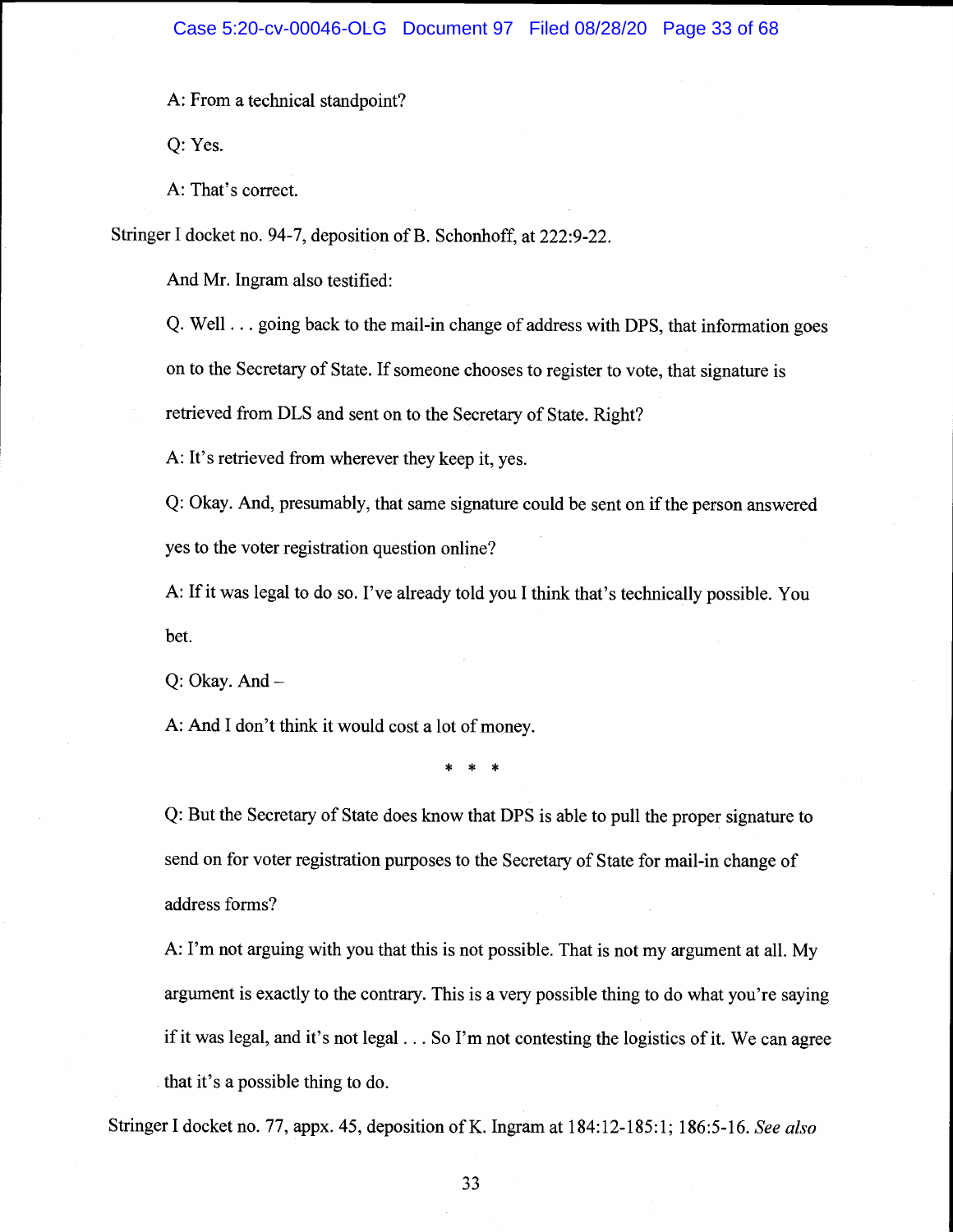Stringer I docket no. 94-9, deposition of E. Hutchins, at 99:22-100:2; Stringer I docket no. 94-10, deposition of J. Crawford, at 142:6-18; 143:12-144:21 (DLS could send all the information it currently obtains to the Secretary of State's office, and "it could also send the previously provided electronic signature from that customer, just like it does with a mail-in change of address").<sup>29</sup> While feasible, Defendants refuse to use the voter information and technology currently available because they claim the Texas Election Code does not allow the use of previously captured electronic signatures for online transactions  $-$  even though they already use them for mail-in and in-person transactions. Plaintiffs disagree with Defendants' legal argument and assert that because SOS uses previously captured electronic signatures for voter registration purposes in all other instances, there is no reason why Defendants cannot use those same electronic signatures for online transactions.

B. The NVRA

The NVRA was enacted in 1993 pursuant to Congress's constitutional authority under the Elections clause to "make or alter regulations" which have an effect upon federal elections. U.S. CONST. art. 1,  $\S$  4, cl. 1. Specifically, Congress found that  $-$ 

(1) the right of citizens of the United States to vote is a fundamental right;

(2) it is the duty of the Federal, State, and local governments to promote the exercise of that right; and

(3) discriminatory and unfair registration laws and procedures can have a direct and damaging effect on voter participation in elections for Federal office and

 $29$ When individuals submit a mail-in a change of address form, a DPS employee manually inputs all of the responses into the DLS via computer, including the response to the question of whether he or she would like to register to vote (Stringer I docket no. 77, appx. 120, RFA 23) and the stored electronic signature is used. Thus, there is no real distinction in processing of online transactions and mail-in transactions other than the physical signature on the mail-in form, which is not compared with the electronic signature, not used for DPS purposes, and not forwarded to SOS for voter registration purposes.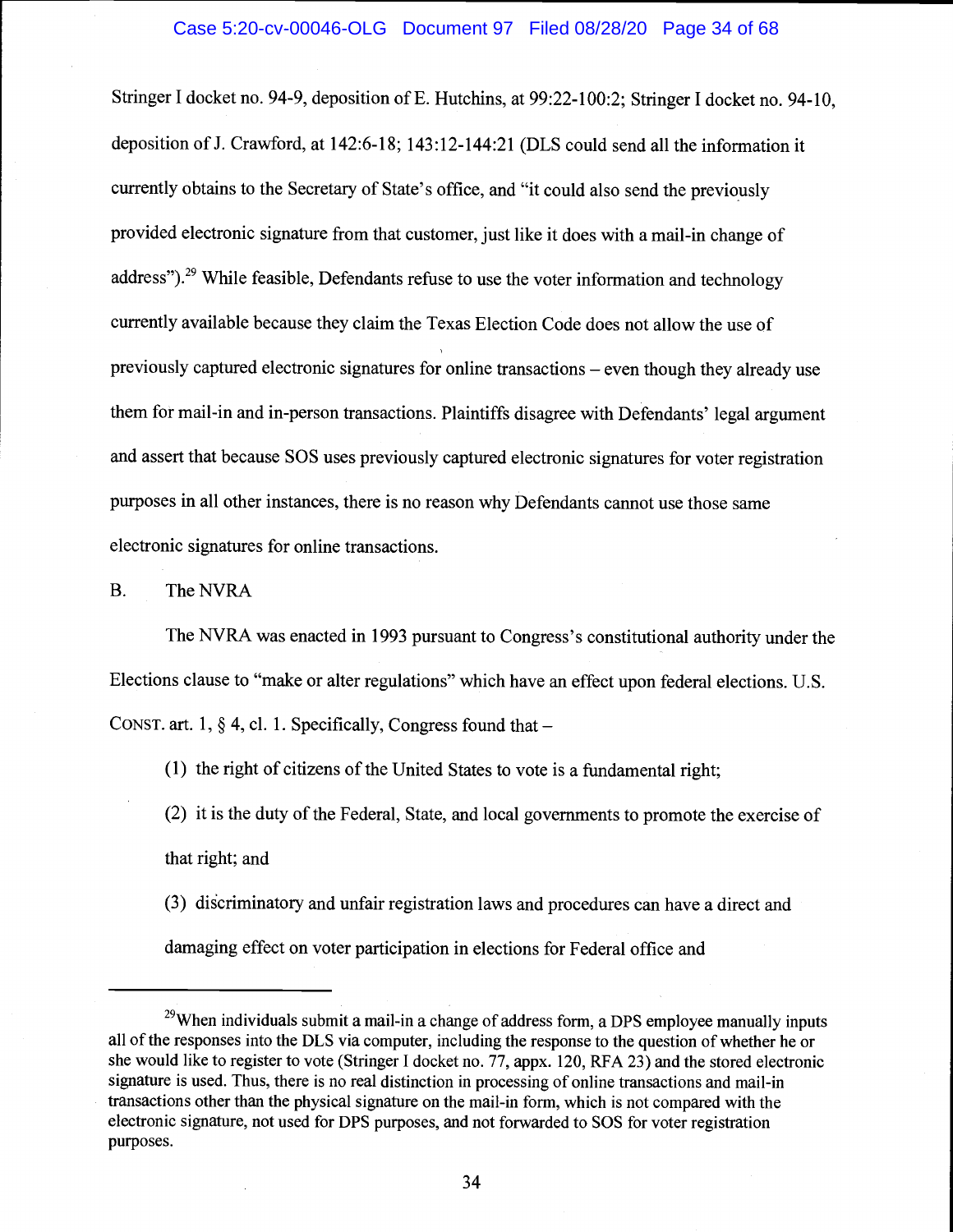# Case 5:20-cv-00046-OLG Document 97 Filed 08/28/20 Page 35 of 68

disproportionately harm voter participation by various groups, including racial minorities.

52 U.S.C. § 20501(a)(1)-(3).

The stated purposes of the Act are

(1) to establish procedures that will increase the number of eligible citizens who register to vote in elections for Federal office;

(2) to make it possible for Federal, State, and local governments to implement this chapter in a manner that enhances the participation of eligible citizens as voters in elections for Federal office;

(3) to protect the integrity of the electoral process; and

(4) to ensure that accurate and current voter registration rolls are maintained.

52 U.S.C.  $\S$  20501(b)(1)-(4).

Based on these findings and for these stated purposes, Congress imposed national procedures for voter registration for elections for federal office as follows:

(a) In general

Except as provided in subsection (b), notwithstanding any other Federal or State law, in addition to any other method of voter registration provided for under State law, each State shall establish procedures to register to vote in elections for Federal office

(1) by application made simultaneously with an application for a motor vehicle driver's license pursuant to section 20504 of this title;

(2) by mail application pursuant to section 20505 of this title; and

(3) by application in person

(A) at the appropriate registration site designated with respect to the residence of the applicant in accordance with State law; and

(B) at a Federal, State, or nongovernmental office designated under section 20506 of this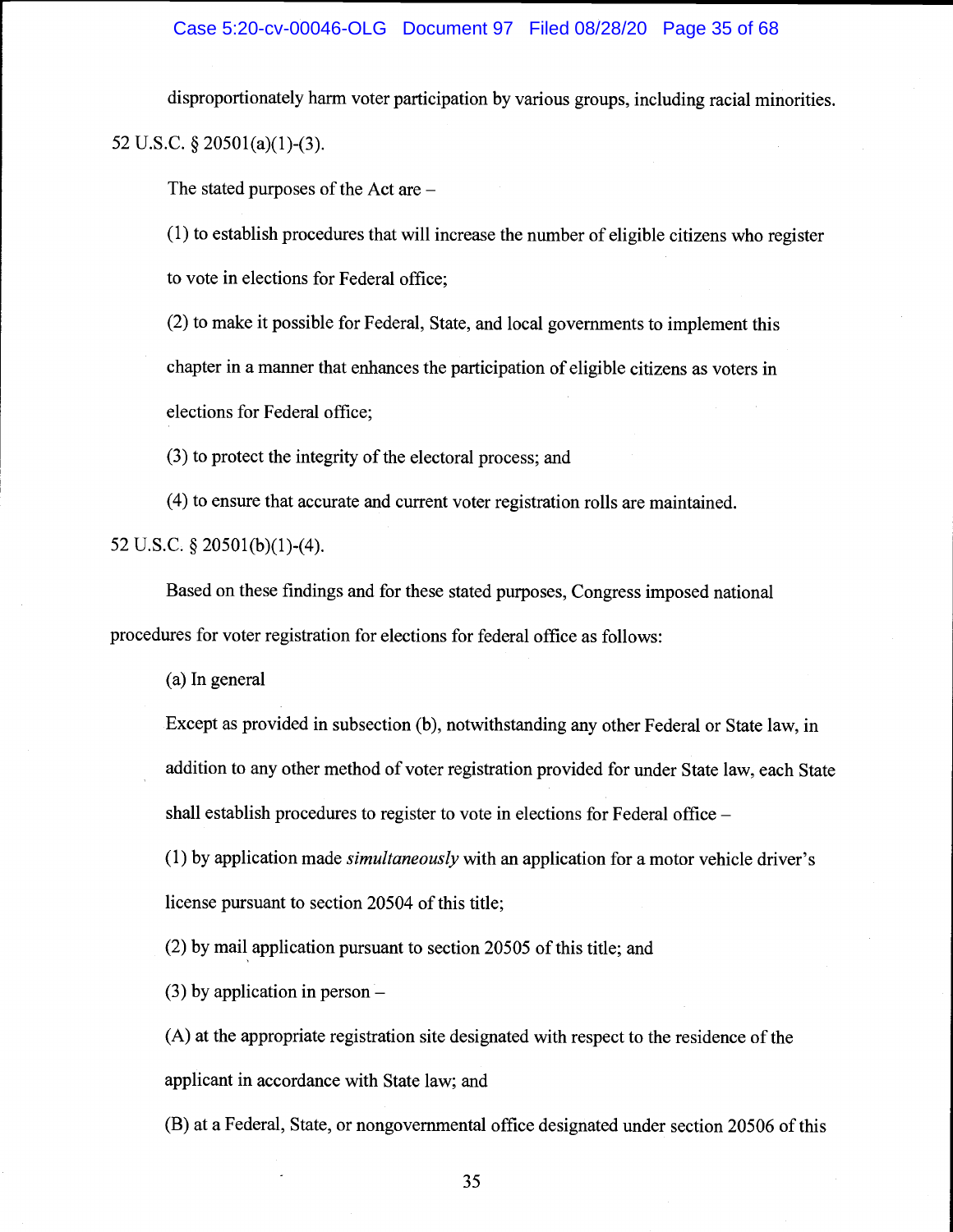title.

52 U.S.C. § 20503 (emphasis added).

Section 20504 specifically describes the requirements for a simultaneous application for voter registration and motor vehicle driver's license:

(a) In general

(1) Each State motor vehicle driver's license application (including any renewal application) submitted to the appropriate State motor vehicle authority under State law shall serve as an application for voter registration with respect to elections for Federal office unless the applicant fails to sign the voter registration application.

(2) An application for voter registration submitted under paragraph (1) shall be considered as updating any previous voter registration by the applicant.

\* \* \*

(c) Forms and procedures

(1) Each State shall include a voter registration application form for elections for Federal office as part of an application for a State motor vehicle driver's license –

(2) The voter registration application portion of an application for a State motor vehicle driver's license

(A) may not require any information that duplicates information required in the driver 's license portion of the form (other than a second signature or other information necessary under subparagraph (C));

 $(B)$  may require only the minimum amount of information necessary to  $-$ 

(i) prevent duplicate voter registrations; and

(ii) enable State election officials to assess the eligibility of the applicant and to

administer voter registration and other parts of the election process;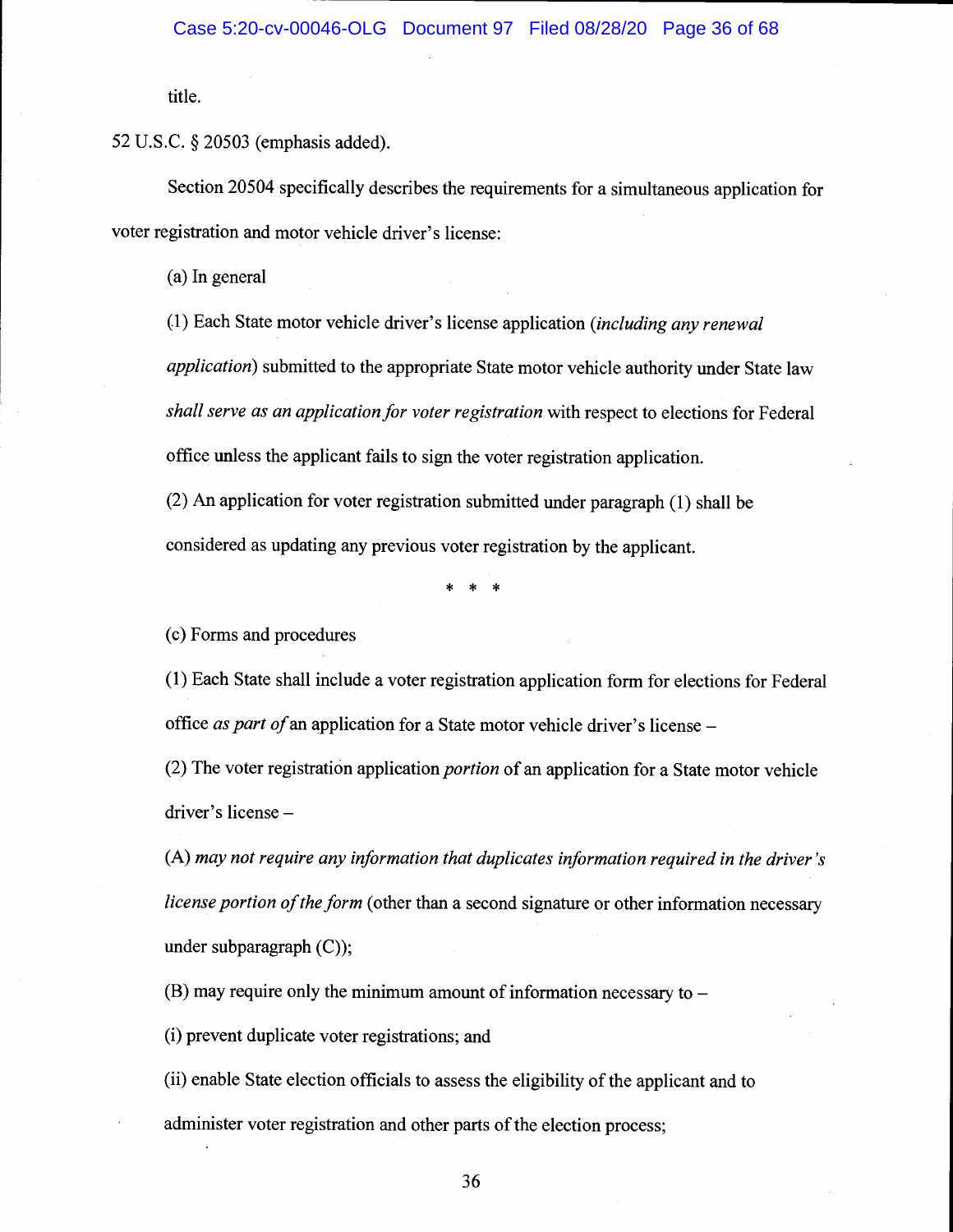$(C)$  shall include a statement that  $-$ 

(i) states each eligibility requirement (including citizenship);

(ii) contains an attestation that the applicant meets each such requirement; and

(iii) requires the signature of the applicant, under penalty of perjury;

\* \* \*

(d) Change of address

Any change of address form submitted in accordance with State law for purposes of a State motor vehicle driver's license shall serve as notification of change of address for voter registration with respect to elections for Federal office for the registrant involved unless the registrant states on the form that the change of address is not for voter registration purposes.

52 U.S.C. § 20504 (emphasis added).

Section 20506(a)(5)(C) further states that "A person who provides service... shall not ... "take any action the purpose or effect of which is to discourage the applicant from registering to vote."

And finally, Section 20510 provides civil enforcement by the Attorney General and a private right of action for any person "who is aggrieved by a violation of this chapter," 52 U.S.C.  $§$  20510(a)-(b), and the "rights and remedies... are in addition to all other rights and remedies provided by law," 52 U.S.C. § 205 10(d).

The notice provision in  $\S 20510(b)$  further states:

(1) A person who is aggrieved by a violation of this chapter may provide written notice of the violation to the chief election officials of the State involved.

(2) If the violation is not corrected within 90 days after receipt of a notice under paragraph (1), or within 20 days after receipt of the notice if the violation occurred within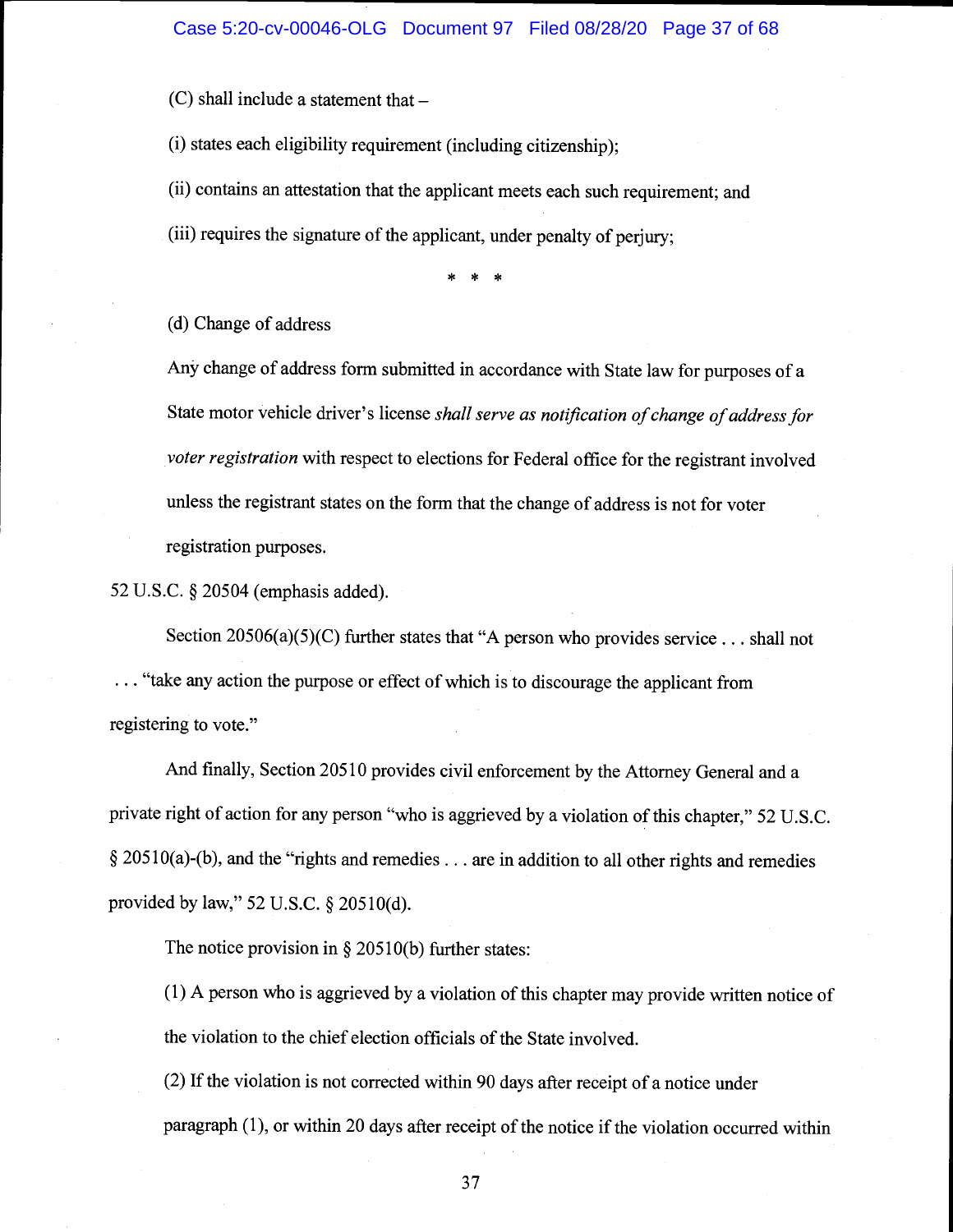120 before the date of an election for Federal office, the aggrieved person may bring a civil action in an appropriate district court for declaratory or injunctive relief with respect to the violation.

(3) If the violation occurred within 30 days before the date of an election for Federal office, the aggrieved person need not provide notice to the chief election official of the State under paragraph (1) before bringing a civil action under paragraph (2).

52 U.S.C. § 205 10(b)(2)-(3).

The NVRA expressly reminds us that "it is the duty of the Federal, State, and local governments to promote the exercise of [the fundamental right to vote]." 52 U.S.C. §  $20501(a)(2)$ . And it is the duty of "Federal, State, and local governments to implement this chapter...". 52 U.S.C. § 20501(b)(2). The State of Texas has combined state and federal voter registration; thus, the ability to vote in state and local elections will be affected by any federal violation in the registration process. See ACORN v. Miller, 129 F.3d 833, 837 (6th Cir. 1997) (explaining that NVRA registration requirements will affect state and local elections). More importantly, there is nothing in the NYRA stating that a voter must be disenfranchised in a federal election before they can bring an enforcement action. In fact, nothing in the NVRA states that a voter must be disenfranchised at all. See 52 U.S.C. § 20510 (b)(1) ("A person who is aggrieved by a violation of this chapter  $\dots$ ").

C. Past arguments not raised herein

1. Sovereign immunity

In Stringer I, Defendants asserted that Plaintiffs failed to validly invoke the NVRA's limited waiver of immunity and were not entitled to bring an action under the  $Ex$  parte Young exception to immunity. Defendants have not invoked sovereign immunity in Stringer II, but the Court addresses the issue in the event it is raised again at some juncture. The NVRA imposed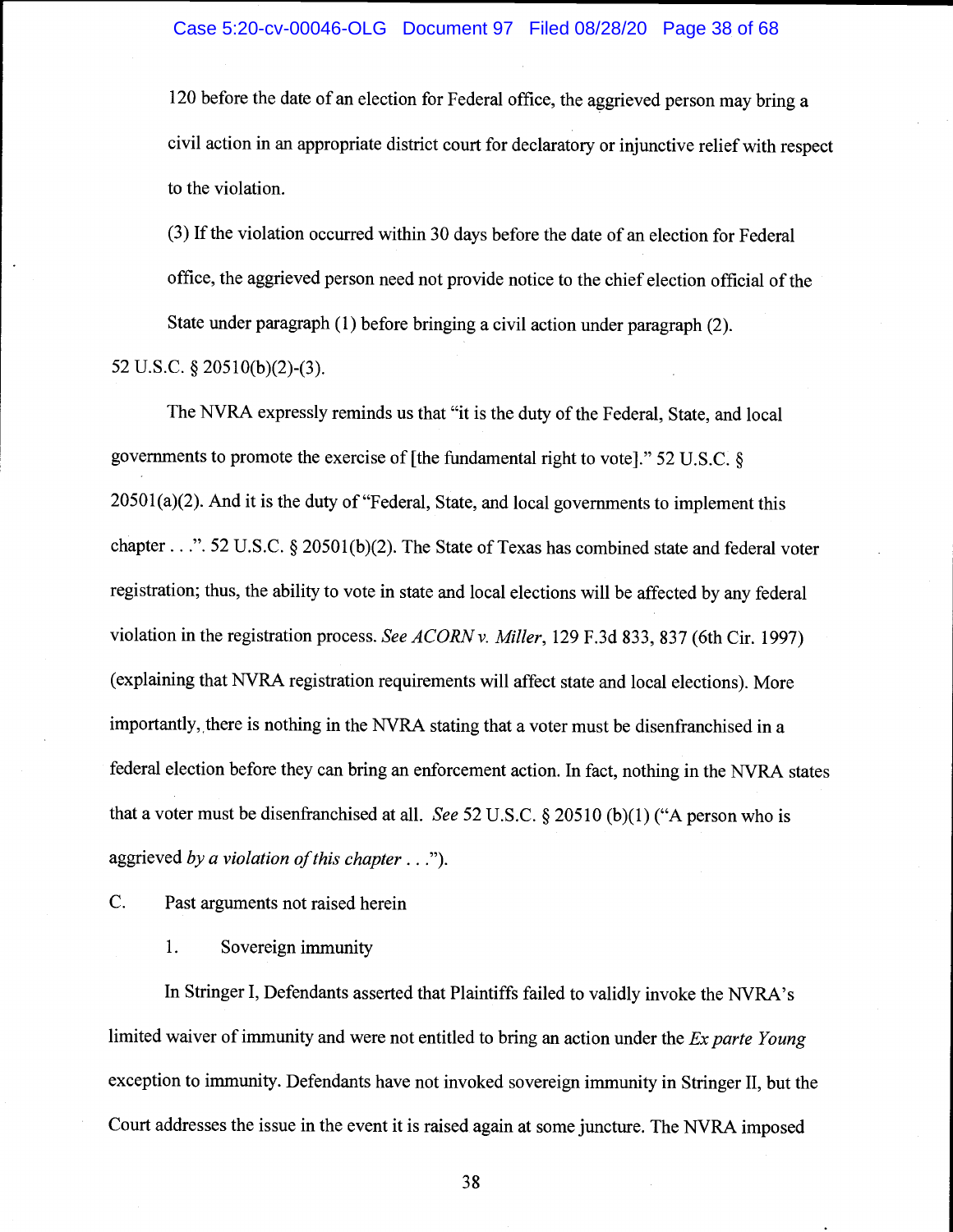# Case 5:20-cv-00046-OLG Document 97 Filed 08/28/20 Page 39 of 68

voter registration requirements on the states to ensure that all practical barriers that make voter registration more restrictive or inconvenient are removed. More than thirty years later, there are states like Texas that still refuse to comply with its mandates. Congress's abrogation of immunity under the NVRA is clear and unequivocal. When a state fails to comply with the Act, the Act authorizes judicial intervention. The Attorney General can seek declaratory or injunctive relief, and the Act establishes a private right of action for individuals aggrieved by a violation under the Act. 52 U.S.C. § 205 10(a)-(b), (d). Defendants have admitted that they "each play a part in implementing the NVRA in Texas." Stringer I docket no. 82, p. 4. The Secretary of State is chief election officer, and DPS is a voter registration agency. *Id.* As such, they may be sued in any enforcement action arising from violations. The evidence clearly shows that Defendants have had ample notice and opportunity to cure and come into compliance. Moreover, the Supreme Court has long recognized Equal Protection claims of this nature against state officials tasked with carrying out laws that affect the rights of voters. Crawford v. Marion County, 553 U.S. 181 (2008) (Equal Protection claim against the Indiana Secretary of State and others challenging state voter ID law); Burdick v. Takishi, 504 U.S. 428 (1992) (voter's Equal Protection claim against Hawaii Director of Elections and others challenging state write-in voting prohibition). Thus, sovereign immunity is not an issue herein.

2. Renewal v. change of address

In Stringer I, Defendants also alleged that Plaintiffs' challenge should be restricted to online change of address transactions, not online renewal transactions, because Plaintiffs' transactions were for a change of address rather than renewal. Again, this argument has not been raised in Stringer II. As noted previously, however, this argument seems to go to the underlying reason for the transaction, rather than the lawfulness of the process being challenged. Regardless of whether a Texan seeks to change his address or renew his driver's license online, the process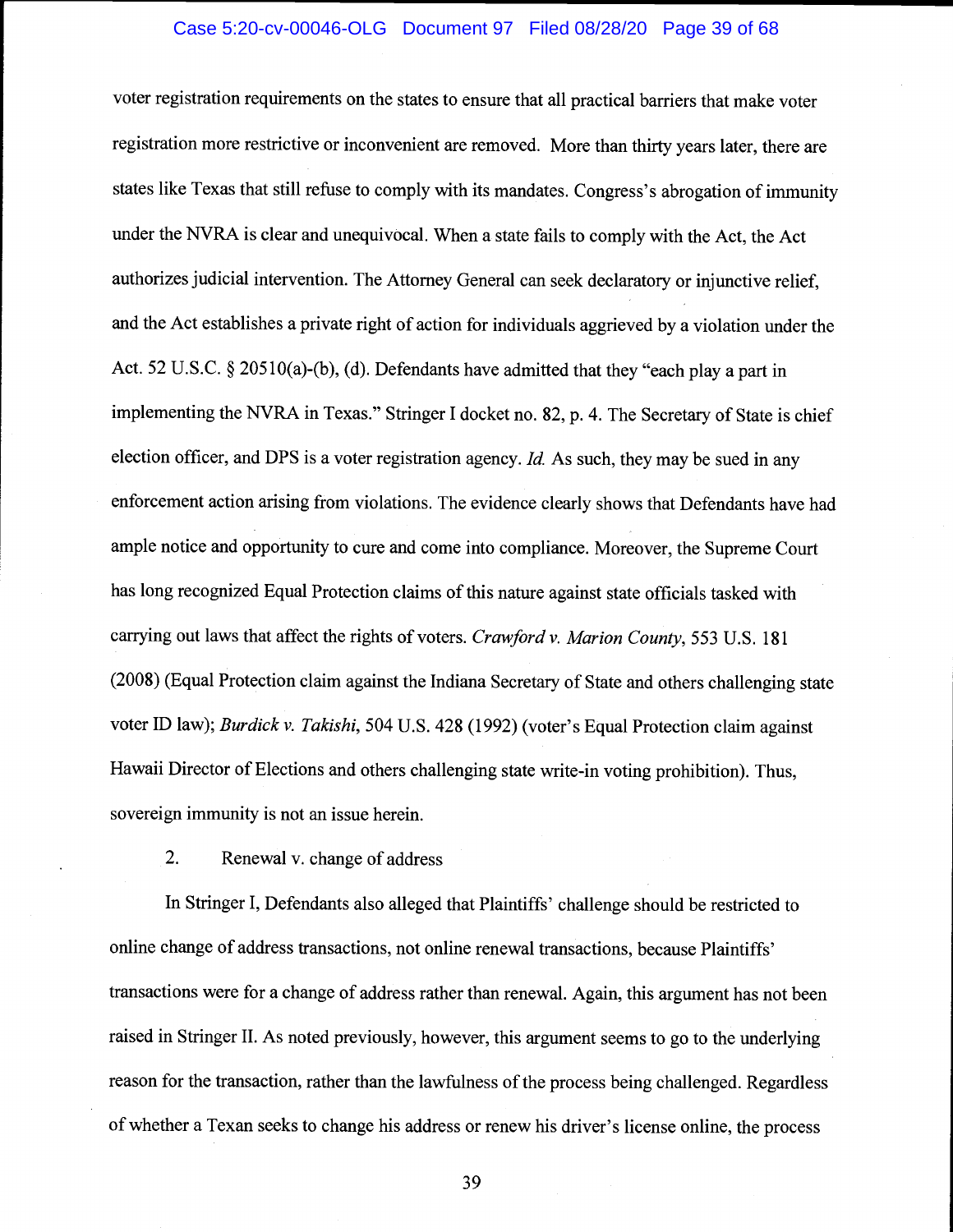#### Case 5:20-cv-00046-OLG Document 97 Filed 08/28/20 Page 40 of 68

is the same and the outcome is the same. DPS uses the same website (Texas.gov) and the same "Driver's License Renewal and Change of Address" system, which authenticates users, detects eligibility, and processes data in the same manner for both renewals and changes of address. Stringer I docket no. 94-9, deposition of E. Hutchins, at 30:4-31:16; 33:8-34:1; Stringer I docket no. 94-12, deposition of S. Gipson, at 37:10-16 (the process is combined online, "it's one system interface"); Stringer I docket no. 93, website links and exh. A-1, A-2, A-10 (DPS/Driver's License Division online process for driver's license renewal and/or change of address). Neither type of transaction, using the same online process, allows simultaneous applications for voter registration as required by the NVRA. Stringer I docket no. 94-12, deposition of S. Gipson, at 37:10-40:5. Given that Defendants have chosen to combine the online process and use the same system for both change of address and renewal transactions, a change in programming to allow online simultaneous voter registration would mean a change for both types of transactions. Likewise, an NVRA violation in online change of address transactions imputes a violation in online renewal transactions because Defendants admit that the online process (which encompasses both) does not allow simultaneous voter registration. Having combined the online process for both types of transactions, both types of transactions fall within the same mandates under 52 U.S.C. §§ 20503(a)(1) and 20504 and will be affected by any relief granted herein. Accord Miller, 129 F.3d at 837 (the State chose, as a matter of convenience, to implement one voter registration process for federal, state, and local elections; thus, the registration obligations imposed by the Act affect registration procedures associated with state and local elections). For these reasons, the real issue is whether DPS's online process for driver's license renewal and change of address violates the NYRA by failing to allow simultaneous applications for voter registration.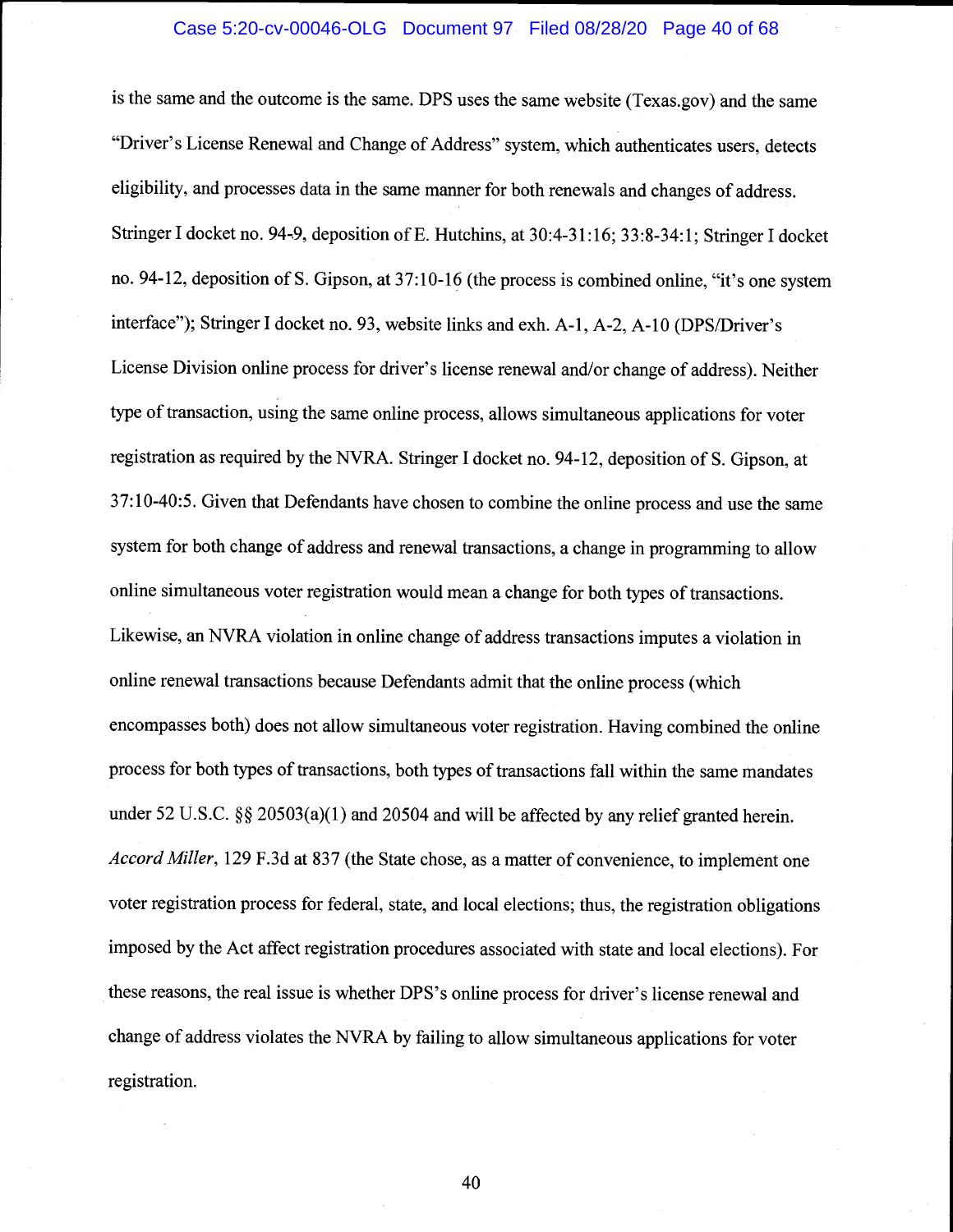D. Plaintiffs are likely to succeed on the merits of their NYRA claims

Plaintiffs' NVRA claims have not changed since Stringer I. First, Plaintiffs contend Defendants have violated and continue to violate the NVRA by failing to provide simultaneous applications for voter registration during online driver's license transactions. Second, Plaintiffs contend Defendants have violated and continue to violate the NVRA by requiring persons who use the online process to take additional steps to update their voter registration and separately submit information through a different transaction with a different agency that duplicates information required in the driver's license transaction. And third, Plaintiffs allege that Defendants have violated the NVRA by failing to ensure eligible applicants are registered to vote and to transmit voter registration information submitted online to the appropriate State election official within the statutorily required time frame.

# 1. Statutory interpretation

In Stringer I, the parties disagreed on the meaning of some of the applicable provisions in the NVRA. Assuming their positions remain unchanged, the Court reviews the governing principles of statutory construction. The first step is to determine whether the statutory text, when considered in context, is plain and unambiguous. If the statutory language is plain, the Court must enforce it according to its terms. King v. Burwell, 135 S.Ct. 2480, 2489 (2015) (citing Hardt v. Reliance Standard Life Ins. Co., 560 U.S. 242, 251 (2010)). "[O]ftentimes the "meaning  $-$  or ambiguity  $-$  of certain words may only become evident when placed in context." Id. (citing FDA v. Brown & Williamson Tobacco Corp., 529 U.S. 120, 132 (2000)). "So when deciding whether the language is plain, we must read the words 'in their context and with a view to their place in the overall statutory scheme." Id. (quoting, in part, Brown & Williamson, 529 U.S. at 133). "Our duty, after all, is 'to construe statutes, not isolated provisions." Id. (quoting, in part, Graham County Soil and Water Conservation Dist. v. United States ex rel. Wilson, 559 U.S. 280,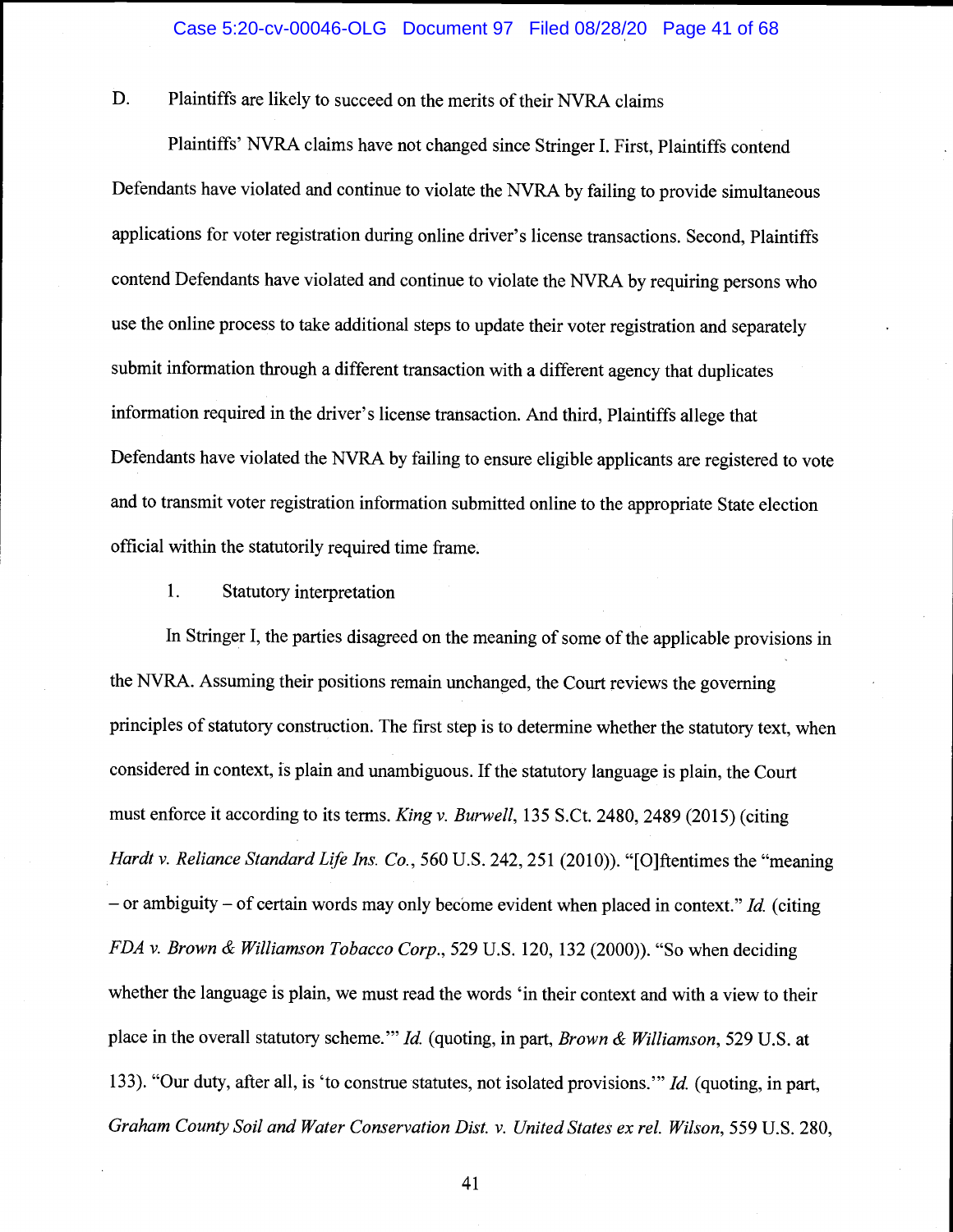### Case 5:20-cv-00046-OLG Document 97 Filed 08/28/20 Page 42 of 68

290 (2010)). "A provision that may seem ambiguous in isolation is often clarified by the remainder of the statutory scheme.. . because only one of the permissible meanings produces a substantive effect that is compatible with the rest of the law." King v. Burwell, 135 S.Ct. at 2492 (quoting United Say. Assn. of Tex v. Timbers of Inwood Forest Associates, Ltd., 484 U.S. 365, 371(1988)). The Court cannot interpret a federal statute in a manner that negates its own stated purpose. See id. at 2495; see also New York State Dept. of Social Servs. v. Dublino, 413 U.S. 405, 419-20 (1973).

2. The NVRA applies to motor voter transactions conducted online

The requirements in the NVRA clearly apply to online transactions (also known as electronic, remote, or internet transactions). There is nothing in the statute that expressly or impliedly excludes online transactions; instead, the plain language of the NVRA indicates that it applies to all transactions. See 52 U.S.C. §§ 20504 (a)(1) ("Each State motor vehicle driver's license application . . .") and (d) ("*any* change of address form . . .") (emphasis added). Numerous courts have determined that the NVRA applies to online or remote transactions with the same force as it applies to in person and mail transactions. See, e.g., Action NC v. Strach, 216 F.Supp. 3d 597, 622-23 (M.D.N.C. 2016) ("[the] words 'each' and 'any' as used in NVRA provision requiring that each state motor vehicle driver's license application serve as application for voter registration and that any change of address form submitted shall serve as notification of change of address for voter registration were unambiguous and reflected Congress' intent to make the NVRA applicable to 'each' and 'every' covered transaction, irrespective of whether the transaction occurred remotely or in person"); Kemp, 841 F. Supp. 2d at 133 1-32 (explaining that the NVRA cannot be read to cover only in-person transactions and Georgia's limited interpretation and implementation that excluded internet transactions conflicted with its acknowledgment that noncompliance likely led to decline in voter registration as more applicants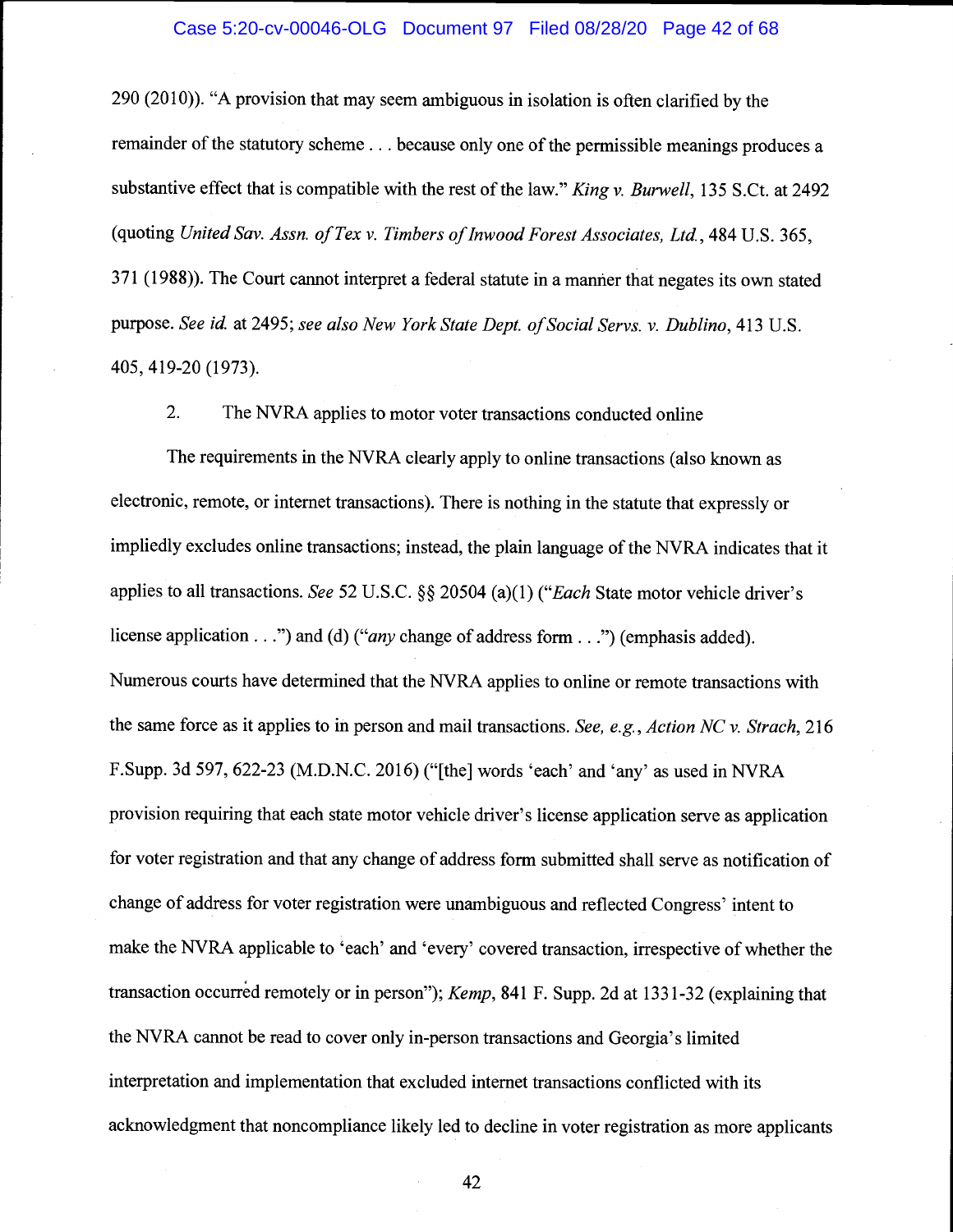prefer to apply remotely).

Defendants have not argued that the NVRA does not apply to online or remote transactions. In fact, they have admitted that compliance with the NVRA is required for online transactions. See Stringer I docket no. 77, appx. 65, deposition of S. Gipson (DPS), at 94:5-12 (Q: Why does DPS include a voter registration question during the online renewal and change of address portion? A: So it is part of the plan between the Secretary of State and Department of Public Safety in compliance with the voter registration question being combined as part of the application process for a diver license or ID"); 95:5-15 (Q: What requires you to do that? A: ... basically the NVRA and Chapter 20 of the Election Code and Texas Statute.); Stringer I docket no. 94-8, deposition of S. Gipson at 136:20-23 (Q: Why does DPS require customers to answer that question if they don't even retain the answer? A: The  $-$  because we need to offer them the availability of the application); Stringer I docket no. 94-11, deposition of K. Ingram (SOS), at 62:4-8 (Q: Why is there a voter registration question on the online DPS transaction application?.. . A: Well, I imagine it's because of Section 5 of the National Voter Registration Act of 1993. Q: Could you elaborate on that a little bit? A: Sure. The National Voter Registration Act of 1993 required that motor vehicle agencies, in our case the DPS, whenever a person has a driver's license transaction  $-$  driver's license transaction, that they should be simultaneously offered the right – the ability to update their voter registration or register to vote for the first time. That's why the NVRA is called the Motor Voter law."). Yet Defendants' compliance with the NVRA falls short when it comes to online transactions. Texans have repeatedly complained about DPS's failure to process voter registration information through its online system, but Defendants have refused to correct the deficiencies. Thus, rather than furthering the purpose of the NVRA by "establish[ing] procedures that will increase the number of eligible citizens who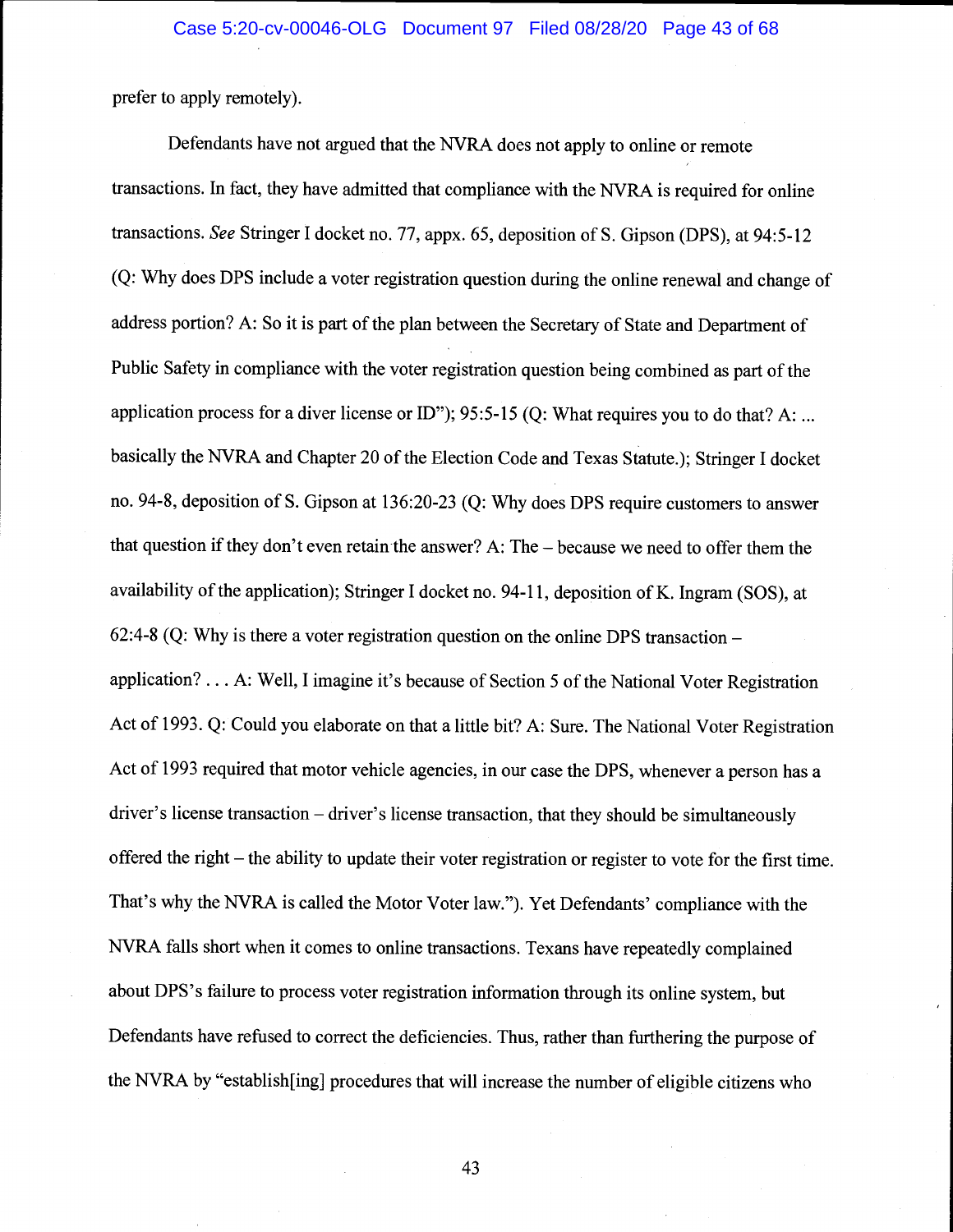#### Case 5:20-cv-00046-OLG Document 97 Filed 08/28/20 Page 44 of 68

register to vote,"<sup>30</sup> the State is thwarting the efforts of Texans who wish to register to vote.

3. The "simultaneous application" requirement

Congress was not subtle about requiring DPS, a voter registration agency, to provide a simultaneous application for voter registration. The terms are used more than once in the statute, and its plain meaning is clear and unambiguous. Section 20503, titled "National procedures for voter registration for elections for Federal office," directs that "each State shall establish procedures to register to vote . . . by application made *simultaneously* with an application for a motor vehicle driver's license." 52 U.S.C. § 20503(a)(1). Defendants do not dispute the meaning of "simultaneous," which is defined as "existing or occurring at the same time; exactly coincident,"<sup>31</sup> or "happening or being done at exactly the same time,"<sup>32</sup> or "occurring, operating, or done at the same time."33

Section 20504, titled "Simultaneous application for voter registration and application for motor vehicle driver's license" explains this requirement as one simultaneous application form that serves dual purposes – driver's license and voter registration. This section, when read in context, not only requires that the applications be simultaneous, but discusses them in terms of a single transaction. Under subsection (a), each State motor vehicle driver's license application "(including any renewal application). . . shall serve as an application for voter registration" and "[a]n application for voter registration  $\dots$  shall be considered as updating any previous voter registration by the applicant." Under subsection (c), "[e]ach State shall include a voter

 $3052$  U.S.C. § 20501(b)(1)

<sup>&</sup>lt;sup>31</sup>https://www.merriam-webster.com/dictionary/simultaneous

<sup>&</sup>lt;sup>32</sup>https://dictionary.cambridge.org/us/dictionary/english/simultaneous

<sup>33</sup>https://en.oxforddictionaries.com/definition/simultaneous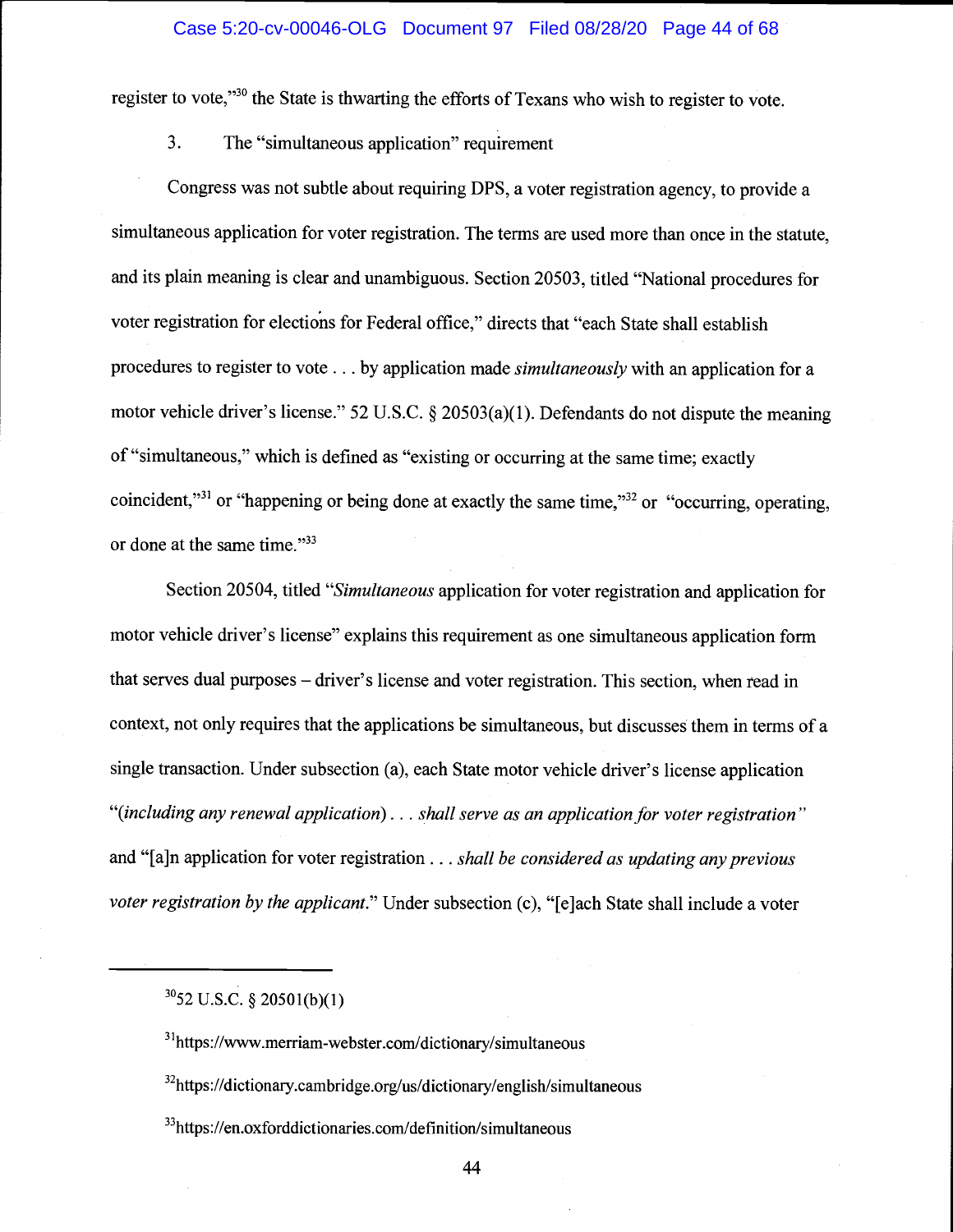#### Case 5:20-cv-00046-OLG Document 97 Filed 08/28/20 Page 45 of 68

registration application form  $\ldots$  as part of an application for a State motor vehicle driver's license," and the "voter registration application *portion* of an application for a State motor vehicle driver's license. . . may not require any information that duplicates information required in the driver's license portion of the form." 52 U.S.C. § 20504(a),(c). Under subsection (d), "[a]ny change of address form"... for purposes of a State motor vehicle driver's license shall serve as notification of change of address for voter registration... unless the registrant states on the form that the change of address is not for voter registration purposes." 52 U.S.C. § 20504(d).

In Stringer I, Defendants seemed to have a clear understanding of what the statute requires, yet they distorted the statutory language in the interpretations they proposed. For example, Mr. Ingram with SOS testified that "the NVRA requires a simultaneous opportunity to register to vote." See Stringer I docket no. 77, appx. 40, deposition of K. Ingram, at 63:15-16; 64:24-25; see also appx. 113, RFA no. 4 (inserted the word "opportunity" when asked to admit their legal obligations under the NVRA). In Stringer I, defense counsel used the same "simultaneous opportunity" argument in their briefs. But the NVRA plainly and unequivocally requires DPS, a voter registration agency, to provide a simultaneous application  $-$  not merely a "simultaneous opportunity" to go through a second duplicate application process with SOS. "Opportunity" could mean many things, but we do not need to speculate about what it means because the NVRA does not use that term. Likewise, Ms. Gipson testified that DPS "need[s] to offer them the availability of the application." Stringer I docket no. 94-8, deposition of S. Gipson, at 136:20-23. But the NYRA requires more than simply making voter registration applications "available." Again, making applications "available" could mean many things but the NVRA does not use that term. The operative terms in the NYRA are much more commanding and specific: it clearly and unequivocally requires a "simultaneous application" with DPS (the voter registration agency), not a mere "opportunity" to go through a wholly separate, non-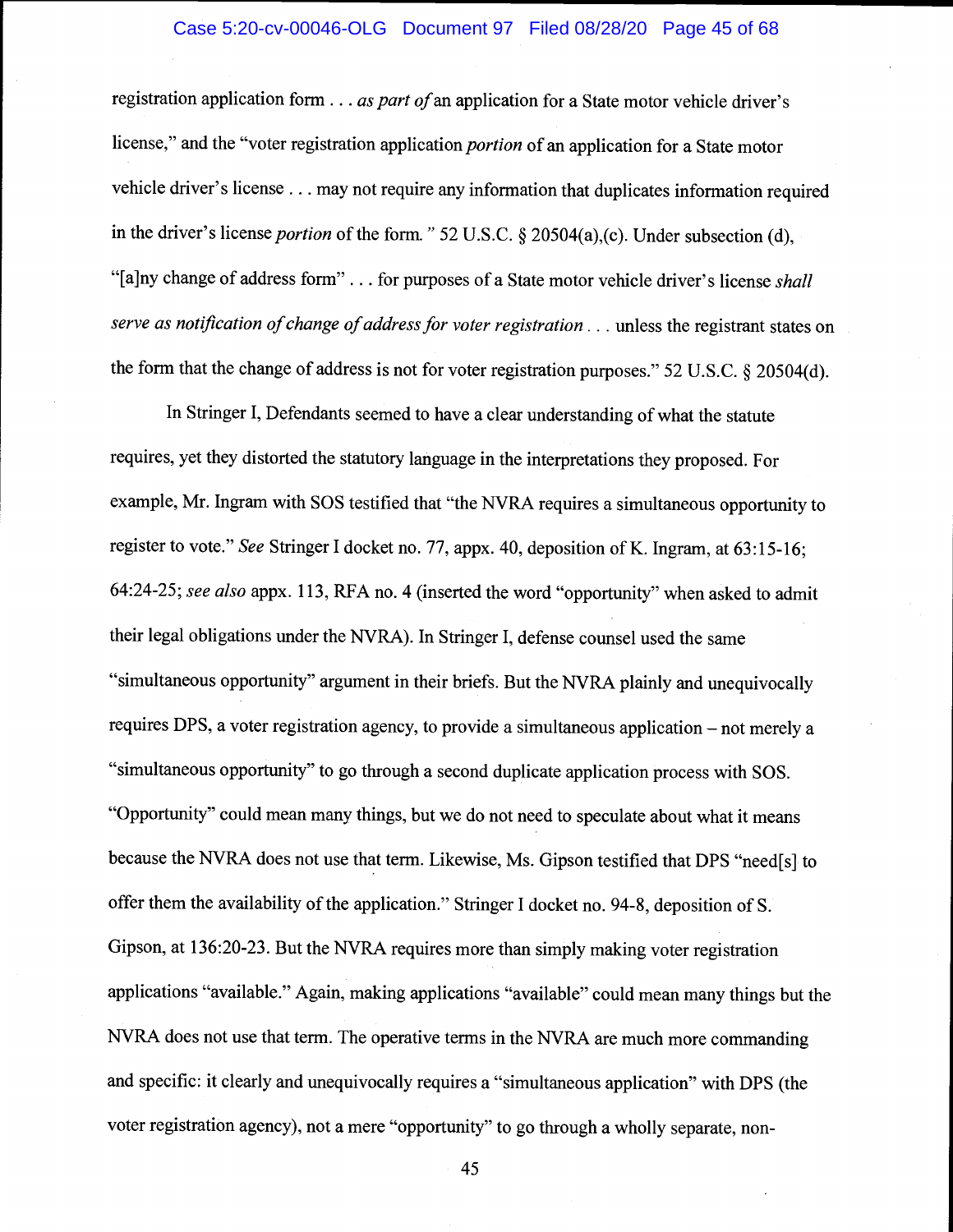#### Case 5:20-cv-00046-OLG Document 97 Filed 08/28/20 Page 46 of 68

simultaneous application process with SOS. If the Court were to accept the argument that DPS can simply direct Texans to SOS to obtain, fill out, sign, and mail in or deliver in person a wholly separate voter registration form, the language in the NVRA would be rendered meaningless. Plaintiffs have been correct in their assertion that this central fact has never been disputed: when eligible Texans update their driver's licenses online with DPS, they are not provided a simultaneous application to register to vote or update their voter registration information. The NVRA's requirement that DPS, a voter registration agency, provide a simultaneous application for both driver's license and voter registration purposes is plain and unambiguous and the facts in the record confirm that Texans are being deprived of this statutory right. Stringer I docket no. 77, appx. 118, admission no. 8 (Defendants admit that now when applicants reach Step 5 of the online process, they are asked "Do you want to request a voter application?"); admission no. <sup>11</sup> (Defendants admit that if an eligible voter checks "yes" under the question "Do you want to request a voter application?," they are not registered to vote.. . unless they submit an image of their signature, either by submitting a signed application by mail, or providing an electronic image of their physical signature in person at a DPS location) (emphasis added); appx. 121, admission no. 9 (Defendants admit that a "Yes" answer during an online transaction is never entered as a response in the Voter Field for purposes of forwarding the information to SOS); appx. 123, admission nos. 21, 23 (Defendants admit that when an eligible voter who updates his or her driver's license information on the current DPS website responds "yes" under the statement "Request a voter registration application," DPS does not transfer his or her data to SOS); appx. 96, admission no. 8 (Defendants admit that an eligible voter who changes the address on her non-commercial Texas driver's license online must submit a signed voter registration application in person or by mail in order for his voter registration information to be updated. The DPS and Texas.gov online interface links such voters to an application they may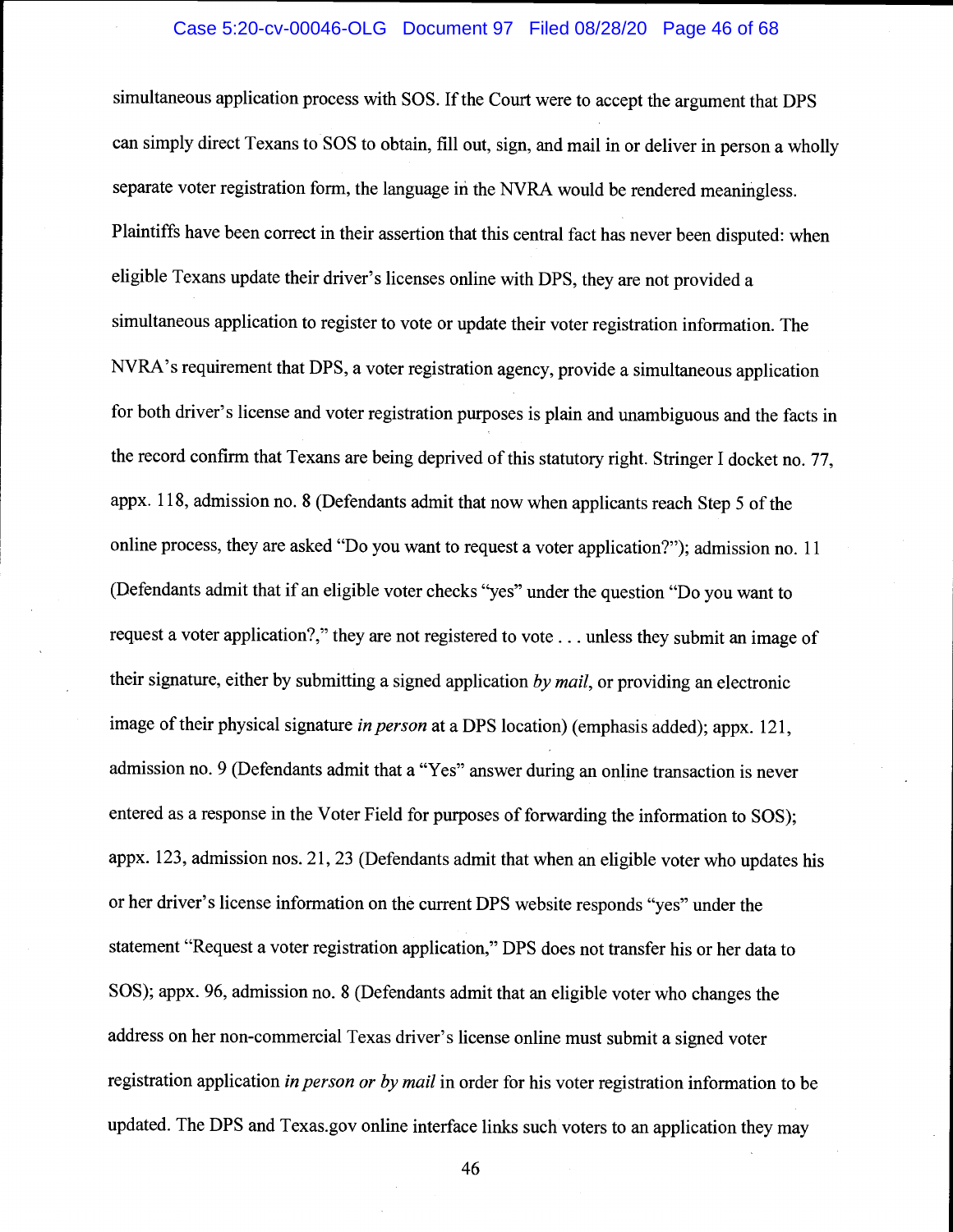#### Case 5:20-cv-00046-OLG Document 97 Filed 08/28/20 Page 47 of 68

print out, sign, and mail, and also gives such voters the option to request that a voter registration application be mailed to them, postage paid, and contains language indicating that the separate form must be filled out in order to complete the voter's registration) (emphasis added); appx. 98, admission no. 12 (information voters submit to the DPS change of address online portal relating to voter registration is not transmitted to SOS); see also Stringer I docket no. 77, appx. 33, DPS Voter Inquiry Web Portal (informing the public that online registration is not possible, and persons seeking voter registration must print, sign, and deliver the application to the voter registrar in their county); appx. 133, driver's license renewal and change of address receipt (showing that a separate voter registration application may be requested). Thus, it is clear that Defendants are violating 52 U.S.C. § 20503 and 20504 by failing to comply with the simultaneous application requirement.

# 4. The duplicate information prohibition

To further the simultaneous application requirement, Congress saw fit to prohibit the states from requiring duplicate information. The prohibition against duplicate information is plain and unambiguous, leaving no room for argument as to its meaning. Section 20504(c)(2)(A) clearly states that "{tjhe voter registration application portion of an application for a State motor vehicle driver's license may not require any information that duplicates information required in the driver's license portion of the form." This prohibition reinforces the simultaneous application requirement because an application that is truly simultaneous does not require duplication. On the other hand, any process that requires duplication of information is an indication that the voter registration "portion" of an application for a State motor vehicle driver's license is not truly simultaneous. The NVRA does permit states to seek a "minimum amount" of additional information that may be necessary for "State election officials to assess the eligibility of the applicant" for voter registration purposes. 52  $\S$  20504 (c)(2)(B),(C). But the minimum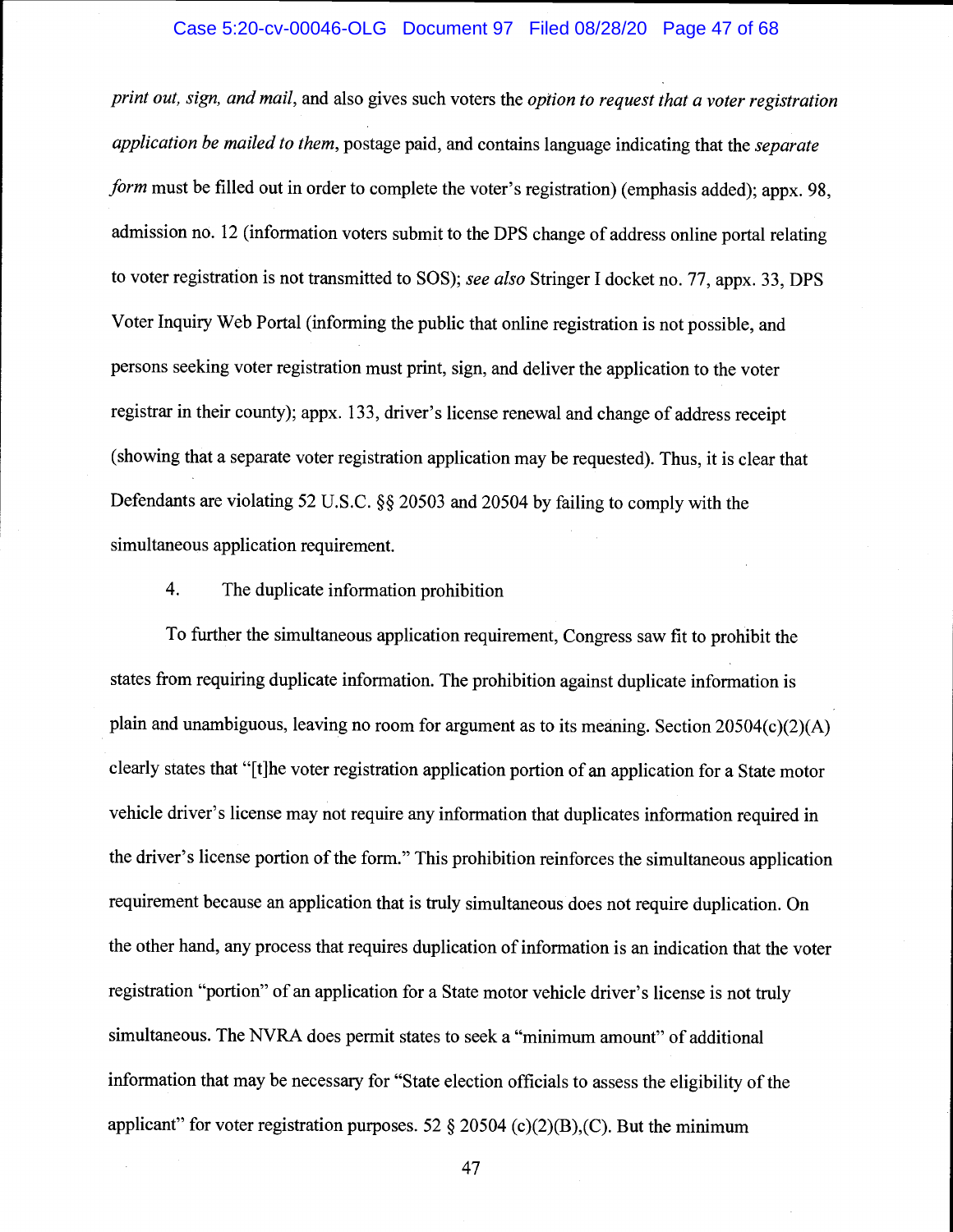#### Case 5:20-cv-00046-OLG Document 97 Filed 08/28/20 Page 48 of 68

information necessary to verify voter registration eligibility cannot duplicate the information already provided for driver's license purposes. For example, some states do not require citizenship to obtain a driver's license, so those states could include a citizenship question in the voter registration portion of the application without violating the duplicate information prohibition. But Texas DPS requires an applicant to answer a citizenship question for driver's license purposes; thus, another duplicate question about citizenship for voter registration purposes would violate this prohibition.

Defendants' violation of the duplicate information prohibition is indisputable, and has continued unabated. Defendants admit that none of the information in the online application for driver's license renewal or change of address is used for voter registration purposes. At the end of the DPS transaction, a "yes" answer does not mean that the information already provided will be used for voter registration purposes pursuant to the NVRA. Instead, the DPS transaction ends, none of the information already provided is forwarded to SOS, and the user is directed to SOS for an entirely separate voter registration application that requires the same information already provided to DPS in the driver's license transaction. It is a separate and distinct transaction with a separate office (SOS) which requires a separate and distinct application with duplicate information. Stringer I docket no. 77, appx. 96, admission no. 8 (Defendants admit that upon completion of the DPS transaction, a voter must follow the link to SOS and then "request that a voter registration be mailed to them. . . and [the portal] contains language indicating that the separate form must be filled out in order to complete the voter's registration"); appx. 132 (change of address transaction informs users that their DPS transaction does not register them to vote and they must follow link to SOS website where a separate voter application form can be downloaded or requested); appx. 134 (separate voter registration application provided by SOS that must be printed, signed, and mailed); Stringer I docket no. 93, exh. A-3 (same); exh. A-4 (SOS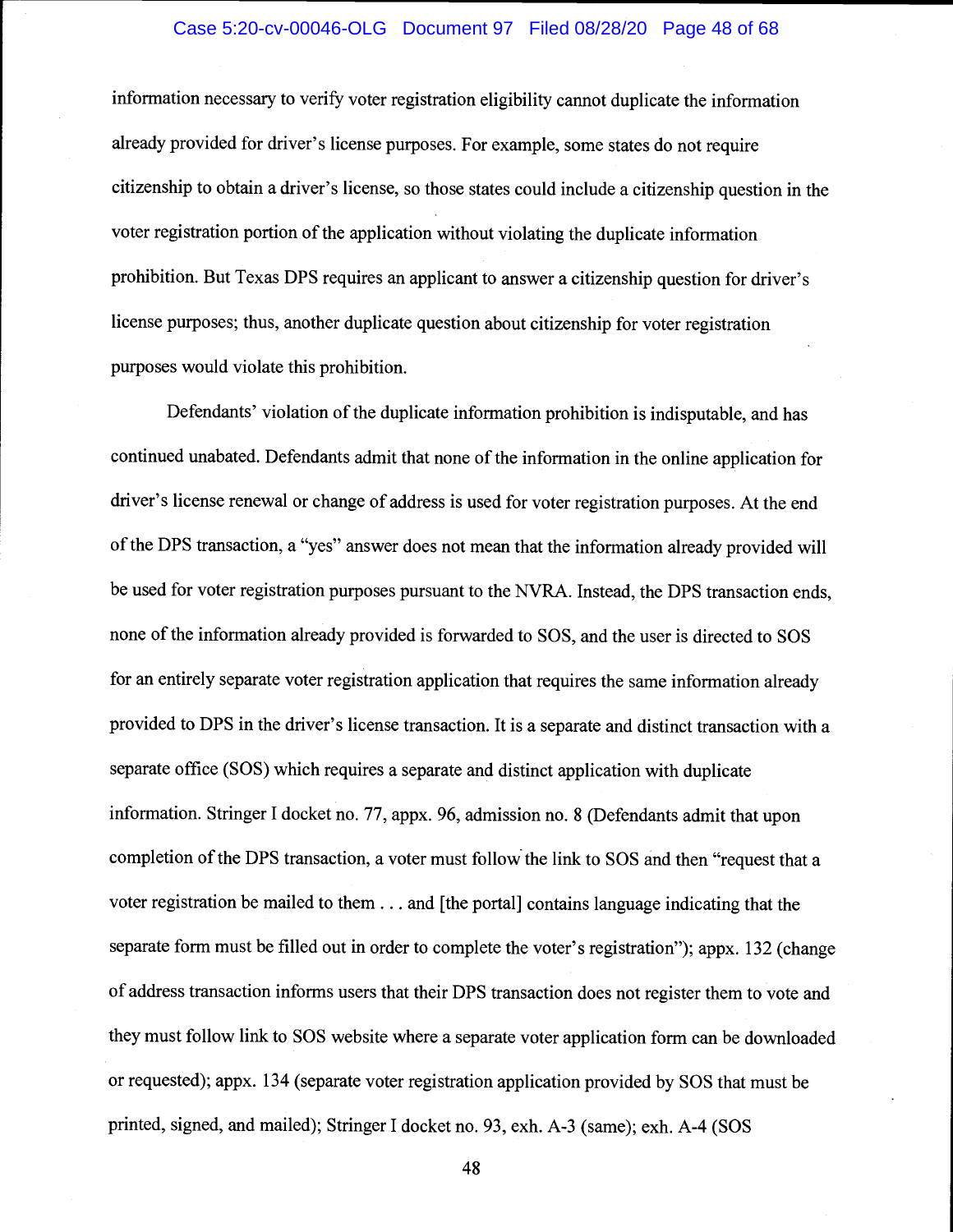# Case 5:20-cv-00046-OLG Document 97 Filed 08/28/20 Page 49 of 68

information page explaining: a) voter registration application forms can be accessed online through SOS (not DPS, the voter registration agency); b) the application can be filled out on the computer, printed, and mailed to the voter registrar in the voter's county of residence; and c) informing voters that they will not be registered until all steps are completed); Stringer I docket no. 94-12, deposition of S. Gipson, at 218:2-219:16 (explaining that at end of DPS transaction, the customer is directed to SOS if he wants to register to vote or update his voter registration information).

In Texas, DPS requires applicants seeking a renewal and/or change of address to provide several pieces of information, including their name, address, driver's license number, date of birth, and the last four digits of their Social Security number. Stringer I docket no. 94-8, deposition of S. Gipson, at 234:2-9; Stringer I docket no. 94-9, deposition of E. Hutchins, at 25:11-22; Stringer I docket no. 77, appx. 130. When customers finish their transaction with DPS and then go to SOS to fill out a completely separate application for voter registration purposes, they must provide the same information : name, address, driver's license number, date of birth, and the last four digits of their Social Security number. Stringer I docket no. 77, appx. 134 (voter registration application); Stringer I docket no. 94-7, deposition of B. Schonhoff, at 157:19- 158:18 (both the DPS change of address form and SOS voter registration form ask the person's name, date of birth, and address; applicants would have to fill this information out twice). Requiring motor voters to go to a different agency (SOS) to obtain and fill out a separate application that requires the same information violates the prohibition against duplicate information set forth in 52 U.S.C. § 20504(c).

5. The timely submission requirement

The NYRA also requires that "a completed voter registration portion of an application for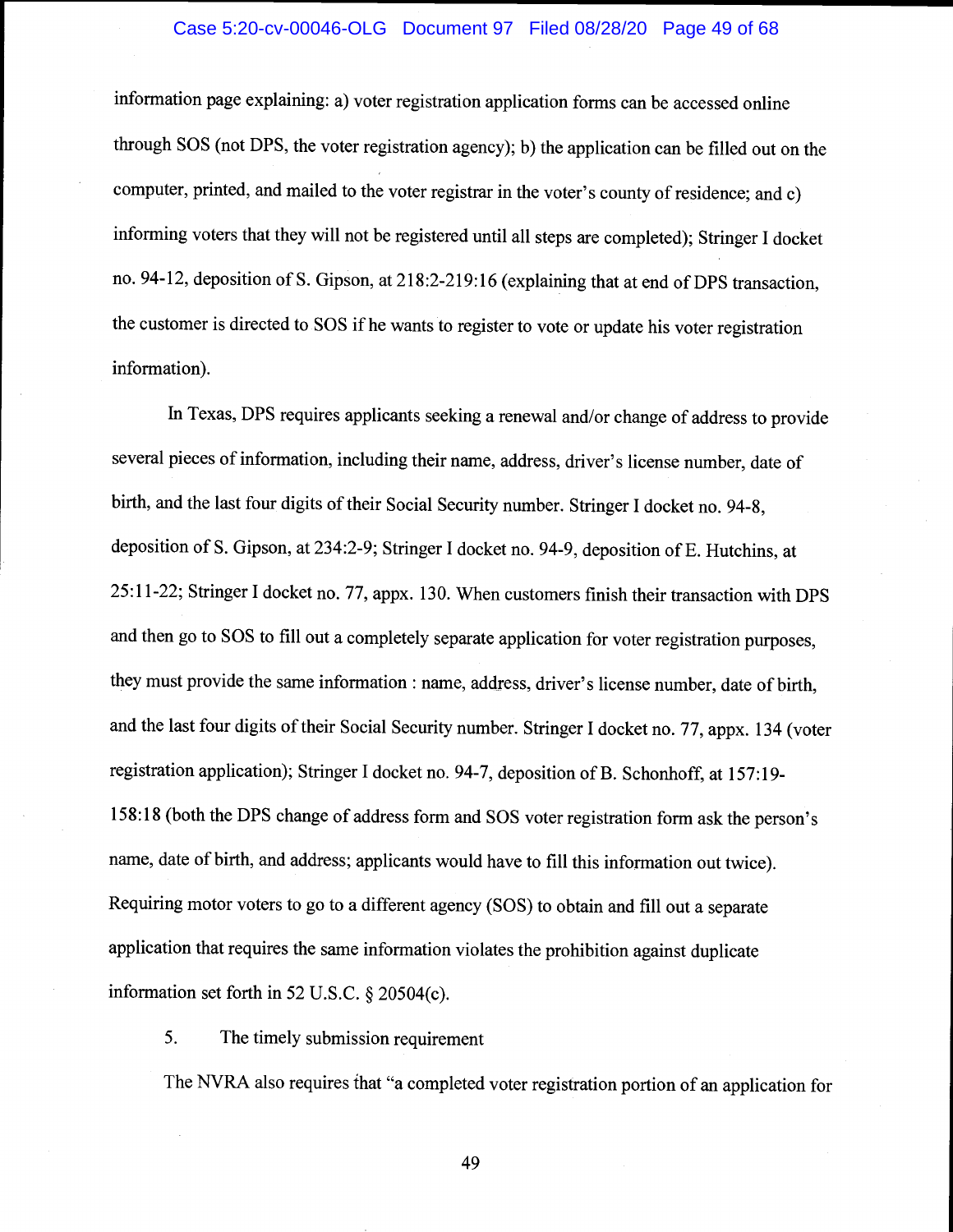# Case 5:20-cv-00046-OLG Document 97 Filed 08/28/20 Page 50 of 68

a State motor vehicle driver's license accepted at a State motor vehicle authority shall be transmitted to the appropriate State elections official not later than 10 days after the date of acceptance." 52 U.S.C. § 20504(e)(1). The deadline for transmittal is shorter (five days) if the voter registration application is accepted within five days before the last day for registration to vote in an election. 52 U.S.C. § 20504(e)(2). Because the evidence in the record shows that DPS does not provide simultaneous voter registration as part of the online driver's license renewal and change of address process, DPS does not transmit to SOS any voter registration information in connection with such transactions. In fact, it is undisputed that DPS does not even record, and therefore cannot transmit, responses to the voter registration question in the online driver's license renewal and change of address application. Stringer I docket no. 94-8, deposition of S. Gipson at 136:10-19; Stringer I docket no. 77, appx. 67, deposition of S. Gipson at 102:10- 19:103:16-25; Stringer I docket no. 94-7, deposition of B. Schonhoff at 159:23-160:3; 220:18-23.

As a voter registration agency, DPS has a statutory duty to provide motor voters with simultaneous voter registration applications and transmit the applications to SOS within 10 days after acceptance. DPS admits it does not submit voter registration information to SOS for online transactions conducted by motor voters "[b}ecause [theyl have not been advised by the Secretary of State that providing that through the online process is permissible at this point." Stringer <sup>I</sup> docket no. 77, appx. 67, deposition of S. Gipson at 103:16-25. The NVRA's timely submission requirement continues to be violated in every online renewal and change of address transaction.

6. State law must yield to federal law

The uncontested facts in the record lead to only one conclusion: DPS, a voter registration agency, does not provide a simultaneous voter registration application to individuals who engage in online driver's license transactions. Instead, motor voters are simply directed to SOS, which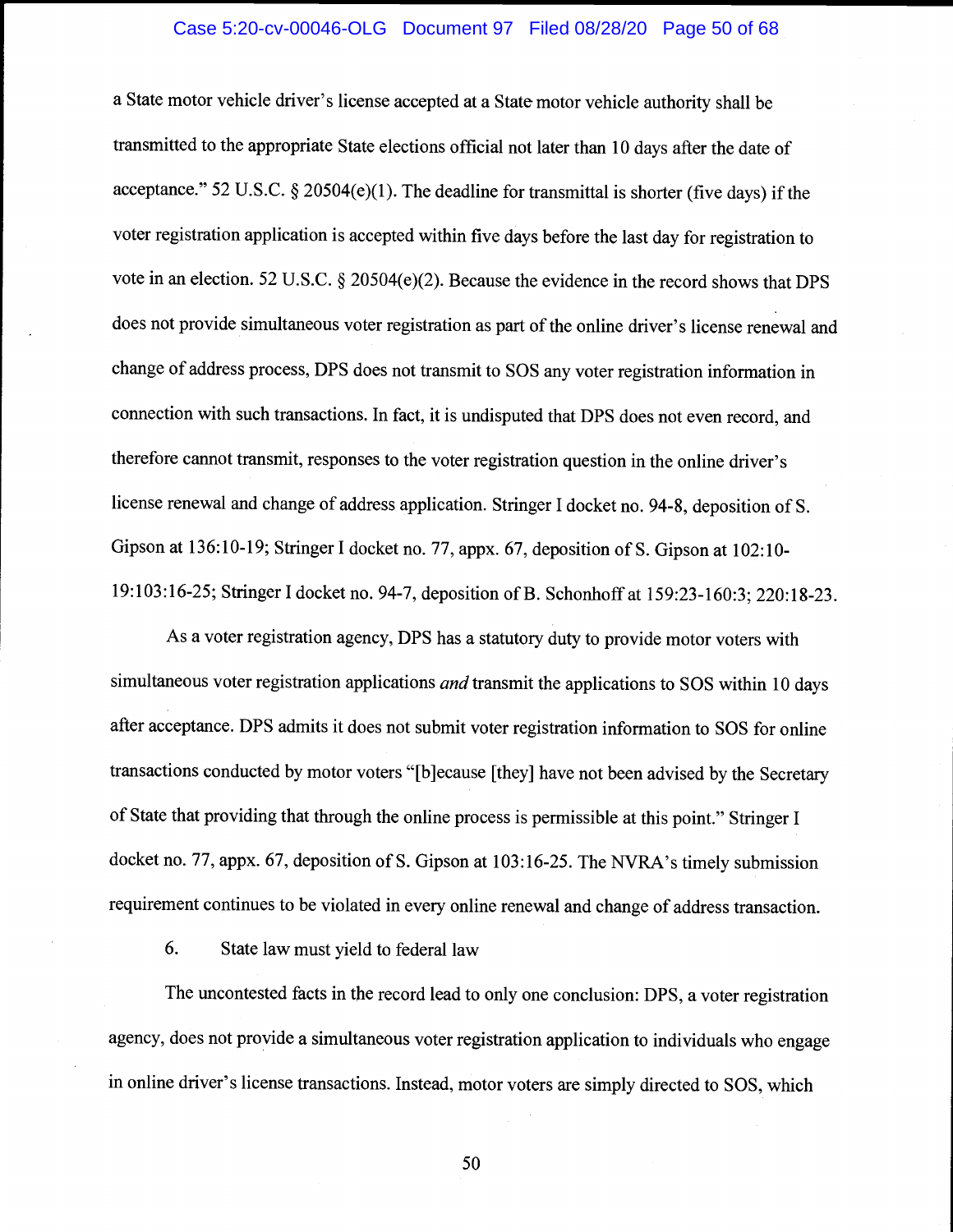## Case 5:20-cv-00046-OLG Document 97 Filed 08/28/20 Page 51 of 68

requires them to fill out a completely separate voter registration application with duplicate information, and then print, mail, and/or hand deliver it to the voter registrar. But Defendants have refused to change their practice, claiming that Texas election law does not allow the procedure dictated by the NVRA. This argument is fatally flawed.

Defendants have claimed that the NVRA incorporates Texas election law, making it subject to state law, and rely on the following provisions:

- (a) In general
	- (1) Each State motor vehicle driver's license application (including any renewal application) submitted to the appropriate State motor vehicle authority under State law shall serve as an application for voter registration . . .

\* \* \*

(d) Change of address

Any change of address form submitted in accordance with State law for purposes of a State motor vehicle driver 's license shall serve as notification of change of address for voter registration.

52 U.S.C. § 20504(a)(l), (d).

These provisions neither incorporate Texas election law nor make it subject thereto. Instead, the plain language of these provisions, when considered in context and with a view to their place in the overall statutory scheme, simply mean that driver's license applications submitted in accordance with state driver's license laws, i.e., the Texas Transportation Code, shall also serve as applications for voter registration purposes. The reference to state law in these provisions cannot be interpreted to mean the NVRA is dictated by the election laws of 50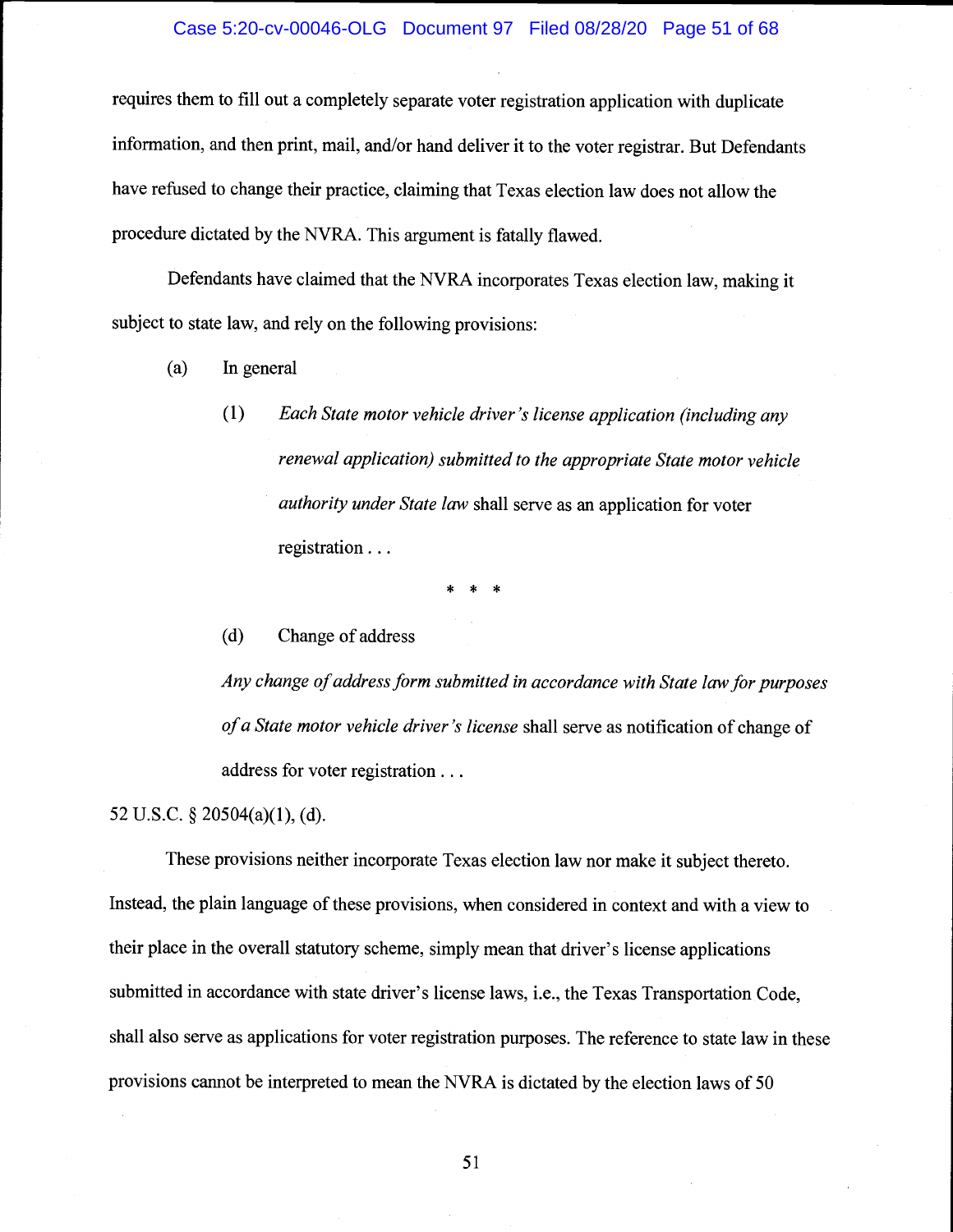# Case 5:20-cv-00046-OLG Document 97 Filed 08/28/20 Page 52 of 68

different states, as it would be contrary to the plain language of the statute, require the Court to take it out of context, and render the NVRA entirely meaningless. The NVRA was enacted under the Elections clause, U.S. Const. Art. I § 4, ci. 1, which gives Congress the broad power to preempt, alter, and supplant state law when it comes to federal voter registration practices. Arizona v. InterTribal County of Arizona, Inc., 570 U.S. 1, 133 S. Ct. 2247, 2253-57 (2013). ("The Clause's substantive scope is broad" and "Elections Clause legislation, so far as it extends and conflicts with the regulations of the State, necessarily supersedes them"). To the extent state voter registration procedures are inconsistent with the NVRA, they are superseded. Id. at 2253-54 ("the state law, so far as the conflict extends, ceases to be operative"). On the other hand, the NVRA does not supplant state driver's license laws. Thus, interpreting the provisions in 52 U.S.C. § 20504(a)(1) and (d) to mean that driver's license applications submitted in accordance with the Texas Transportation Code shall also serve as applications for voter registration purposes is consistent with the purpose of the Act and the entire statutory scheme.

Defendants have consistently argued that DPS, the voter registration agency tasked with carrying out the mandates of the NVRA, cannot provide individuals with simultaneous driver's license - voter registration applications because Texas election law requires a physical signature or "wet signature." In other words, Defendants claim that a physical signature written by hand is necessary to comply with Texas election law; therefore, although online driver's license transactions are legally valid, a simultaneous voter registration application would be legally invalid. Again, this argument is flawed for several reasons.

First, Texas law cannot be used as an excuse for failing to comply with the NYRA. To the extent it is inconsistent with the NYRA, the Texas Election Code must yield to the NVRA. Moreover, Defendants have simply cherry-picked the provisions they believe justify their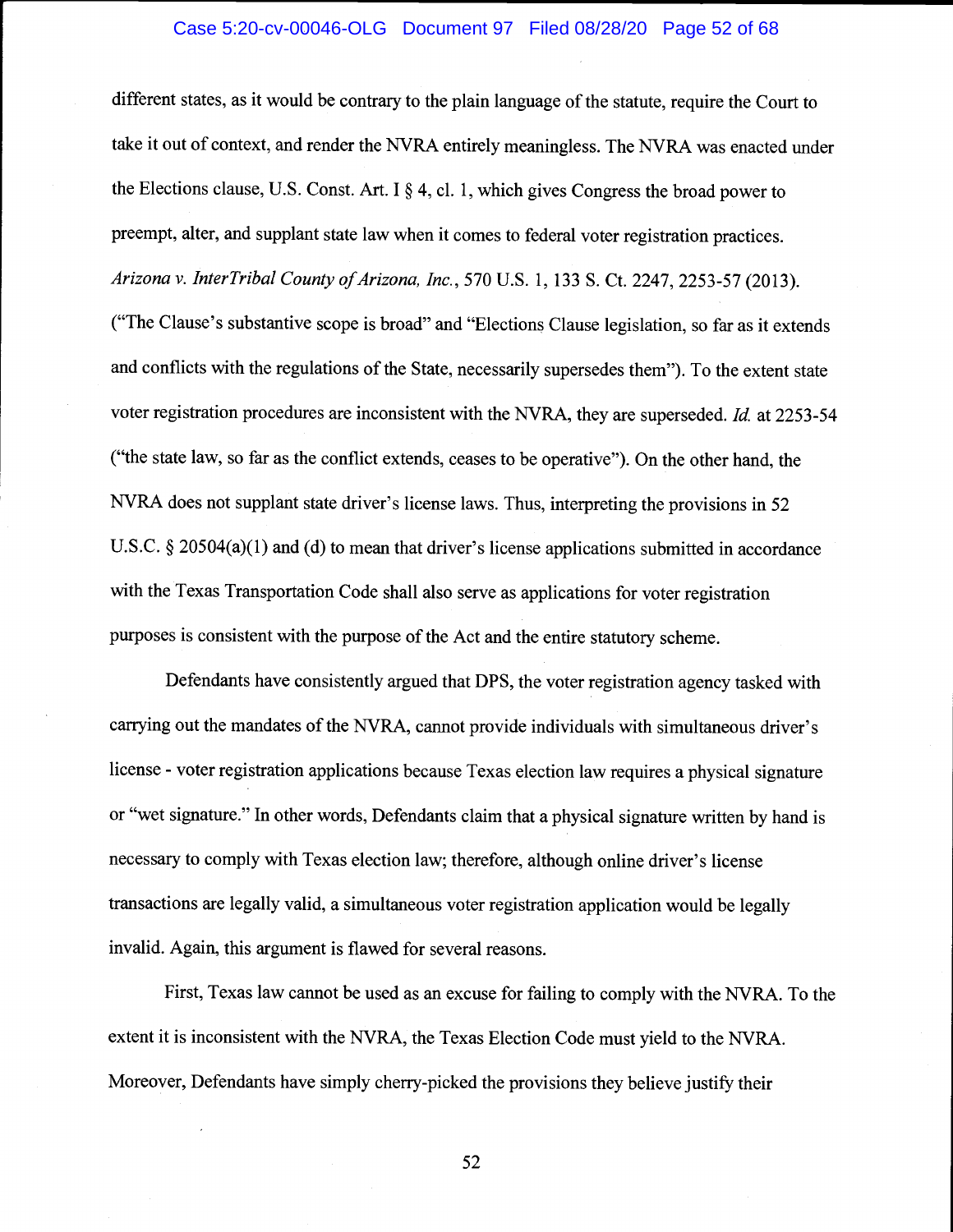# Case 5:20-cv-00046-OLG Document 97 Filed 08/28/20 Page 53 of 68

continued noncompliance. Defendants believe sections 13.002(b) and 15.02 1(a) of the Texas Election Code (requiring an application to be "signed") support their position, $34$  but they ignore section 20.062 (requiring DPS to use a form and procedure that combines driver's license/ renewal/change of address with voter registration), which does not support their position.<sup>35</sup> Defendants' reliance on Texas election law as an excuse for federal noncompliance is misplaced because it is preempted, altered, and supplanted by the mandates in the NVRA. But even if Texas election law was not preempted, there is nothing in the law that precludes the use of electronic signatures.

Second, the NVRA does state that a simultaneous driver's license-voter registration application and any renewal application "requires the signature of the applicant." See 52 U.S.C. §  $20504(a)(1)$ , (c)(2)(C)(iii). The NVRA's change of address provision is separate, and does not state that a signature is necessary for a simultaneous driver's license-voter registration change of address. 52 U.S.C. § 20504(d). But even in renewal transactions that require a signature, neither the NVRA nor Texas election law defines or limits the type of signature that is required for voter registration renewal or change of address applications, and Defendants cite no authority for the proposition that it must be a physical ink or wet signature written on paper by hand. With twentyfirst century technology and legislation such as the Global and National Commerce Act (E-Sign Act) and Uniform Electronic Transactions Act (UETA), electronic signatures are legally

<sup>&</sup>lt;sup>34</sup>Stringer I docket no. 94-11, deposition of K. Ingram, at 97:15-24; docket no. 77, appx. 42 (Q: What portion of the law doesn't allow it? A: 13.002(b)).

<sup>&</sup>lt;sup>35</sup>Section 20.062(a) states: The Department of Public Safety shall prescribe and use a form and procedure that combines the department's application form for a license or card with an officially prescribed voter registration application form. Section 20.062(b) states: The department shall prescribe and use a change of address form and procedure that combines department and voter registration functions. The form must allow a licensee or cardholder to indicate whether the change of address is also to be used for voter registration purposes.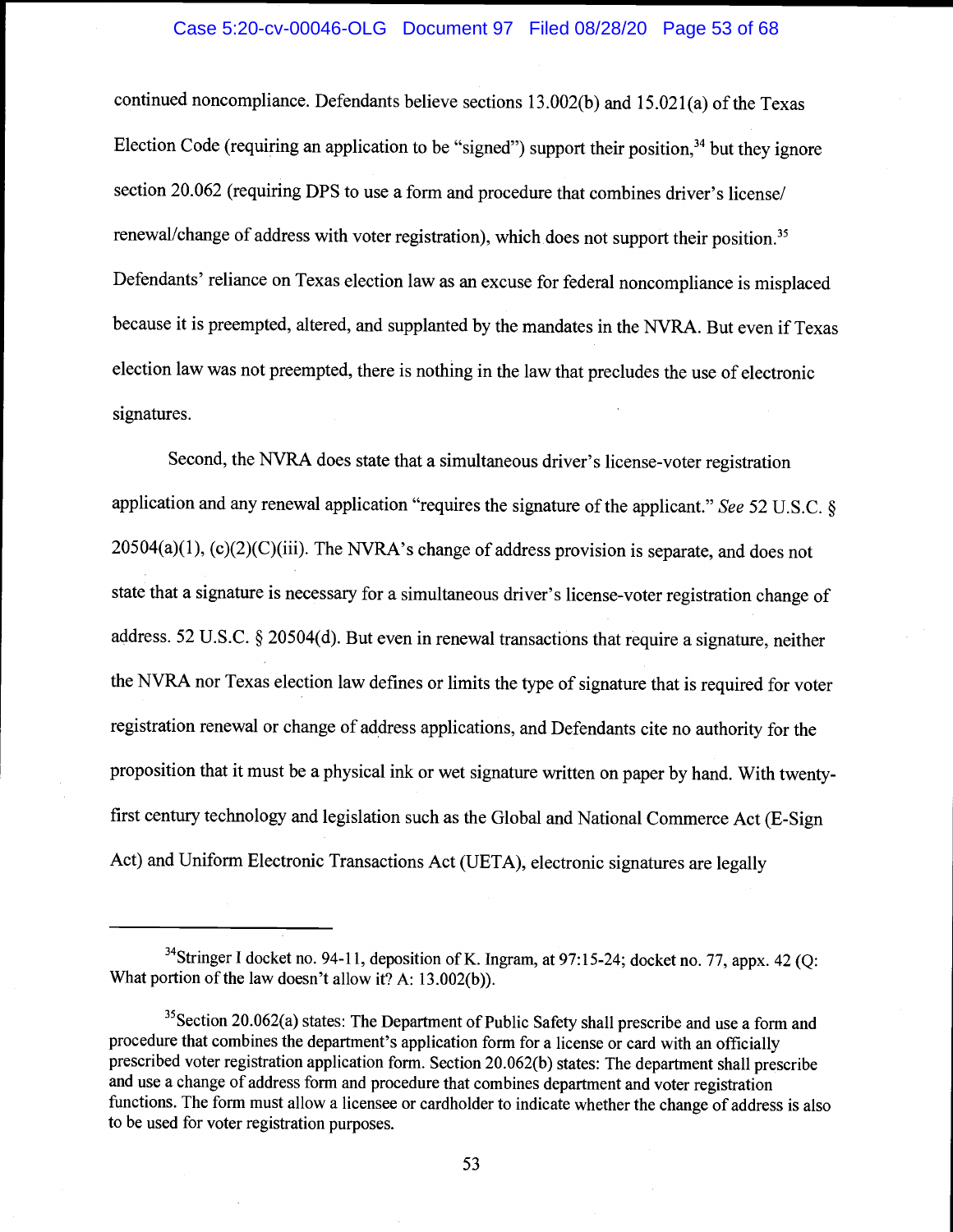#### Case 5:20-cv-00046-OLG Document 97 Filed 08/28/20 Page 54 of 68

recognized and widely used. 15 U.S.C. § 7001 et. seq.; Unif. Electronic Transactions Act, U.L.A. (1999). Under the Uniform Electronic Transactions Act, which has been adopted by Texas and 46 other states, the medium in which a signature is created, presented or retained does not affect its legal significance. See UETA § 7; Tex. Bus. & Com. Code Ann. § 322.007(a),(c),(d) (Vernon 2015) (TUETA). As these provisions explain:

- (a) A record or signature may not be denied legal effect or enforceability solely because it is in electronic form.
- (c) If a law requires a record to be in writing, an electronic record satisfies the law.
- (d) If a law requires a signature, an electronic signature satisfies the law.

Interpreting the signature requirement in the NVRA to include electronic signatures is consistent with the purpose of the Act and the overall statutory scheme. Accord Kemp, 208 F. Supp. 3d at 1335-36 (Georgia SOS argued that the "records" requirement in the NVRA was limited to physical records; the court determined that the requirement includes electronic records). Mr. Ingram, the 30(b)(6) representative for SOS, admits that an electronic signature complies with the signatures requirements under the NVRA. Stringer I docket no. 77, appx. 40, deposition of K. Ingram at 62:18-63:1 ("DPS's compliance with [the NVRA] for in-person transactions is [satisfied by] the question . . . on the DPS forms, 'Do you want to register to vote? I've agreed to provide my electronic signature, and it can be sent to the Secretary of State's Office."). If an electronic signature is legally sufficient under the NVRA for paper transactions, it is legally sufficient for online transactions. The NVRA established procedures to remove barriers to voter registration, to make the process easier and more convenient, and to increase voter participation. Interpreting the "signature" requirement to allow only physical, manual, or wet ink signatures written by hand on paper would be inconsistent with the plain language of the NVRA and the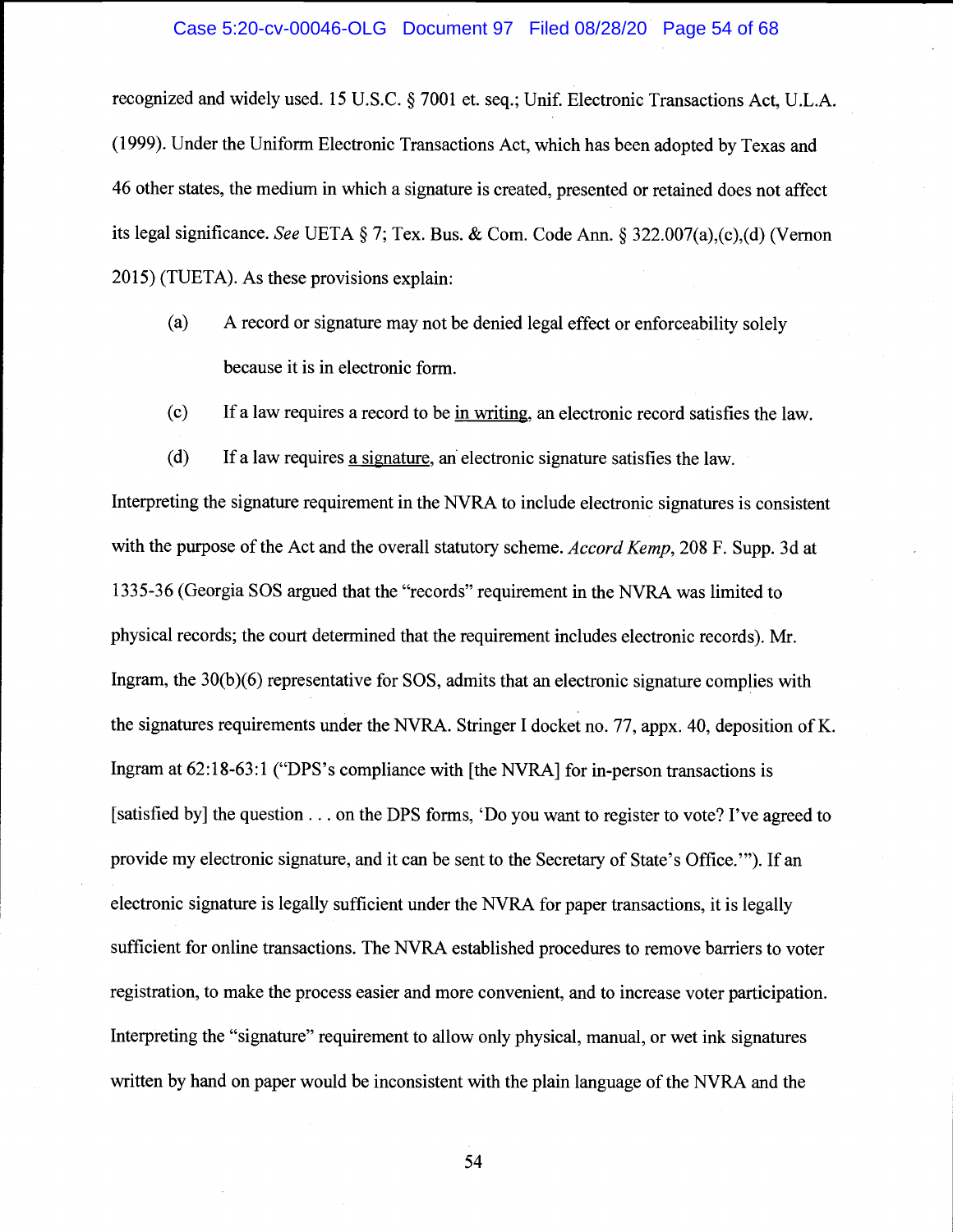entire statutory scheme. And while Defendants continue to rely on Texas election law as a excuse for noncompliance with the NVRA, there is nothing in Texas law that precludes the use of electronic records and electronic signatures. On the contrary, Texas law permits SOS and DPS to accept electronic records and electronic signatures. See Tex. Bus. & Com. Code § 322.017 (each state agency has the option to accept electronic records and electronic signatures);<sup>36</sup> Tex. Bus.  $\&$ Com. Code § 322.007 ("If a law requires a signature, an electronic signature satisfies the law.").<sup>37</sup> And it is undisputed that Texas is already using voter registration signatures in electronic form. See Tex. Election Code § 20.066 (for in person and mail transactions, the information provided is input "into the department's electronic data system"; the applicant is informed "that the applicant's electronic signature" will be used; and the department "electronically transfer[s] the applicant's voter registration data, including the applicant's [electronic] signature, to the secretary of state"); 1 Tex. Admin. Code § 81.58 (allowing a voter's signature to be captured by an electronic device for the signature roster). Defendants provide no legal justification for failing to comply with the NVRA when it comes to online renewal and change of address transactions.

Finally, Plaintiffs are not asserting that all signature requirements be tossed out or ignored. Instead, they are asserting that Defendants already retain electronic signatures for every

<sup>&</sup>lt;sup>36</sup>As Eiten Hersh (an expert in Stringer I) noted, the refusal to accept electronic signatures appears to have been a state policy decision. See Stringer I docket no. 94-13, deposition of E. Hersh, at 121:23-122:25. But state policy – like state law – must yield to the mandatory requirements under the NVRA.

<sup>&</sup>lt;sup>37</sup>See also Tex. Bus. & Com. Code § 322.008(a) ("If parties have agreed to conduct a transaction by electronic means and a law requires a person to provide, send, or deliver information in writing to another person, the requirement is satisfied if the information is provided, sent, or delivered, as the case may be, in an electronic record..."); Tex. Bus. & Com. Code § 322.012 ("if a law requires that a record be retained, the requirement is satisfied by retaining an electronic record"); Tex. Govt Code § 2054.060 ("digital signature may be used to authenticate a written electronic communication sent to a state agency"); 1 Tex. Admin. Code § 203.24 (describing technology that may be acceptable for use by state agencies).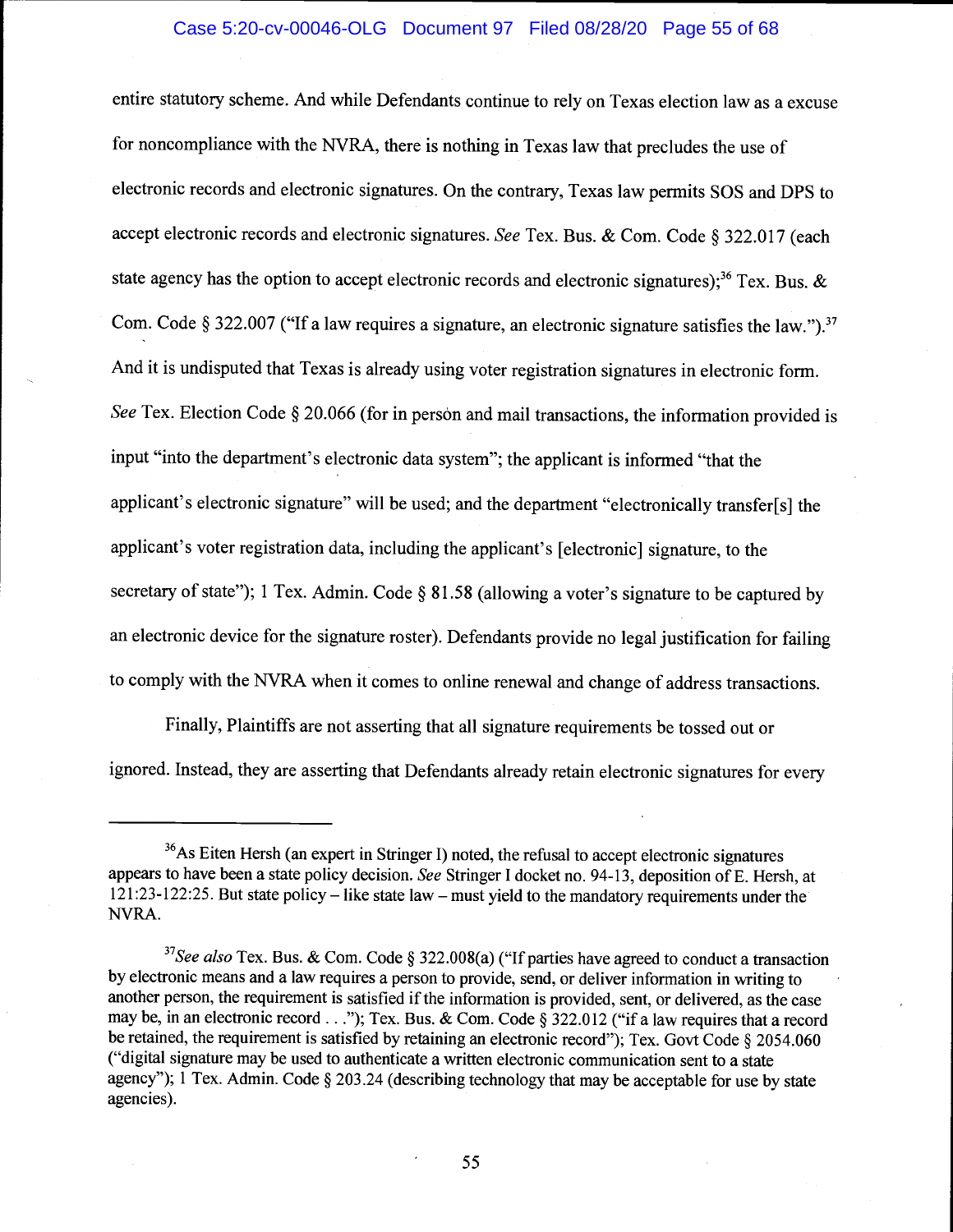#### Case 5:20-cv-00046-OLG Document 97 Filed 08/28/20 Page 56 of 68

licensed motor voter in Texas and currently use those electronic signatures for both driver's license and voter registration purposes; thus, there is no reason for refusing to use those same signatures for online renewal and change of address transactions. See Stringer I docket no. 77, appx. 39, 42, deposition of K. Ingram at 50:1-11; 95:14-97:14; Stringer I docket no. 77, appx. 69, 70, 79, deposition of S. Gipson at 203:19-204:7; 215:21-216:7; 234:21-235:1; 236:19-237:9. Even when a signature is required, that requirement may be satisfied with the electronic signature that is on file for every Texas motor voter.<sup>38</sup> There is no legal impediment to using electronic signatures, and there is no technological barrier to online transactions that allow simultaneous renewal and change of address for driver's license and voter registration. See Stringer I docket no. 94-7, deposition of B. Schonhoff, at 222:9-22; Stringer I docket no. 77, appx. 45, deposition of K. Ingram at 184:12-185:1; 186:5-16; Stringer I docket no. 94-9, deposition of E. Hutchins at 99:22-100:2; Stringer I docket no. 94-10, deposition of J. Crawford at 142:6-18; 143:12-144:21 (DLS could send all the information it currently obtains to the Secretary of State's office, and "it could also send the previously provided electronic signature from that customer, just like it does with a mail-in change of address"); Stringer I docket no. 94-13, deposition of Eitan Hersh at 34:20-23 ("my opinion is that there are no obvious substantial technical reasons why Texas does not do that or financial situations why Texas does not do that"); 110:6-111:13 (... "it [could] transmit, just as it does now for mail and in-person transactions, the previously-recorded digital signature of the voter because everyone who is renewing or changing their address online has a digital signature stored at the DPS"); 115:15-25 (38 other states have an online process for voter registration).

<sup>&</sup>lt;sup>38</sup>Because every Texan must provide an electronic signature when they obtain their original driver's license, and the online process only involves the renewal of an existing driver's license or a change of address on an existing driver's license, it is undisputed that the State of Texas already has preexisting electronic signatures for every individual that uses the online system.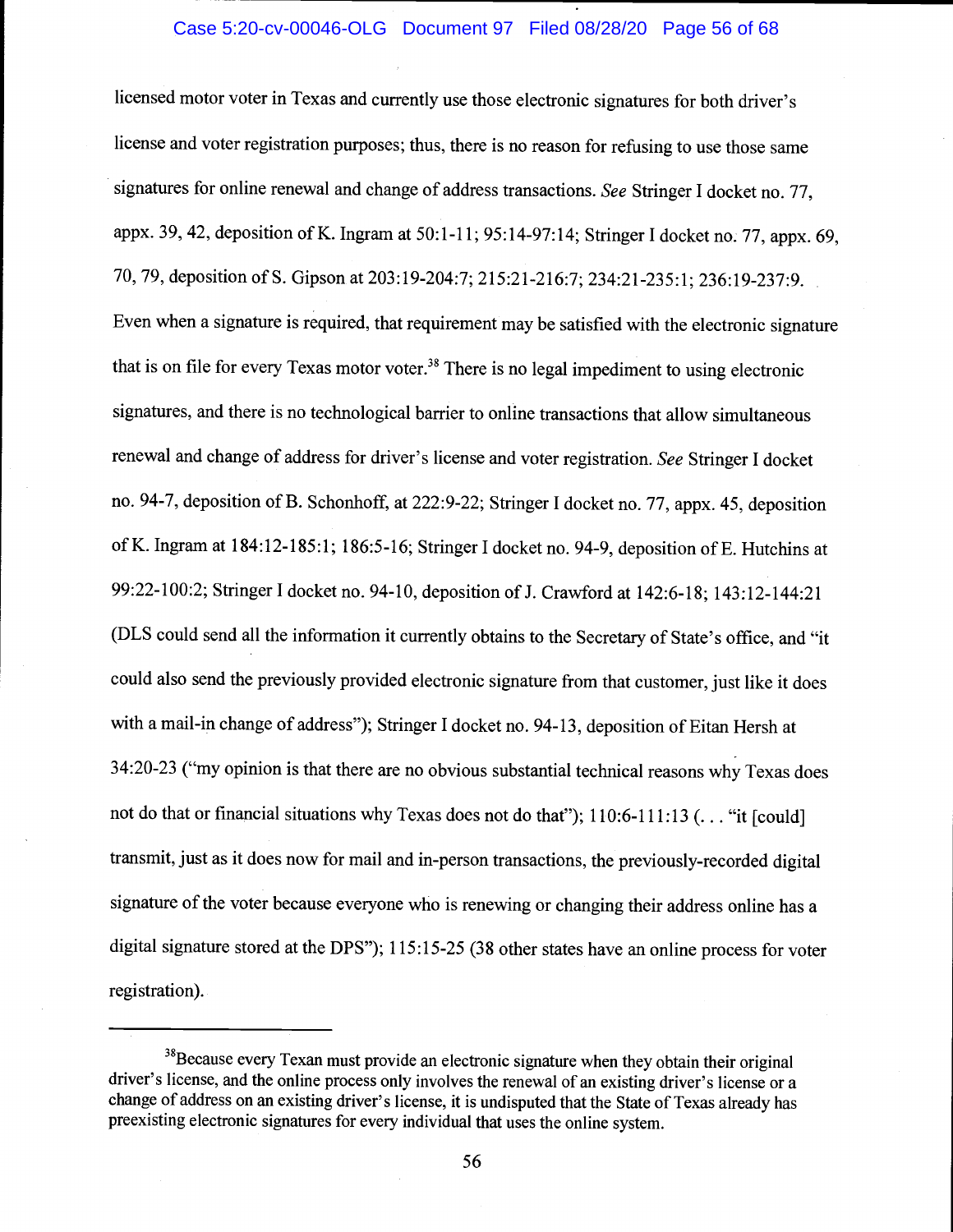E. Plaintiffs are likely to succeed on the merits of the Fourteenth Amendment claim

Plaintiffs also assert that Defendants' refusal to provide voter registration applications simultaneously with online driver's license renewal and change of address transactions constitutes a violation of their Equal Protection rights under the Fourteenth Amendment.<sup>39</sup> The right to vote is a fundamental right protected under the Equal Protection Clause of the Fourteenth Amendment. Harper v. Va. State Bd. of Elections, 383 U.S. 663, 670 (1966). "The right to vote is protected in more than the initial allocation of the franchise. Equal protection applies as well to the manner of its exercise." Bush v. Gore, 531 U.S. 98, 104 (2000) (per curiam). The Equal Protection Clause applies when state procedures restrict voters' rights. Bush v. Gore, 531 U.S. at 103 (Supreme Court found that Florida's failure to institute reliable recount procedures violated the Equal Protection Clause); *Obama for Am. v. Husted*, 697 F.3d 423, 436-37 (6th Cir. 2012) (Circuit court found that Ohio law that prevented casting of early ballots by non-military voters violated the Equal Protection Clause).

#### $1.$ Applicable standard

Although Defendants have not disputed the applicable standard in Stringer II, the Stringer I parties did not agree on the applicable standard of review. The Court must review the merits in determining preliminary injunctive relief, so it addresses the issue again. In Stringer I, the plaintiffs asserted that the *Anderson-Burdick*<sup>40</sup> standard applies (Stringer I docket no. 77, pp. 19-23; Stringer I docket no. 85, pp. 16-17), while Defendants asserted that an Arlington Heights<sup>41</sup>

<sup>&</sup>lt;sup>39</sup> The rights and remedies established by [the NVRA] are in addition to all other rights and remedies provided by law."  $52$  U.S.C. §  $20510(d)(1)$ .

 $^{40}$ Anderson v. Celebrezze, 460 U.S. 780 (1983) and Burdick v. Takushi, 504 U.S. 428 (1992).  $41$ Arlington Heights v. Metropolitan Housing Dev. Corp., 429 U.S. 252 (1977).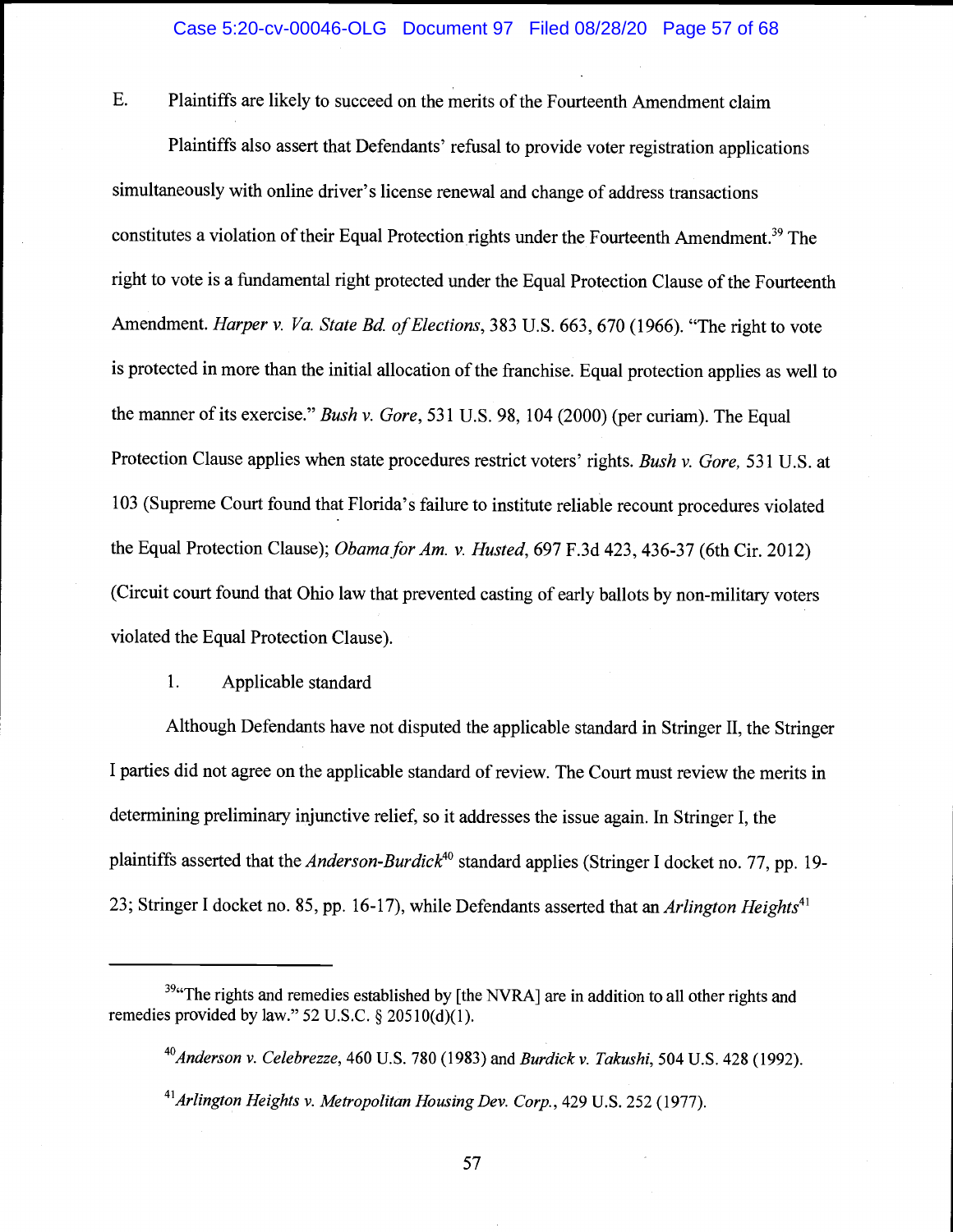# Case 5:20-cv-00046-OLG Document 97 Filed 08/28/20 Page 58 of 68

strict scrutiny analysis or City of Cleburne<sup>42</sup> heightened scrutiny analysis applies (Stringer I docket no. 82, p. 24; Stringer I docket no. 88, pp. 19-20). Because this case involves a challenge to a state voter registration procedure that is alleged to unfairly restrict the right to vote and harm voter participation, the more flexible Anderson-Burdick standard applies. Burdick v. Tukushi, 504 U.S. 428, 433 (1992) ("to subject every voting regulation to strict scrutiny and to require that the regulation be narrowly tailored to advance a compelling state interest, as petitioner suggests, would tie the hands of States seeking to assure that elections are operated equitably and efficiently").<sup>43</sup> Under this standard, "[a] court considering a challenge to a state election law must weigh the character and magnitude of the asserted injury to the rights protected by the [Constitution] that the plaintiff seeks to vindicate against the precise interests put forward by the State as justification for the burden imposed by its rule, taking into consideration the extent to which those interests make it necessary to burden the plaintiff's rights." Burdick, 504 U.S. at 434 (internal quotes omitted). "However slight the burden [to the voters] may appear,. . . it must be justified by relevant and legitimate state interests sufficiently weighty to justify the limitation." Crawfordv. Marion Cty. Elec. Bd., 553 U.S. 181, 191 (2008).

# 2. Analysis

"[V]oting is of the most fundamental significance under our constitutional structure,"

<sup>&</sup>lt;sup>42</sup>City of Cleburne, Texas v. Cleburne Living Center, 473 U.S. 432 (1985).

<sup>&</sup>lt;sup>43</sup>See also Voting for Am., Inc. v. Steen, 732 F.3d 382 (5th Cir. 2013) (Fifth Circuit applied Anderson-Burdick analysis in challenge to state law regulating volunteer deputy registrars);  $T_{ex.}$ Democratic Party v. Williams, 285 Fed. Appx. 194, 195 (5th Cir. 2008) (per curiam) (noting that district court properly applied *Anderson-Burdick* balancing test to the constitutional claims challenging use of eSlate voting machines), cert. denied, 555 U.S. 1100 (2009); Faas v. Cascos, 225 F. Supp. 3d 604, 610 (S.D. Tex. 2016) (State election laws "could hardly serve their legitimate purposes if they were routinely subject to strict scrutiny. . . [thus], [t]he United States Supreme Court recognized the need for a more flexible analytical framework in two landmark cases: Anderson and Burdick").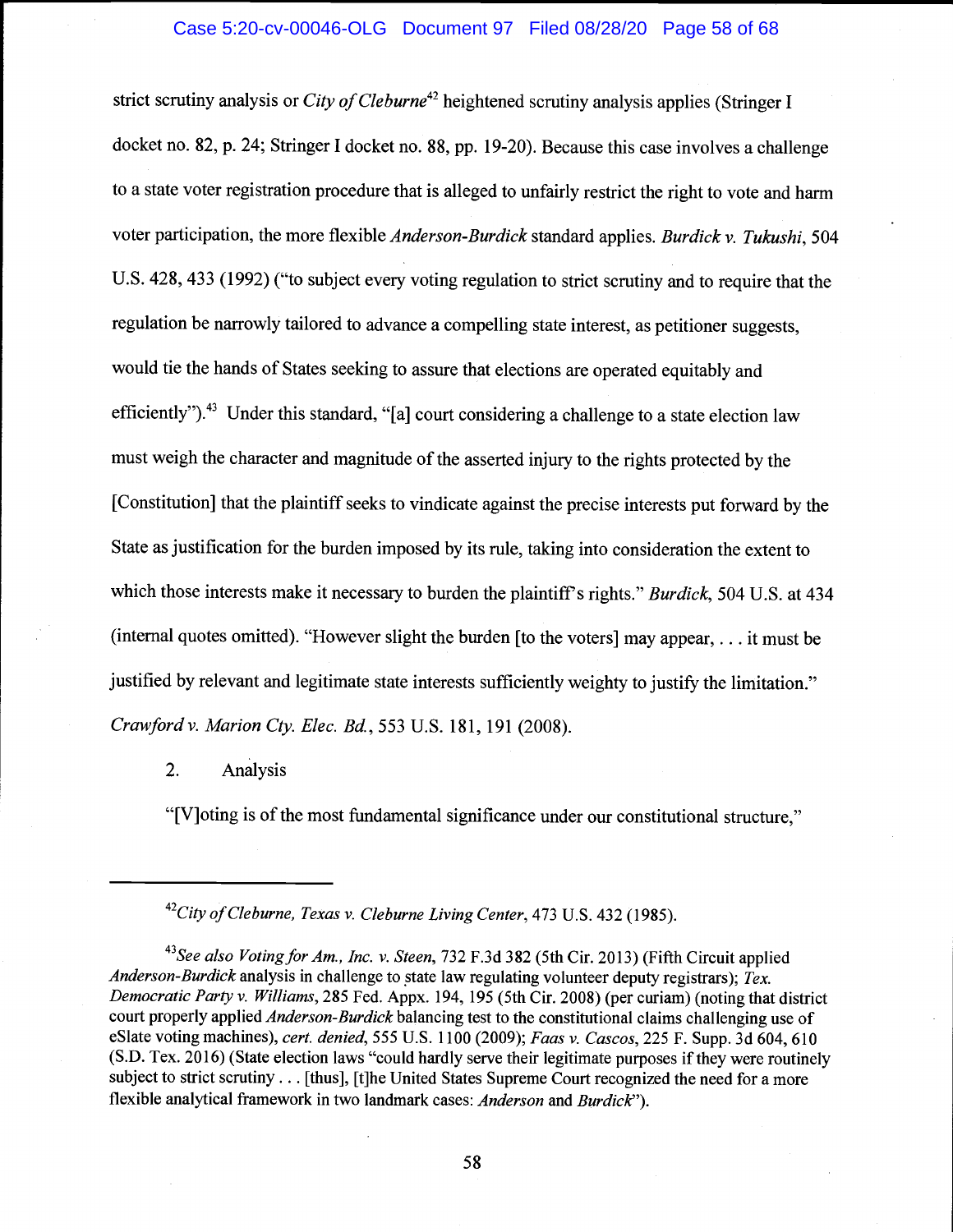#### Case 5:20-cv-00046-OLG Document 97 Filed 08/28/20 Page 59 of 68

Burdick, 504 U.S. at 433, and unfair registration procedures can have a direct and damaging effect on voter participation. See 52 U.S.C. § 20501(a)(3) (Congressional findings). While the State can impose reasonable restrictions, those restrictions must be justified by specific interests that outweigh the burden on voters. It is undisputed that Defendants permit simultaneous voter applications for persons that renew or change their driver's license in person or by mail, but refuse simultaneous voter applications for persons that renew or change their driver's license online. Persons who renew or change their driver's license in person or by mail need only check a single box indicating that he would like to register or update his voter information. After checking the box on the driver's license form, no further steps are necessary. DPS sends the updated information to SOS in nightly batches, so the voter registration is updated timely and efficiently. However, persons who renew or change their driver's license online are denied the same process. They first go through the steps to renew or change the address on their license online, then must end their DPS driver's license transaction before going to SOS to obtain, print, and complete a separate voter registration application which requires duplicate information. Once the additional application is complete, it must be mailed or hand delivered. DPS, a voter registration agency, maintains a procedure that accepts simultaneous voter registration applications for some, while rejecting them for others. This type of restriction on voter registration imposes a burden on the fundamental right to vote that warrants the demonstration of a corresponding interest sufficiently weighty to justify the limitation.

Defendants' only justification for the voter registration burden imposed on motors voters is the "signature" requirement under Texas election law. However, neither federal nor state law limits the signature requirement to physical hand written signatures on paper (or "wet signatures"). Electronic signatures and electronic records are legally recognized and widely used,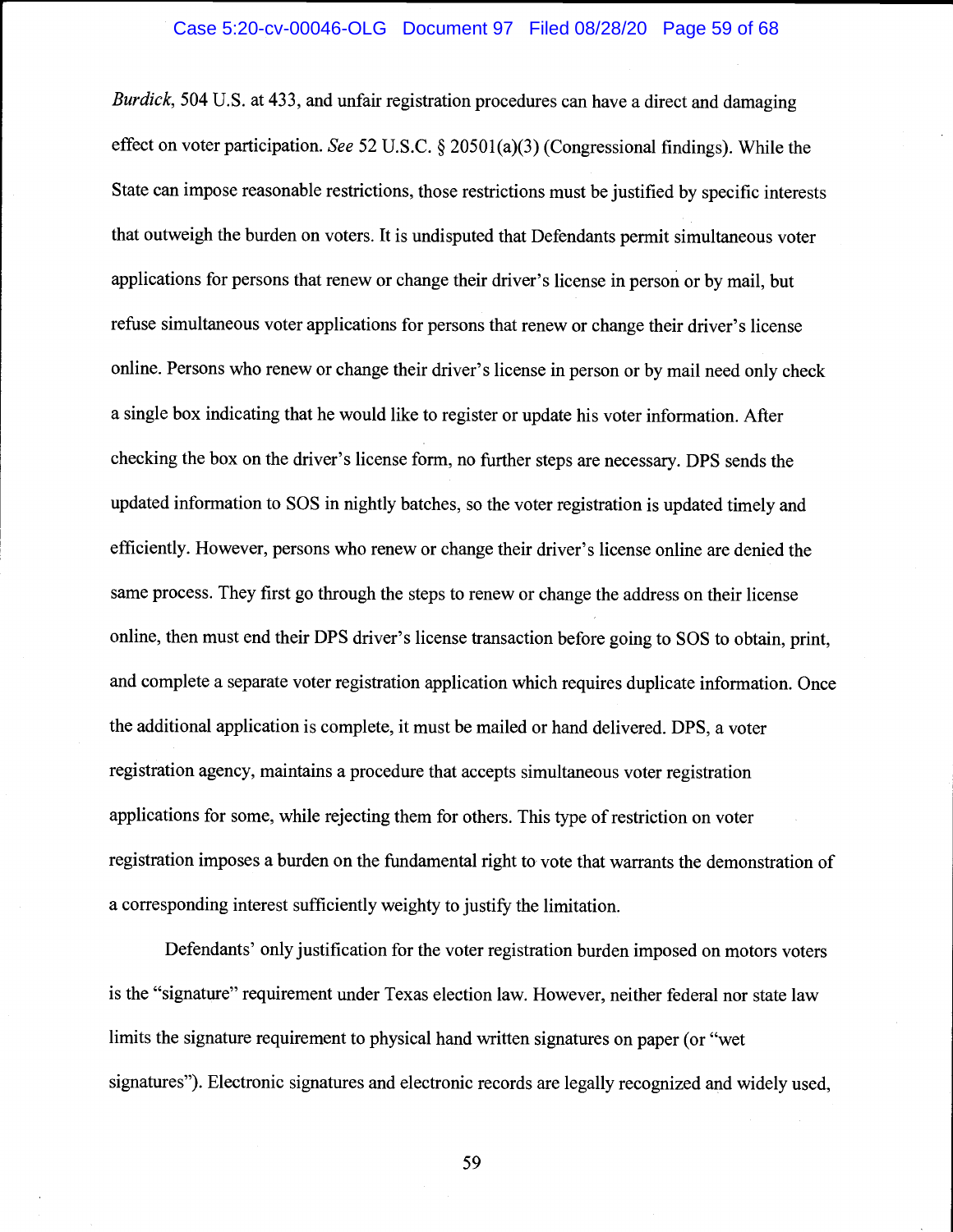# Case 5:20-cv-00046-OLG Document 97 Filed 08/28/20 Page 60 of 68

even by Defendants, and Defendants offer no reason for refusing to accept them for online transactions. DPS already uses electronic records and previously imaged electronic signatures for every Texan that uses the online system for driver's license renewal or change of address.<sup>44</sup> And SOS already uses electronic records and previously imaged electronic signatures for voter registration purposes and admits that electronic signatures comply with signature requirements under the NVRA and Texas Election Code.<sup>45</sup> SOS admits it never uses physical, manual, or wet ink handwritten signatures on paper for voter registration purposes.<sup>46</sup> DPS already has, in its possession and control, an electronic signature of every motor voter that has been issued a license. With motor voters' electronic signatures already in the voter registration agency's possession, there is no reason why Defendants cannot use them in an online driver's license-voter registration transaction when it already uses them in mail and in-person transactions.

Neither the law nor the facts support Defendants' alleged justification for limiting simultaneous voter applications to in-person and mail transactions and refusing simultaneous voter applications for persons that renew or change their driver's license online. Because the

45Stringer I docket no. 77, appx. 39-40, 42, K. Ingram deposition at 50:1-6; 62:4-63:1; 97:4-14.

<sup>46</sup>Stringer I docket no. 77, appx. 39, K. Ingram deposition at 50:7-11 (Q: What's the ink signature on the DPS's physical form used for as far as voter registration? A: I don't know. I don't know if it's used for anything. Once they've applied in person at the office, they've signed it electronically"); Stringer I docket no. 77, appx. 117, RFA 26 ("Admits that the information DPS transmits to SOS about each applicant for voter registration includes a digital image of the applicant's signature"); Stringer I docket no. 77, appx. 122, RFA 13 (Defendants admit that prior to transmission to SOS, the DPS computer system locates records that [include] a "Signature Image"); Stringer I docket no. 77, appx. 118, RFA 10, 11 (Defendants admit that individuals are not registered to vote in connection with their interactions with DPS unless they submit an electronic image of their signature).

<sup>&</sup>lt;sup>44</sup>Stringer I docket no. 77, appx. 70, deposition of S. Gipson at 215:21-216:7 (for online transactions, Texas has decided that a previously captured electronic signature is sufficient for driver's license purposes, but they refuse to accept the same signature for voter registration purposes); Stringer I Stipulation no. 11 ("The signature that appears on the license generated as a result of a customer's online driver's license renewal or change of address transaction is an image of the applicant's physical signature, electronically captured during the applicant's most recent in-person transaction").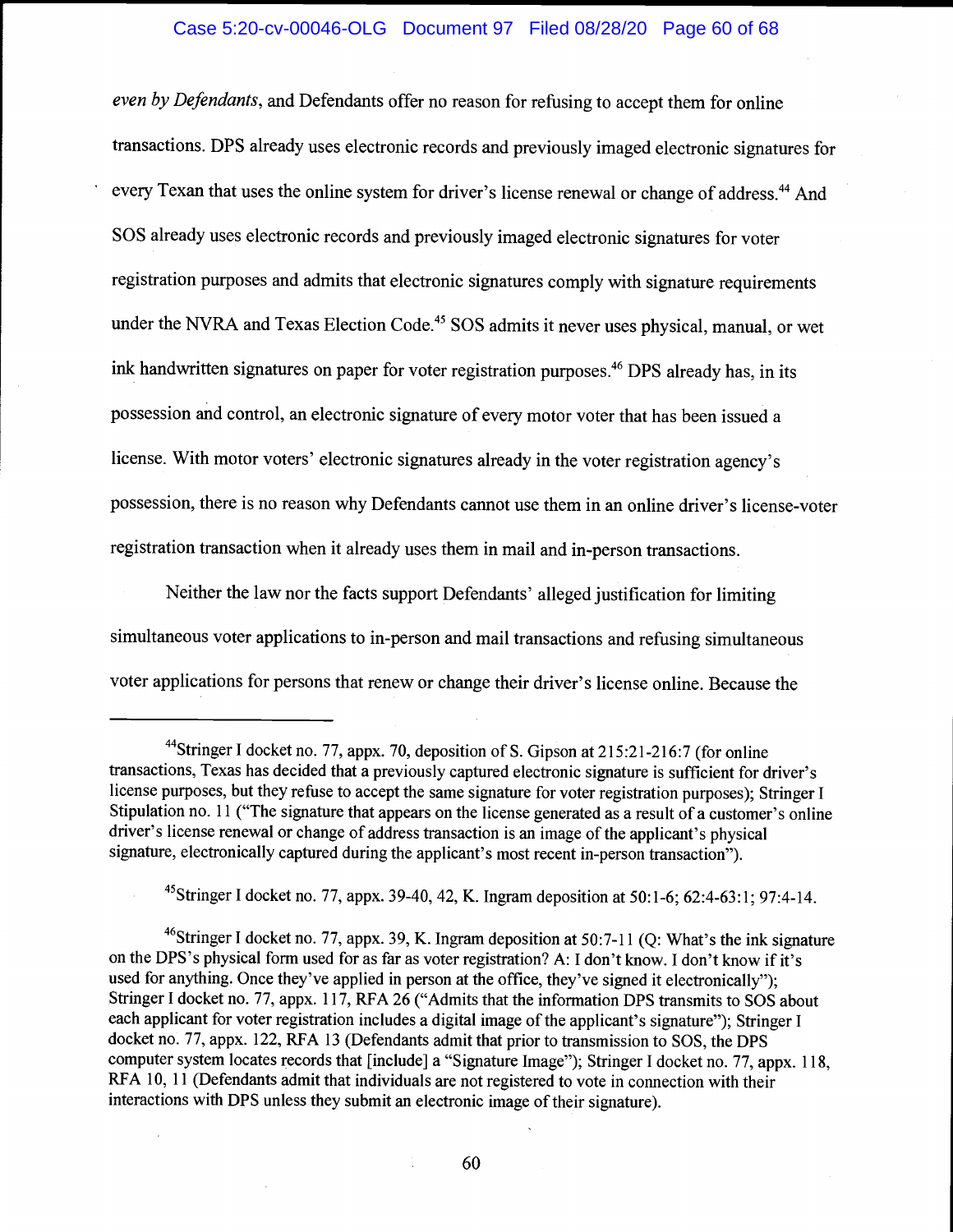# Case 5:20-cv-00046-OLG Document 97 Filed 08/28/20 Page 61 of 68

alleged justification is not legitimate, there is no state interest that outweighs the burden imposed on voters. Defendants fail to demonstrate a corresponding interest sufficiently weighty to justify the limitation on voters' rights.

Not oniy have Defendants failed to justify their actions, but they also acknowledge that permitting simultaneous voter applications for individuals that renew or change their driver's license online would be technologically very feasible and the cost would be minimal. See Stringer I docket no. 77, appx. 45-46, deposition of K. Ingram at 184:19-185:2 (it's "technically possible" and "I don't think it would cost a lot of money"), 186:15-16 ("I'm not contesting the logistics of it"); Stringer I docket no. 77, appx. 90, deposition of J. Crawford (from an IT perspective, DLS is currently capable of sending the voter data and electronic signature to SOS); see also Stringer I docket no. 94-13, deposition of E. Hersh at 110:6-10 (it would be a "massive cost savings"); 111:10-13 (the savings would be statewide); Stringer I report of E. Hersh at pp. 6, 12-15 (the technology clearly exists for state motor vehicle authorities that allow online transactions). In fact, the undisputed testimony reflects that changing the online process to include simultaneous voter registration applications would very likely lead to greater efficiency for the State and increased voter registration for Texans. See Stringer I docket no. 94-13, deposition of E. Hersh at 114:8-10; 114:24-115:14 (having people filling out information by hand and then having state employees key that information in electronically leads to more errors); Stringer I report of E. Hersh at p. 4 (in 11 of the 38 states with online registration, the policy was adopted without any legislation, but simply as a technological upgrade to an existing governmental function); Stringer I docket no. 85, appx. 25 (potential number of motor voters affected in average week and month). Even assuming the State had legitimate interests, which it has not shown, if the State also has open to it a less drastic way of satisfying those interests it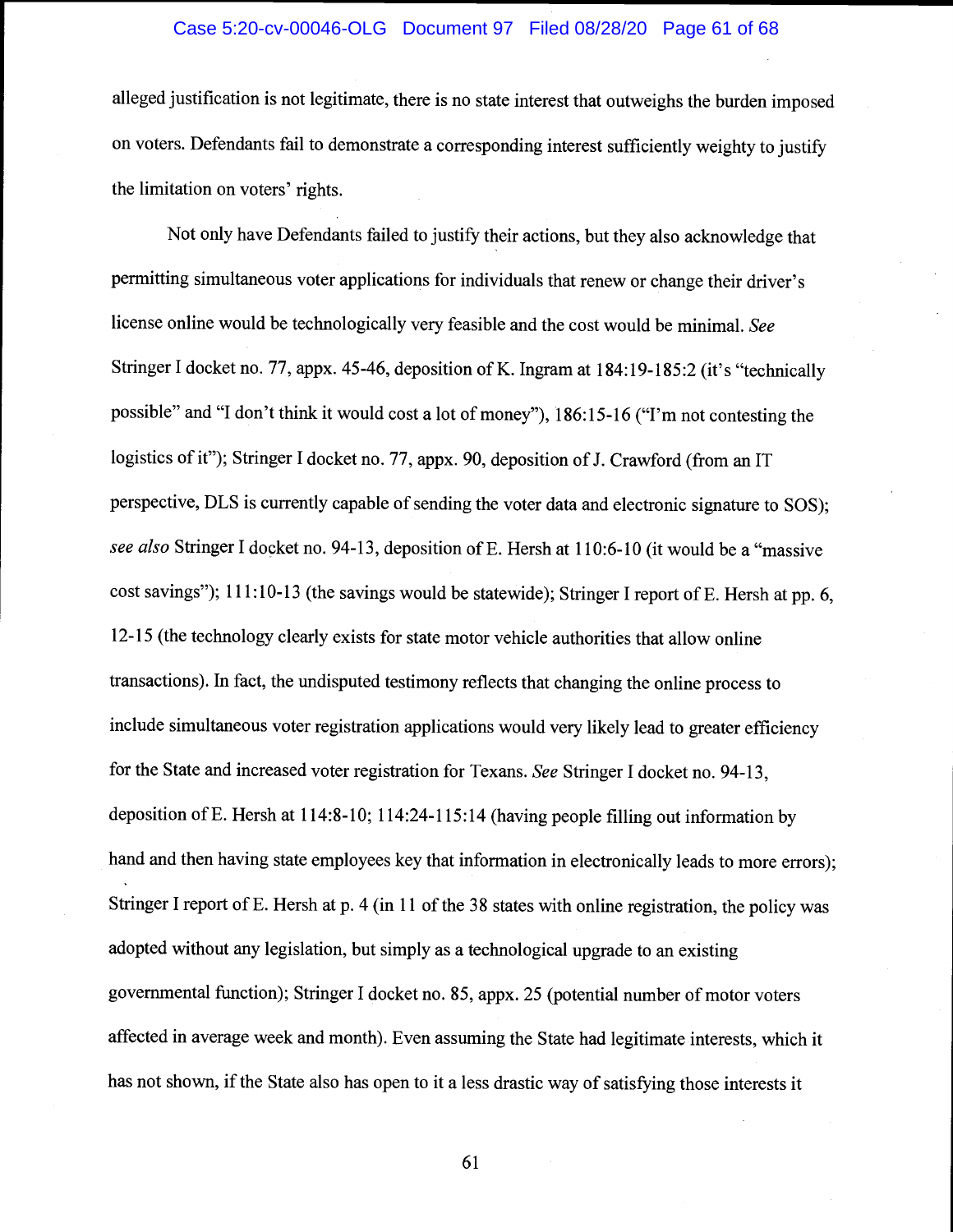# Case 5:20-cv-00046-OLG Document 97 Filed 08/28/20 Page 62 of 68

may not choose a scheme that restricts the right to vote. Anderson, 460 U.S. at 806.

Based on the facts before the Court, there is a substantial likelihood that Plaintiffs will succeed on the merits of their NVRA and Equal Protection claims.

## VI.

## Substantial threat of irreparable injury

It is undisputed that the individual plaintiffs were not simultaneously registered to vote at the time of their online transactions with DPS, a designated voter registration agency. It is undisputed that they remained unregistered to vote at the time this suit was filed, and they were only registered prior to the primary election as a result of court order. It is undisputed that as a result of Mr. Stringer's move to a new residence on August 15, 2020, he is again unregistered to vote in the precinct in which he resides. Mr. Stringer's declarations and deposition testimony, which are uncontested, demonstrate a substantial risk that Mr. Stringer will use the online DPS System prior to the October 5 voter registration deadline to change the address on his driver's license and update his voter registration. By Defendants' own admissions, their system does not provide simultaneous voter registration, and their failure to change the system to come into compliance unequivocally demonstrates a substantial risk that Mr. Stringer will be injured by his inability to simultaneously update his voter registration when he uses the DPS System to change the address on his driver's license. Mr. Stringer will remain unregistered to vote after using the DPS System, and he will remain unregistered after the October 5 voter registration deadline, which will result in disenfranchisement in the November 3 general election. This threatened future injury – lack of simultaneous voter registration as a result of Defendants' unlawful process and resulting disenfranchisement – more than satisfies the standing necessary for preliminary injunctive relief. See Stringer v. Whitley, 942 F.3d at 720 ("plaintiffs seeking injunctive [ ] relief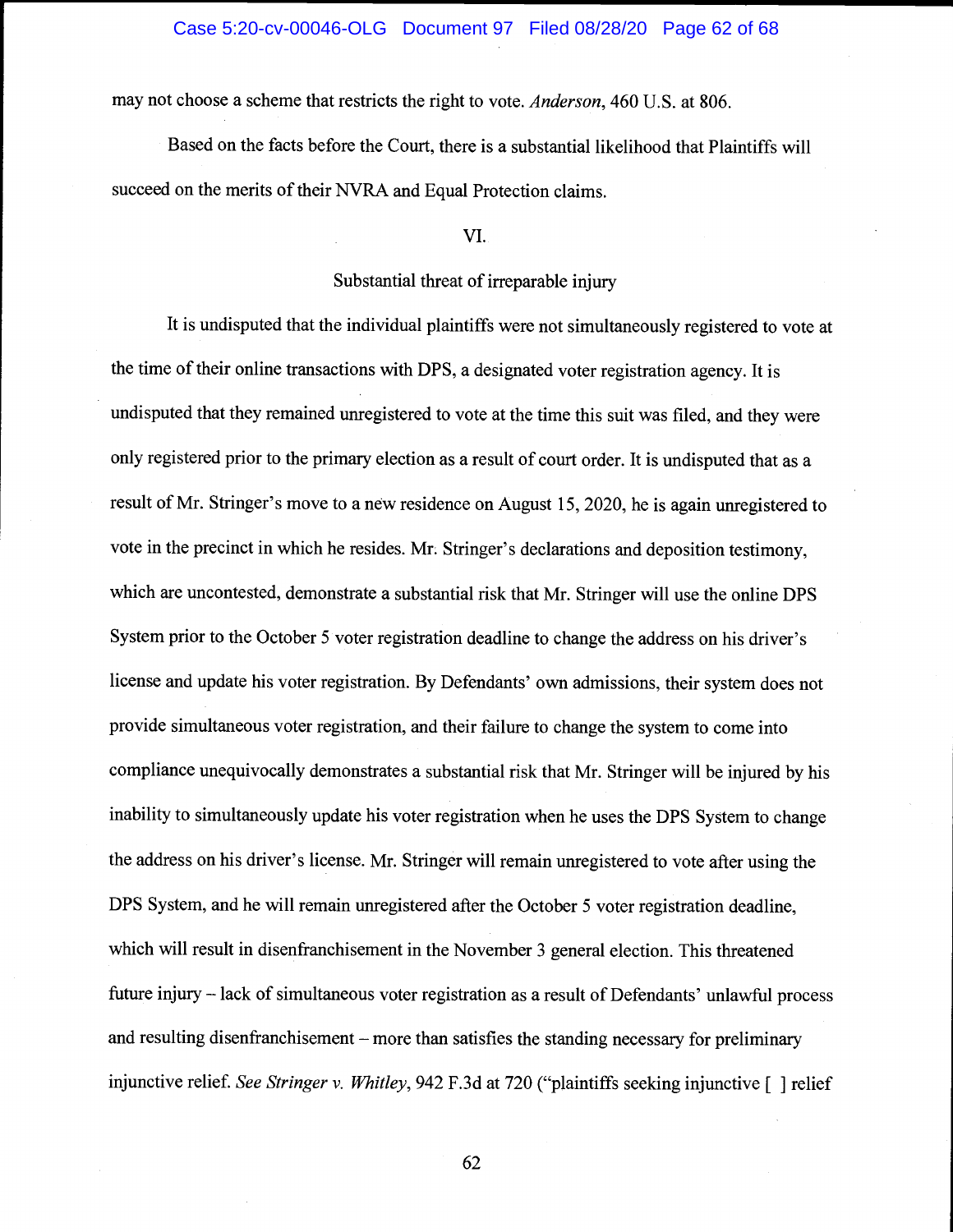#### Case 5:20-cv-00046-OLG Document 97 Filed 08/28/20 Page 63 of 68

can satisfy the redressability requirement only by demonstrating a continuing injury or threatened future injury."). Mr. Stringer's threatened future injury will be (1) potentially suffered by him, not someone else; (2) "concrete and particularized," not abstract; and (3) "actual or imminent, not 'conjectural' or 'hypothetical.' " Id. at 720-21. With the deadline for voter registration on October 5, and the general election less than thirty days thereafter, there is a substantial risk that Mr. Stringer will be disenfranchised if he is not registered to vote; thus, the threatened future injury is indisputably "imminent." Moreover, Mr. Stringer's future threatened injury is "fairly traceable" to Defendants' continued failure to comply with the NVRA and the unjustified burden on Mr. Stringer's statutory and constitutional rights.

The future injury  $-$  disenfranchisement  $-$  is irreparable. The right to vote is a fundamental right, and the deprivation of such right is something Mr. Stringer "will never be able to recover." Stringer v. Whitley, 942 F.3d at 726. (Ho, J., concurring). But the injury that will occur between now and October 5, the voter registration deadline, is still redressable with immediate injunctive relief. Mr. Stringer has already been injured twice and he should not be forced to wait and suffer a third constitutional deprivation when it can be avoided by granting temporary injunctive relief. Texas v. U.S., 809 F.3d at 173 n. 137 (citing United States v. Emerson, 270 F.3d 203, 262 (5th Cir. 2001)). $47$ 

#### VII.

#### Balance of harm and public interest

The harm to Mr. Stringer – the inability to register to vote pursuant to the NVRA and being disenfranchised as a result  $-\text{clearly}$  outweighs the minimal burden that will be placed on

<sup>&</sup>lt;sup>47</sup>As Judge Ho warned, "[a]s citizens, we can hope it is a deprivation they will not experience again.  $\ldots$ ".). Defendants failed to heed Judge Ho's warning and it is happening again. At some point a known violation must be addressed.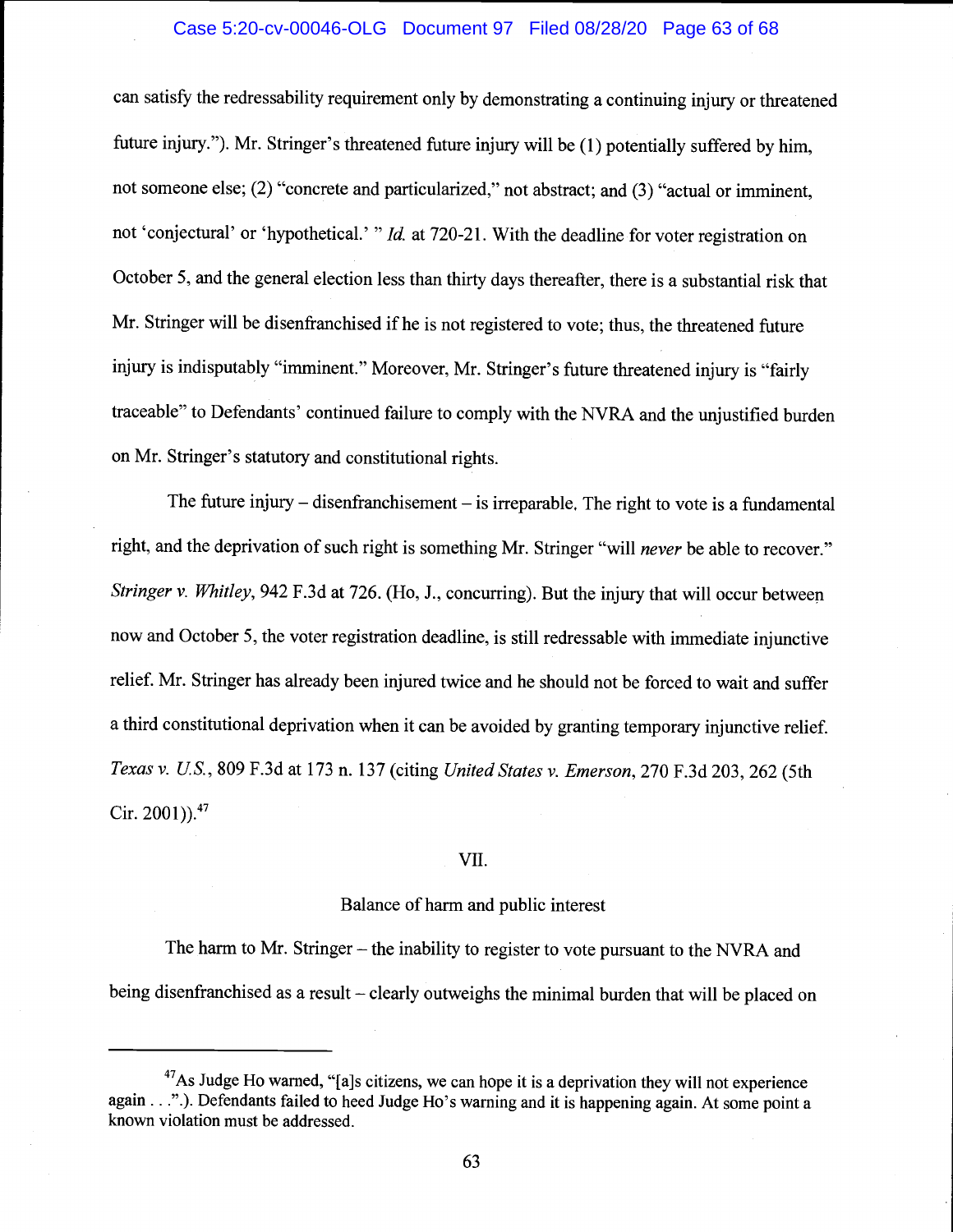## Case 5:20-cv-00046-OLG Document 97 Filed 08/28/20 Page 64 of 68

Defendants by simply being ordered to comply with the NVRA, a federal law that has been in existence since 1993. Defendants have been on notice of their continuous violation of the NVRA since at least 2016 (the commencement of Stringer I), yet Defendants' practices have remained unchanged. The public clearly has a paramount interest in removing voter registration barriers and having procedures that encourage rather than discourage voter registration. Defendants have offered no factual or legal argument that would justify denying the simultaneous voter registration to which Mr. Stringer is legally entitled. As Defendants have admitted, there are no technological barriers to compliance and corrective measures would not be costly. Uncontested expert testimony shows that a compliant DPS system would very likely lead to great efficiency, less human error, a massive saving in costs, and increased voter registration.

#### VIII.

# Injunctive relief is appropriate

Since 2016, and every time that injunctive relief has been considered, defense counsel has argued that compliance with the NVRA would take too long for the time frame in question even though the time frame has been different every time. At this juncture, the evidence does not support such representations.

When permanent injunctive relief was being considered in Stringer I, Defendants alleged that corrective measures would take 90 days to implement. However, when this lawsuit was initiated, and it was apparent nothing had changed, the Court ordered the parties to meet and confer with persons who understand the technology and then conduct discovery on the feasability and time frame for implementation of corrective measures. The Court also ordered that Defendants track, retain, and preserve the following information: (1) since November 2016, the total number of persons who renewed or updated their driver's license online, answered "yes" to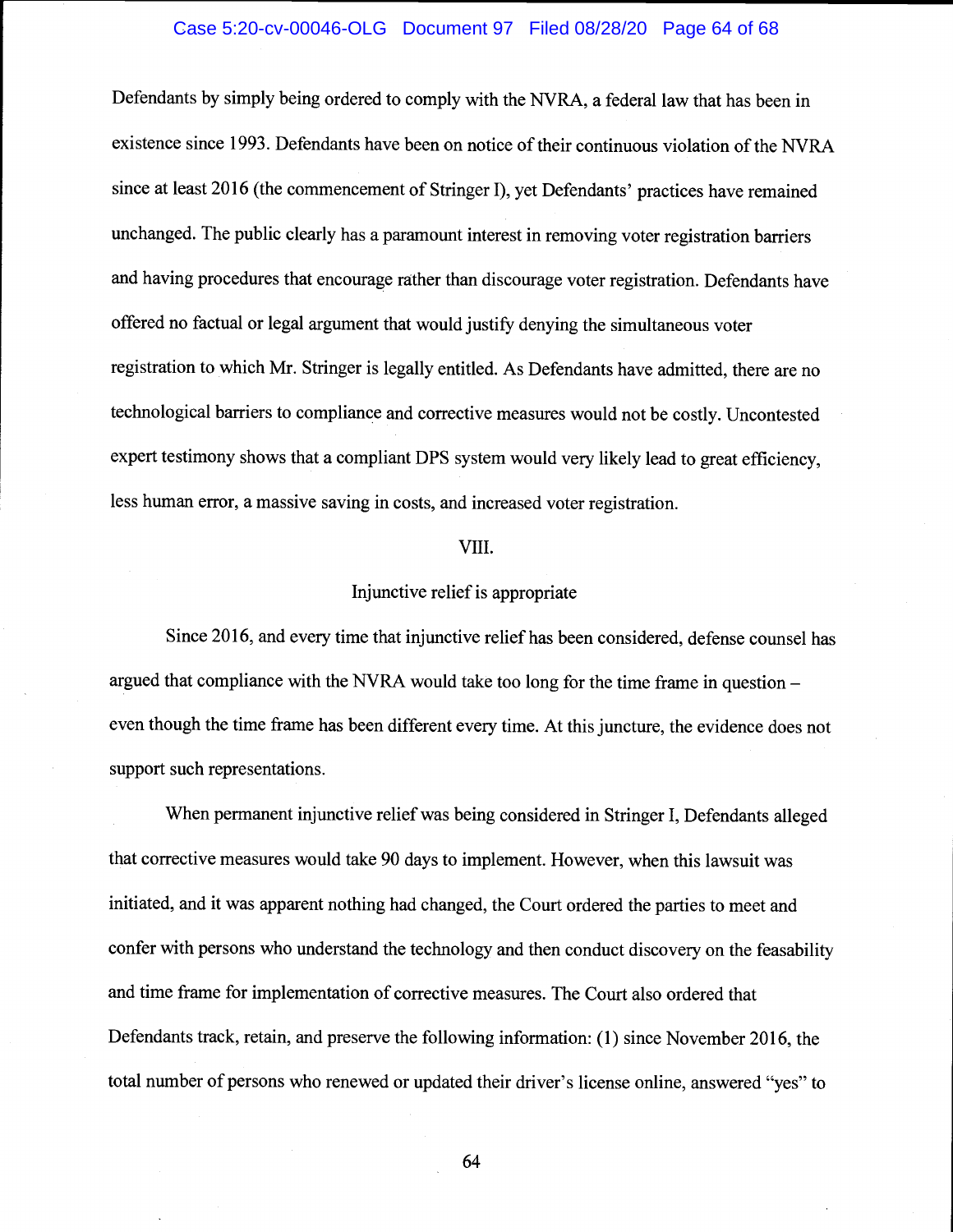# Case 5:20-cv-00046-OLG Document 97 Filed 08/28/20 Page 65 of 68

the voter registration/application question or indicated that they wanted to register to vote or update their voter registration as part of the same transaction, and were not simultaneously permitted to register to vote or update their voter registration; and (2) since November 2016, the number of persons who renewed or updated their driver's license online, answered "yes" to the voter registration/application question or indicated that they wanted to register to vote or update their voter registration as part of the same transaction, were not simultaneously registered to vote or their voter registration was not updated, and are still not registered to vote and/or their voter registration has not been updated as a result." Docket nos. 31, 47. Defendant began capturing and retaining such data on or about February 14, 2020.<sup>48</sup> DPS also planned to begin accepting online voter registration information from the online portal, processing the information into the Driver's License System database, updating the individuals' driver's license records with that information, and transmitting the data to SOS on May  $17, 2020$ .<sup>49</sup> DPS worked with SOS on developing the format and transmission process for the voter registration data it will be sending, and SOS approved the plans.<sup>50</sup> This information will be transmitted to SOS in precisely the same format and layout that voter registration information is already sent from DPS to SOS for inperson and by-mail driver's license transactions, and will only include information for individuals who answer "yes" to the online voter registration application question.<sup>51</sup> These files will include the electronic signature image for each DPS customer in the same format and

<sup>48</sup>Docket no. 69, appx. 19, deposition of S. Gipson, at 67:19-21.

<sup>&</sup>lt;sup>49</sup>Docket no. 69, appx. 17-18, 21-22, deposition of S. Gipson, at  $40:22-41:6$ ; 70:23-71:11.

 $50$ Docket no. 69, appx. 22-23, deposition of S. Gipson, at 71:12-72:8.

 $51$ Docket no. 69, appx. 12-14, deposition of S. Gipson, at 27:2-29:16.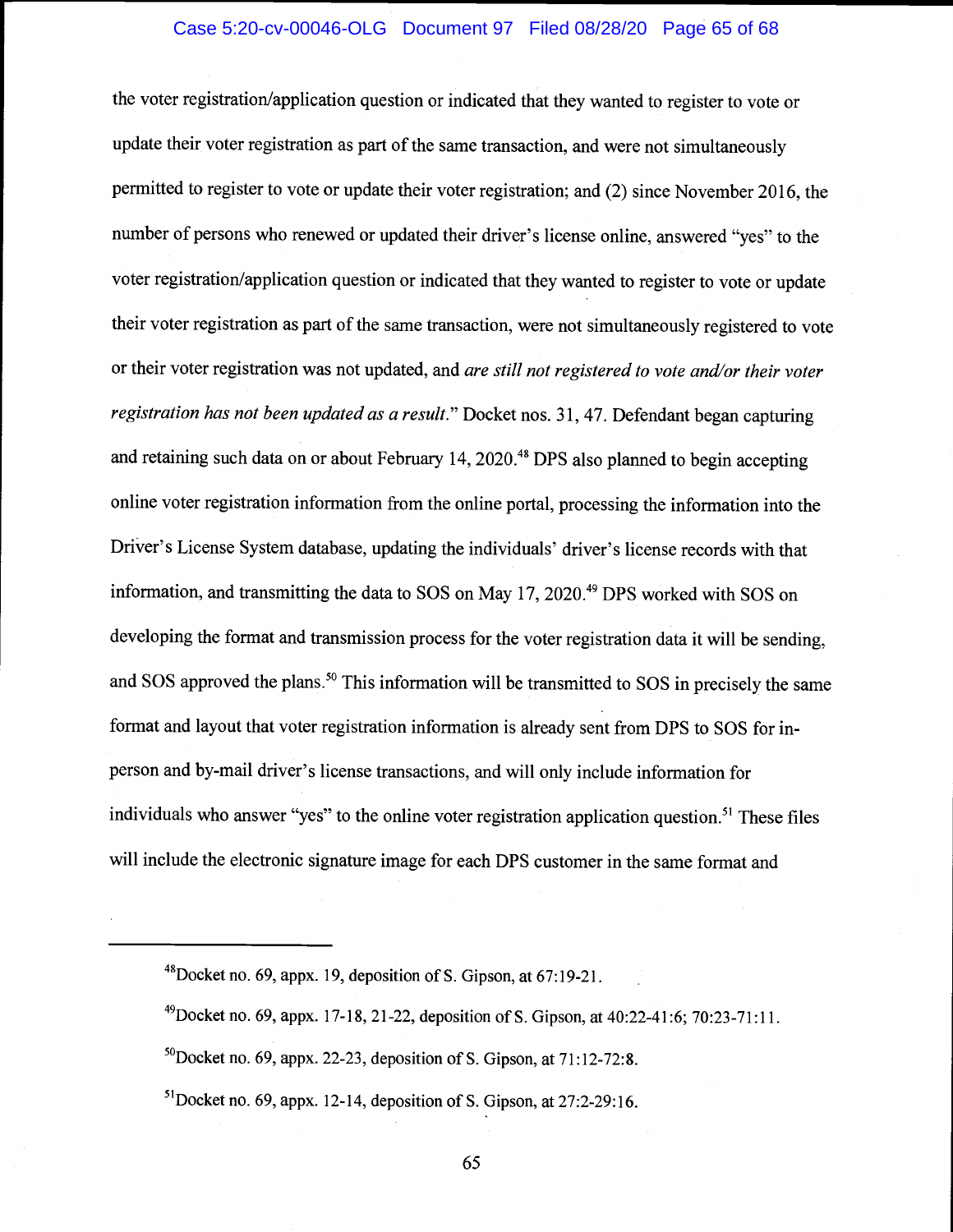# Case 5:20-cv-00046-OLG Document 97 Filed 08/28/20 Page 66 of 68

process those images are sent for in-person and by-mail transactions.<sup>52</sup> The files also have fields for including answers to additional questions that are asked on paper voter registration forms (such as whether the individual would like to serve as an election judge), but the fields will presently be left blank pending further orders.<sup>53</sup> The only changes needed by DPS in order to finish a complete systemic fix are to implement simple front-end changes to the website to include additional language mirroring a paper voter registration application. This includes adding a question about serving as an election judge, what type of voter registration it is (a new registration or an update), and language, including attestation language, to make clear that the applicant is applying to register to vote.<sup>54</sup> Most of these changes have already been approved and mocked up and should only take one to two weeks to implement if and when directed to do so.<sup>55</sup> DPS is waiting further direction before proceedings with these changes.<sup>56</sup> Even if the front-end changes are not already entirely ready to roll out, these types of changes would take two or at most three weeks to implement.<sup>57</sup>

The evidence now suggests that the cost to SOS to begin processing such data is negligible or non-existent.<sup>58</sup> This is because SOS already receives nightly files from DPS that include the relevant information for processing a voter registration application for in-person DPS

 $52$ Docket no. 69, appx. 14, deposition of S. Gipson, at 29:18-24.

 $^{53}$ Docket no. 69, appx. 15-17, deposition of S. Gipson, at 38:19-40:21.

<sup>&</sup>lt;sup>54</sup>Docket no. 69, appx. 15-17, 30-32, deposition of S. Gipson, at  $38:19-40:21$ ; 93:21-95:5.

 $<sup>55</sup>$ Docket no. 69, appx. 24, deposition of G. Gipson, at 74:1-9.</sup>

 ${}^{56}$ Docket no. 69, appx. 31, deposition of S. Gipson, at 94:2-8.

 $57$ Docket no. 69, appx. 25, deposition of S. Gipson, at 79:1-5.

<sup>&</sup>lt;sup>58</sup>Docket no. 69, appx. 44-45, 53-54, deposition of K. Ingram, at  $71:25-72:3$ ; 118:2-119:20.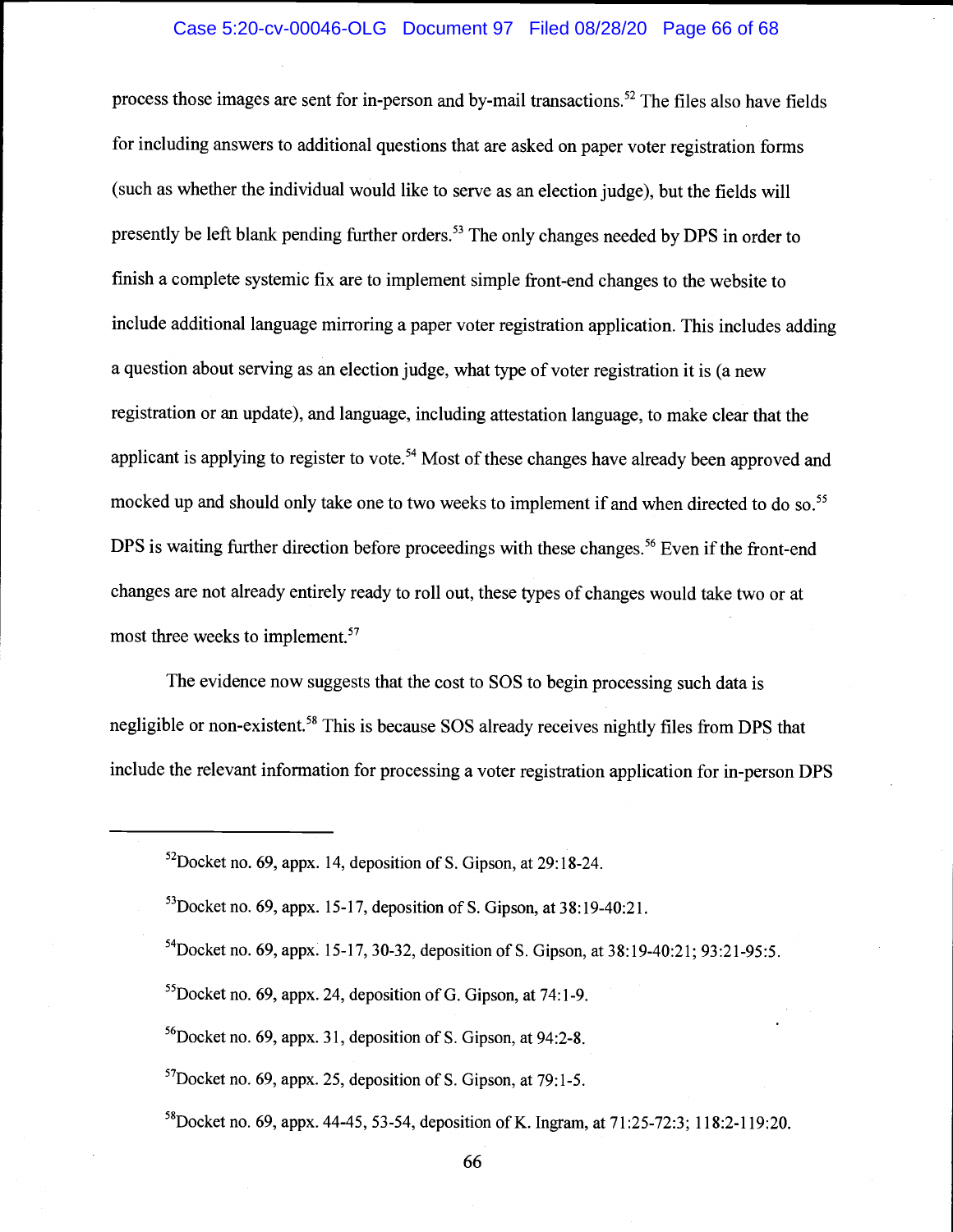#### Case 5:20-cv-00046-OLG Document 97 Filed 08/28/20 Page 67 of 68

transactions, and when DPS has implemented the changes outlined herein, the information for individuals transacting with DPS online will reach SOS in the same format and be indistinguishable from in-person transactions. In fact, implementing a full fix to the online driver's license portal would save money for the Secretary of State. As a result of this process that has already been put into place  $-$  which the Court commends  $-$  the State would need approximately two weeks to complete the process and provide a fully simultaneous, nonduplicative voter registration application to online driver's license customers. This updated system would be the simplest and least burdensome form of relief, address the violations asserted herein, and provide a remedy for the imminent, irreparable harm to Mr. Stringer.

# Ix.

#### Conclusion

DPS encourages Texans to use its online services to renew their driver's license and change their address because it is easier and more convenient.<sup>59</sup> It cannot, at the same time, deny simultaneous voter registration applications when those online services are used. DPS is legally obligated, as a designated voter registration agency under the NVRA, to permit a simultaneous voter registration application with every transaction. Defendants are violating §§ 20503(a)(1);  $20504(a)$ ,(c),(d), and (e);  $20506(4)$ (A)(iii), and (d); and  $20507(a)(1)$ (A) of the NVRA and their excuses for noncompliance are not supported by the facts or the law. Plaintiffs are also being denied equal protection under the law. Although the Court does not reach the issue of standing as to each plaintiff and intervenor-plaintiff, only one plaintiff must have Article III standing for the Court to consider injunctive relief. Mr. Stringer has shown he has standing to seek preliminary injunctive relief and he is entitled to the relief being sought herein.

<sup>59</sup>Stringer I docket no. 94-9, deposition of E. Hutchins, at 38:18-23; 39:12-19.